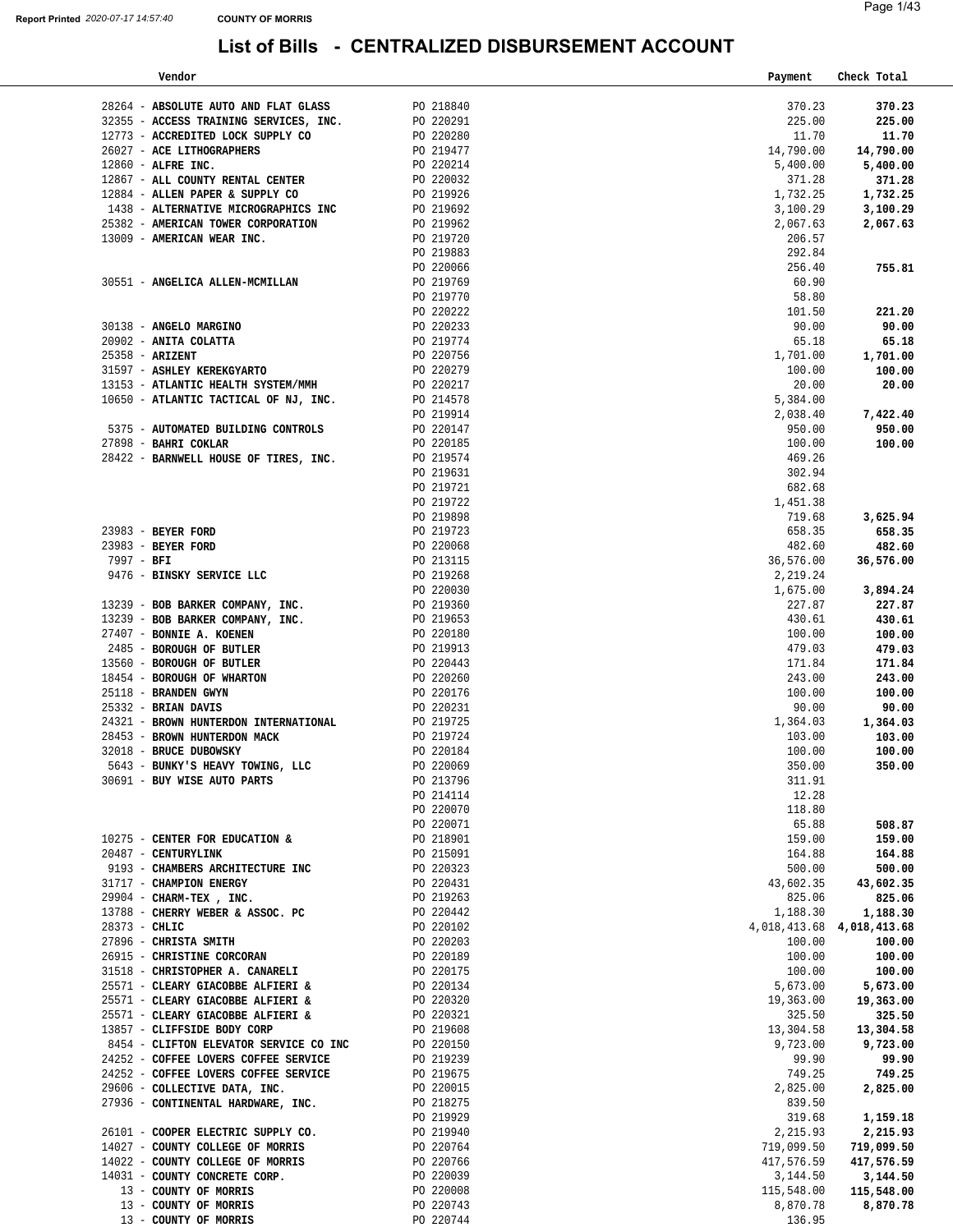| Vendor                                                   |                                     | Payment    | Check Total |
|----------------------------------------------------------|-------------------------------------|------------|-------------|
|                                                          |                                     |            |             |
|                                                          | PO 220744                           | 109.35     | 246.30      |
| 14041 - COUNTY WELDING SUPPLY CO                         | PO 216519                           | 14.75      |             |
|                                                          | PO 219272                           | 79.90      |             |
|                                                          | PO 219726                           | 76.81      | 171.46      |
| 14077 - CSL WATER QUALITY INC                            | PO 220041                           | 1,724.00   | 1,724.00    |
| 14102 - CY DRAKE LOCKSMITHS, INC.                        | PO 218833                           | 22.50      |             |
|                                                          | PO 218834                           | 117.00     |             |
|                                                          | PO 219730                           | 50.00      | 189.50      |
| 12523 - D&B AUTO SUPPLY                                  | PO 219731                           | 1,170.86   |             |
|                                                          | PO 219732                           | 1,074.76   |             |
|                                                          | PO 220072                           | 1,608.24   |             |
|                                                          | PO 220073                           | 158.60     | 4,012.46    |
| 32252 - D. LOVENBERGE'S ROLLOFF SERVICES, INC. PO 220276 |                                     | 1,350.00   | 1,350.00    |
| 15642 - DALE KRAMER                                      | PO 220240                           | 212.11     | 212.11      |
| 31521 - DANIEL ANELLO                                    | PO 220191                           | 100.00     | 100.00      |
| 29474 - DANIELLE PAOLELLA                                | PO 220198                           | 100.00     | 100.00      |
| 28644 - DAVID G MORAN                                    | PO 220181                           | 100.00     | 100.00      |
| 27963 - DAVID KENNY                                      | PO 220156                           | 26.35      | 26.35       |
| 5435 - DAVID TILLSON                                     | PO 220403                           | 90.00      | 90.00       |
| 18414 - DAVID WEBER OIL COMPANY                          |                                     | 1,185.76   | 1,185.76    |
| 14181 - DAYTOP VILLAGE OF NJ, INC.                       | PO 219906<br>PO 220219              | 8,278.00   | 8,278.00    |
| 14228 - DELL MARKETING L.P.                              | PO 217026                           | 591.18     |             |
|                                                          | PO 218732                           | 60,308.30  |             |
|                                                          | PO 218740                           |            |             |
|                                                          |                                     | 39,655.73  |             |
|                                                          | PO 218896                           | 2,576.70   |             |
|                                                          | PO 219211                           | 2,121.80   | 105,253.71  |
| 14249 - DELUXE INTERNATIONAL                             | PO 204875                           | 337,660.00 |             |
|                                                          | PO 204876                           | 175,500.00 | 513,160.00  |
| 24349 - DIRECT ENERGY BUSINESS MARKETING                 | PO 220423                           | 1,113.99   | 1,113.99    |
| 8735 - DIRECT TV INC                                     | PO 219981                           | 75.24      | 75.24       |
| 21123 - DOMINION VOTING SYSTEMS INC                      | PO 219353                           | 29,475.24  | 29,475.24   |
| 21123 - DOMINION VOTING SYSTEMS INC                      | PO 219466                           | 4,000.00   | 4,000.00    |
| 14379 - DOVER BRAKE & CLUTCH CO INC                      | PO 219733                           | 6.04       | 6.04        |
| 1707 - DREW PAOLELLA                                     | PO 220174                           | 100.00     | 100.00      |
| 3606 - EMAINT ENTERPRISES, LLC                           | PO 220317                           | 6,000.00   | 6,000.00    |
| 2047 - EMPLOYMENT HORIZONS ENTERPRISES INC               | PO 219545                           | 1,870.00   |             |
|                                                          | PO 220256                           | 68,210.00  | 70,080.00   |
| 27899 - EVELYN JENKINS                                   | PO 220186                           | 100.00     | 100.00      |
| 32367 - EXTRA DUTY SOLUTIONS                             | PO 219988<br>PO 219988<br>PO 216355 | 1,689.76   | 1,689.76    |
| 30873 - F AND M EQUIPMENT LTD                            |                                     | 42.50      | 42.50       |
| 15382 - FAMILY PROMISE OF                                | PO 220044                           | 8,096.00   |             |
|                                                          | PO 220045                           | 9,417.00   | 17,513.00   |
| 31519 - FARAH HILAL                                      | PO 220178                           | 100.00     | 100.00      |
| 12515 - FASTENAL COMPANY                                 | PO 220324                           | 240.50     |             |
|                                                          | PO 220324                           | 1,134.27   | 1,374.77    |
| $5088$ - FBI/LEEDA                                       | PO 215665                           | 2,085.00   | 2,085.00    |
| $14668$ - FEDEX                                          | PO 219823                           | 85.66      | 85.66       |
| 11618 - FIRE AND SAFETY SERVICES LTD                     | PO 220110                           | 4,847.82   | 4,847.82    |
| 14731 - FIVE TOWN REGIONAL DIAL-A-RIDE                   | PO 220121                           | 24,414.49  | 24,414.49   |
| 12151 - FLEMINGTON BUICK CHEVROLET                       | PO 219734                           | 543.98     |             |
|                                                          | PO 220076                           | 6.06       | 550.04      |
| 27167 - FLEMINGTON CHRYSLER                              | PO 220074                           | 27.62      |             |
|                                                          | PO 220075                           | 4.03       | 31.65       |
| 2147 - FLEMINGTON DEPT STORE INC                         | PO 219017                           | 2,185.00   |             |
|                                                          | PO 219032                           | 9,521.40   | 11,706.40   |
| 25300 - FREDRIC M. KNAPP                                 | PO 220360                           | 600.00     | 600.00      |
| 14787 - FREEDOM HOUSE INC.                               | PO 220212                           | 3,600.00   |             |
|                                                          | PO 220213                           | 3,720.00   | 7,320.00    |
| 7515 - G.T.B.M INC                                       | PO 212767                           | 2,486.65   | 2,486.65    |
| 5747 - GAETANA GENCARELLI                                | PO 220177                           | 100.00     | 100.00      |
| $714$ - GALLS, LLC                                       | PO 217422                           | 628.38     |             |
|                                                          | PO 217423                           | 1,022.44   | 1,650.82    |
| $714$ - GALLS, LLC                                       | PO 217580                           | 1,616.71   | 1,616.71    |
| 14123 - GANNETT NJ NEWSPAPERS                            | PO 220142                           | 69.40      | 69.40       |
| 14123 - GANNETT NJ NEWSPAPERS                            | PO 220226                           | 116.27     | 116.27      |
| 14123 - GANNETT NJ NEWSPAPERS                            | PO 220290                           | 57.36      | 57.36       |
| 9822 - GARDEN STATE VINYL DESIGN LLC                     | PO 219613                           | 145.00     | 145.00      |
| 26644 - GARICK ENTERPRISES, INC.                         | PO 219924                           | 4,839.35   | 4,839.35    |
| 14726 - GEN-EL SAFETY & INDUSTRIAL                       | PO 213242                           | 70,866.75  | 70,866.75   |
| 17386 - GERALD ROHSLER                                   | PO 220441                           | 173.30     | 173.30      |
| 14916 - GILL ID SYSTEMS                                  | PO 219699                           | 241.00     | 241.00      |
| $14984 -$ GRAINGER                                       | PO 215841                           | 2,583.72   |             |
|                                                          | PO 219393                           | 135.43     |             |
|                                                          | PO 219397                           | 19.50      |             |
|                                                          | PO 219398                           | 61.00      |             |
|                                                          | PO 219525                           | 167.68     |             |
|                                                          |                                     |            |             |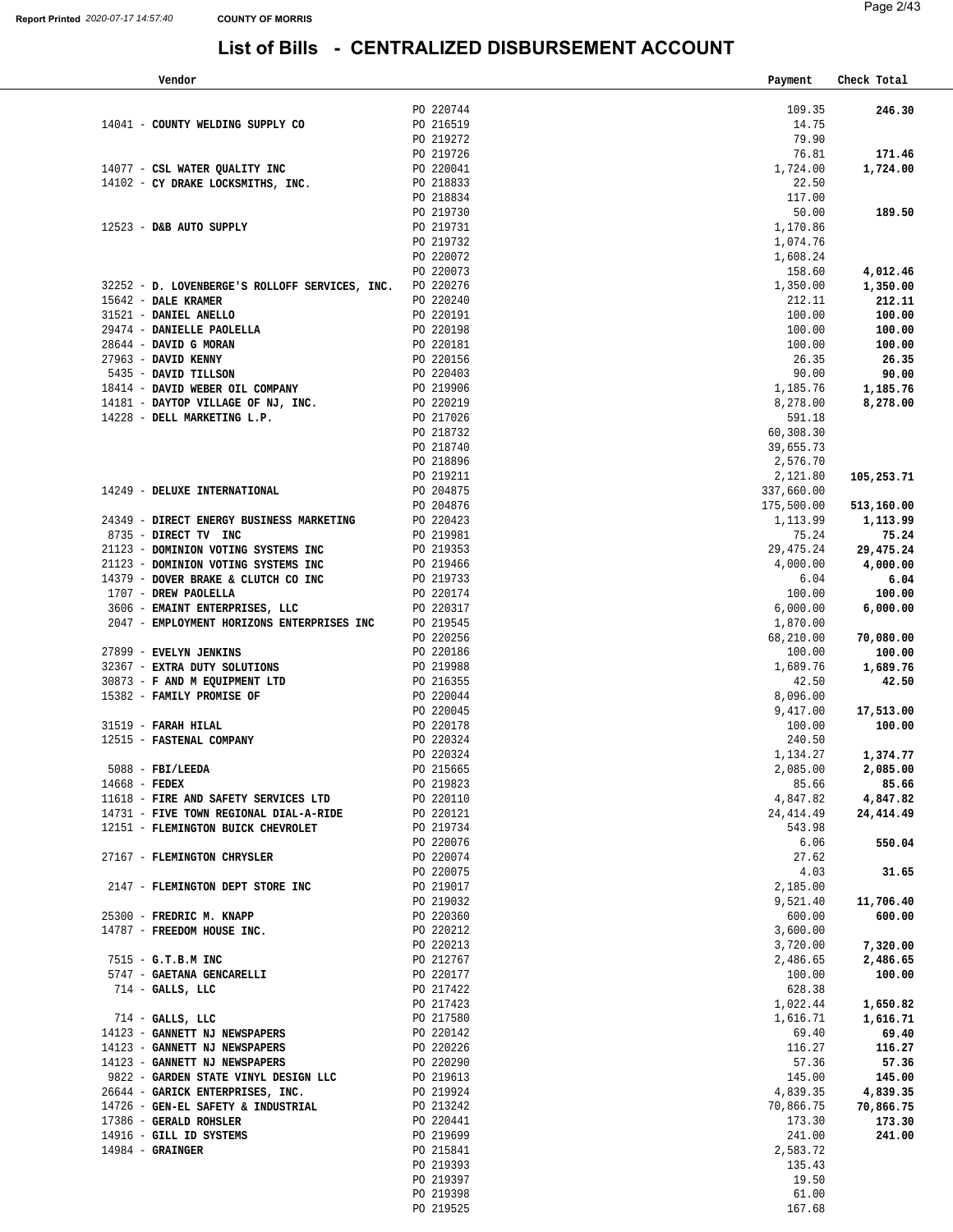| Vendor                                                                        |                        | Payment               | Check Total          |
|-------------------------------------------------------------------------------|------------------------|-----------------------|----------------------|
|                                                                               |                        |                       |                      |
|                                                                               | PO 219616              | 162.69                |                      |
|                                                                               | PO 219633              | 84.36                 |                      |
|                                                                               | PO 219735              | 41.09                 | 3,255.47             |
| $14983$ - GRAINGER                                                            | PO 219176              | 343.09                |                      |
|                                                                               | PO 219403              | 361.87                |                      |
|                                                                               | PO 219904              | 45.80                 | 750.76               |
| $14984$ - GRAINGER                                                            | PO 219736              | 64.33                 |                      |
|                                                                               | PO 219737              | 439.92<br>158.34      |                      |
|                                                                               | PO 219738<br>PO 219739 | 230.84                |                      |
|                                                                               | PO 219948              | 4,036.50              |                      |
|                                                                               | PO 220313              | 4,668.77              | 9,598.70             |
| 19122 - GRASS ROOTS TURF PRODUCTS INC                                         | PO 220275              | 1,824.00              | 1,824.00             |
| 15007 - GREENMAN PEDERSEN INC                                                 | PO 220411              | 27,998.76             | 27,998.76            |
| 29943 - GREGORY C BROWN                                                       | PO 220263              | 126.00                | 126.00               |
| 31882 - H2M ASSOCIATES, INC.                                                  | PO 207470              | 3,700.00              | 3,700.00             |
| 25522 - HARRY L. SCHWARZ & CO.                                                | PO 220311              | 7,200.00              | 7,200.00             |
| 28520 - HEAD START COMMUNITY                                                  | PO 220061              | 1,950.00              | 1,950.00             |
| 21459 - HERC RENTALS                                                          | PO 219983              | 1,424.88              | 1,424.88             |
| 28404 - HOME DEPOT CREDIT SERVICES                                            | PO 220425              | 342.86                | 342.86               |
| 20737 - HOOVER TRUCK CENTERS INC                                              | PO 219687              | 19.44                 | 19.44                |
| 20737 - HOOVER TRUCK CENTERS INC                                              | PO 219688              | 47.91                 | 47.91                |
| 20737 - HOOVER TRUCK CENTERS INC                                              | PO 220080              | 239.50                | 239.50               |
| $10636$ - HUNAN WOK                                                           | PO 219622              | 989.00                | 989.00               |
| 27409 - IBRAHIM COKLAR                                                        | PO 220194              | 100.00                | 100.00               |
| 28642 - ILHAN COKLAR                                                          | PO 220173              | 100.00                | 100.00               |
| 12041 - INGLESINO, WEBSTER,                                                   | PO 220351              | 10,679.30             | 10,679.30            |
|                                                                               | PO 220207              | 6,598.00              | 6,598.00             |
| 30135 - INVESTIGATIVE FORENSICS CONSULTING<br>28218 - IRFAN COKLAR<br>00116 - | PO 219931              | 855.00                | 855.00               |
| 29113 - J.C. CONTRACTING, INC.                                                | PO 220202<br>PO 220449 | 100.00<br>118, 133.63 | 100.00<br>118,133.63 |
| 9916 - JACQUELINE ARBOLINO                                                    | PO 220195              | 100.00                | 100.00               |
| 29002 - JAMES R MAY                                                           | PO 220172              | 100.00                | 100.00               |
| 2801 - JAMES SWEENEY                                                          | PO 220197              | 100.00                | 100.00               |
| 1464 - JAYSHREE TRIVEDI                                                       | PO 219701              | 180.00                | 180.00               |
| 31520 - JAYSON KOHUT                                                          | PO 220196              | 200.00                | 200.00               |
| 20591 - JEFFREY PAUL                                                          | PO 219315              | 39.79                 | 39.79                |
| 20591 - JEFFREY PAUL                                                          | PO 220707              | 132.87                | 132.87               |
| 960 - JERSEY CENTRAL POWER & LIGHT                                            | PO 220149              | 11,974.27             | 11,974.27            |
| 960 - JERSEY CENTRAL POWER & LIGHT                                            | PO 220234              | 92.45                 | 92.45                |
| 960 - JERSEY CENTRAL POWER & LIGHT                                            | PO 220237              | 14.67                 | 14.67                |
| 960 - JERSEY CENTRAL POWER & LIGHT                                            | PO 220248              | 15,438.40             | 15,438.40            |
| 960 - JERSEY CENTRAL POWER & LIGHT                                            | PO 220254              | 42.55                 | 42.55                |
| 960 - JERSEY CENTRAL POWER & LIGHT<br>960 - JERSEY CENTRAL POWER & LIGHT      | PO 220309<br>PO 220310 | 30,686.71             | 30,686.71            |
| 960 - JERSEY CENTRAL POWER & LIGHT                                            | PO 220404              | 2,633.58<br>607.29    | 2,633.58<br>607.29   |
| $1815$ - JESCO INC.                                                           | PO 218602              | 61.32                 |                      |
|                                                                               | PO 218603              | 214.84                | 276.16               |
| 26156 - JJS SERVICES, INC.                                                    | PO 219520              | 535.00                | 535.00               |
| 12452 - JOHNSON & JOHNSON, ESQS                                               | PO 220295              | 7,109.75              | 7,109.75             |
| 21614 - JOHNSON MIRMIRAN &                                                    | PO 214081              | 29,871.70             | 29,871.70            |
| 21614 - JOHNSON MIRMIRAN &                                                    | PO 220132              |                       | 1,844.54 1,844.54    |
| 2695 - JOHNSTONE SUPPLY                                                       | PO 220273              | 825.35                |                      |
|                                                                               | PO 220418              | 399.97                | 1,225.32             |
| 32350 - KATHLEEN T GARRIGAN                                                   | PO 220413              | 200.00                | 200.00               |
| 15565 - KELLER & KIRKPATRICK                                                  | PO 208010              | 3,196.00              |                      |
|                                                                               | PO 219361              | 645.00                |                      |
|                                                                               | PO 220288              | 44.10                 |                      |
|                                                                               | PO 220329              | 1,156.00              |                      |
| 24924 - KEY-TECH                                                              | PO 220330<br>PO 208205 | 3,304.00              | 8,345.10<br>216.00   |
| $24924 - KEY-TECH$                                                            | PO 215778              | 216.00<br>1,368.00    | 1,368.00             |
| $24924 - KEY-TECH$                                                            | PO 219225              | 360.00                | 360.00               |
| 15587 - KEYSTONE PUBLIC SAFETY INC.                                           | PO 219261              | 18,396.00             | 18,396.00            |
| 30872 - LANDS' END BUSINESS OUTFITTERS                                        | PO 219920              | 287.60                | 287.60               |
| 29836 - LARRY KAUFMAN                                                         | PO 220183              | 100.00                | 100.00               |
| 25383 - LAW OFFICE OF ROBERT J. GREENBAUM                                     | PO 220308              | 1,364.00              | 1,364.00             |
| 25383 - LAW OFFICE OF ROBERT J. GREENBAUM                                     | PO 220333              | 294.50                | 294.50               |
| 25383 - LAW OFFICE OF ROBERT J. GREENBAUM                                     | PO 220340              | 1,612.00              | 1,612.00             |
| 21265 - LEDGEWOOD POWER SPORTS INC                                            | PO 219684              | 6.99                  | 6.99                 |
| 21265 - LEDGEWOOD POWER SPORTS INC                                            | PO 219685              | 385.28                | 385.28               |
| $26914$ - LEE BICZAK                                                          | PO 220193              | 100.00                | 100.00               |
| 27497 - LINDA J. BARTH                                                        | PO 219938              | 300.00                | 300.00               |
| 1777 - LORCO PETROLEUM SERVICES                                               | PO 220081              | 198.00                | 198.00               |
| 53 - LOVEYS PIZZA & GRILL                                                     | PO 219163<br>PO 220135 | 855.55<br>143.25      |                      |
|                                                                               |                        |                       | 998.80               |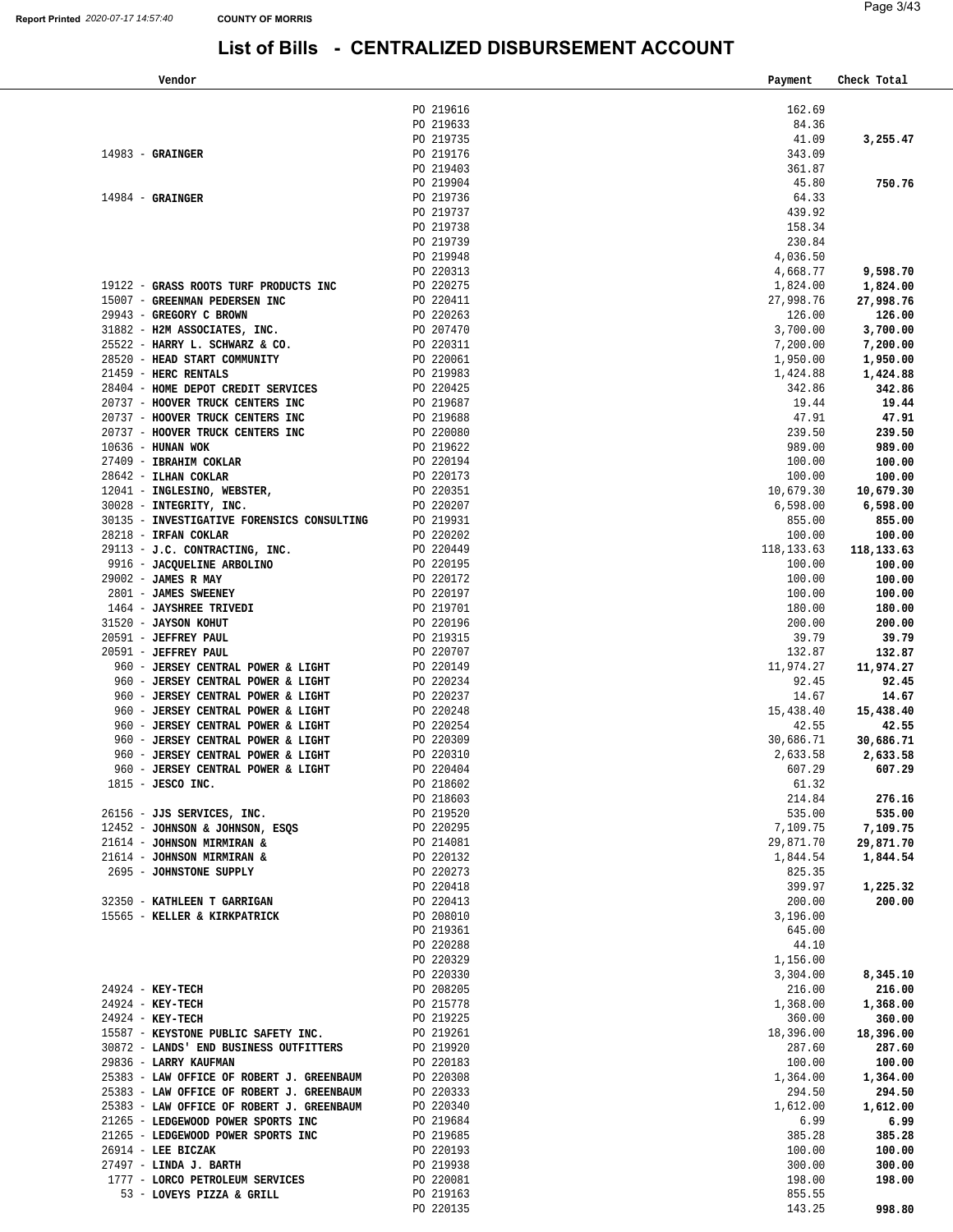| Vendor                                                             |                        | Payment              | Check Total          |
|--------------------------------------------------------------------|------------------------|----------------------|----------------------|
|                                                                    |                        |                      |                      |
| 15919 - M.C. PROSECUTOR'S EMERGENT                                 | PO 217818              | 120.00               | 120.00               |
| 28251 - MAGIC TOUCH CONSTRUCTION CO., INC.                         | PO 219941              | 11,249.28            |                      |
|                                                                    | PO 219943              | 1,932.36             |                      |
|                                                                    | PO 219956              | 10.68                |                      |
|                                                                    | PO 219957              | 385.01               |                      |
|                                                                    | PO 219973              | 481.94               |                      |
|                                                                    | PO 219990              | 303.88               | 14,363.15            |
| 31526 - MANGIANO PIZZA RESTAURANT AND CATERING PO 220400           |                        | 442.30               | 442.30               |
| 31535 - MARIA CRUZ<br>32112 - MARIA FODALI                         | PO 219942<br>PO 219281 | 89.98<br>65.17       | 89.98<br>65.17       |
| 17406 - MARILYN ROSSY                                              | PO 220258              | 229.84               | 229.84               |
| 32388 - MARY E. FUENTES                                            |                        | 250.00               | 250.00               |
| 28643 - MATTHEW JENKINS                                            | PO 220391<br>PO 220200 | 100.00               | 100.00               |
| 32139 - MAURICIO ROMAN                                             | PO 220238              | 90.00                | 90.00                |
| 16065 - MC VOCATIONAL SCHOOL DISTRICT                              |                        | 460,795.65           | 460,795.65           |
| 24125 - MCELWEE & QUINN LLC                                        | PO 220765<br>PO 220762 | 1,100.00             | 1,100.00             |
| 3110 - MCI COM                                                     | PO 220062              | 33.31                | 33.31                |
| 3110 - MCI COM                                                     | PO 220063              | 33.31                | 33.31                |
| 3110 - MCI COM                                                     | PO 220064              | 33.31                | 33.31                |
| 3110 - MCI COM                                                     | PO 220131              | 33.31                | 33.31                |
| 3110 - MCI COM                                                     | PO 220133              | 33.38                | 33.38                |
| 3110 - MCI COM                                                     | PO 220137              | 33.31                | 33.31                |
| 3110 - MCI COM                                                     | PO 220304              | 33.31                | 33.31                |
| 32055 - MFS CONSULTING ENGINEERS &                                 | PO 220225<br>PO 219087 | 6,328.91             | 6,328.91             |
| 16158 - MGL PRINTING SOLUTIONS                                     |                        | 984.00               | 984.00               |
| 29004 - MICHAEL MCCLAIN                                            | PO 220187<br>PO 220179 | 100.00               | 100.00               |
| 29844 - MICHAEL PUZIO                                              |                        | 100.00               | 100.00               |
| 32336 - MICHAEL WILLIAMS                                           | PO 220065              | 350.00               | 350.00               |
| 1766 - MICHELE PUZIO                                               | PO 220199              | 100.00               | 100.00               |
| 568 - MOBILE LIFTS, INC.                                           | PO 219743              | 435.00               |                      |
|                                                                    | PO 219744              | 1,034.41             |                      |
|                                                                    | PO 219745              | 835.00               |                      |
|                                                                    | PO 219746              | 945.21               |                      |
|                                                                    | PO 219747              | 970.00               | 4,219.62             |
| 20546 - MONMOUTH STREET FUNERAL<br>7313 - MONTAGE ENTERPRISES INC. | PO 219591              | 2,400.00<br>489.15   | 2,400.00             |
|                                                                    | PO 219748<br>PO 219749 | 165.32               |                      |
|                                                                    | PO 219899              | 296.64               |                      |
|                                                                    | PO 220082              | 330.20               |                      |
|                                                                    | PO 220083              | 78.30                | 1,359.61             |
| 16268 - MOODY'S INVESTORS SERVICE                                  | PO 220083<br>PO 220759 | 30,500.00            | 30,500.00            |
| 12819 - MORRIS COUNTY MUA                                          |                        | 350.00               | 350.00               |
| 12819 - MORRIS COUNTY MUA                                          | PO 219544<br>PO 220250 | 6,122.49             | 6,122.49             |
| 12819 - MORRIS COUNTY MUA                                          | PO 220334              | 1,307.73             | 1,307.73             |
| 19483 - MORRIS COUNTY MUNICIPAL                                    | PO 220265              | 350.00               | 350.00               |
| 19483 - MORRIS COUNTY MUNICIPAL                                    | PO 220327              | 462.83               | 462.83               |
| 4812 - MORRIS COUNTY PREVENTION                                    | PO 220208              | 938.00               | 938.00               |
| 4812 - MORRIS COUNTY PREVENTION                                    | PO 220209              | 2,529.00             | 2,529.00             |
| 4096 - MORRIS PLAINS SMALL ENGINE INC                              | PO 219177              | 329.99               | 329.99               |
| 16318 - MORRISTOWN DINER                                           | PO 220399              | 297.51               | 297.51               |
| 16321 - MORRISTOWN LUMBER &                                        | PO 219547              | 27.16                |                      |
|                                                                    | PO 219548              | 61.14                |                      |
|                                                                    | PO 219602              | 64.29                |                      |
|                                                                    | PO 219676              | 27.96                |                      |
|                                                                    | PO 219697              | 43.96                |                      |
| 16334 - MORRISTOWN MEDICAL CENTER                                  | PO 220031<br>PO 220216 | 179.83<br>1,680.00   | 404.34<br>1,680.00   |
| 16340 - MORRISTOWN PARKING AUTHORITY                               | PO 220040              | 5,774.00             | 5,774.00             |
| 5338 - MOYE HANDLING SYSTEMS INC                                   | PO 219634              | 1,612.91             | 1,612.91             |
| 19523 - N.J. NATURAL GAS COMPANY                                   | PO 220432              | 304.44               |                      |
|                                                                    | PO 220433              | 223.42               |                      |
|                                                                    | PO 220434              | 37.07                |                      |
|                                                                    | PO 220435              | 47.09                |                      |
|                                                                    | PO 220436              | 34.63                |                      |
|                                                                    | PO 220437              | 51.46                | 698.11               |
| 28785 - NAPA OF ROCKAWAY                                           | PO 219753              | 1,050.85             |                      |
|                                                                    | PO 219754              | 55.09                |                      |
|                                                                    | PO 220116              | 81.30                |                      |
|                                                                    | PO 220143              | 185.44               | 1,372.68             |
| 21122 - NATIONAL FUEL OIL INC.                                     | PO 220761              | 27,540.93            |                      |
|                                                                    | PO 220761              | 2,299.41             | 29,840.34            |
| 28246 - NATIONAL OFFICE FURNITURE, INC.                            | PO 217308              | 266.40               | 266.40               |
| 16533 - NEW HOPE FOUNDATION INC.                                   | PO 220058              | 1,000.00             |                      |
| 16552 - NEWBRIDGE SERVICES INC                                     | PO 220059<br>PO 220046 | 3,234.65<br>4,100.00 | 4,234.65<br>4,100.00 |
| 23981 - NIELSEN DODGE - C-J-R                                      | PO 220084              | 50.40                | 50.40                |
|                                                                    |                        |                      |                      |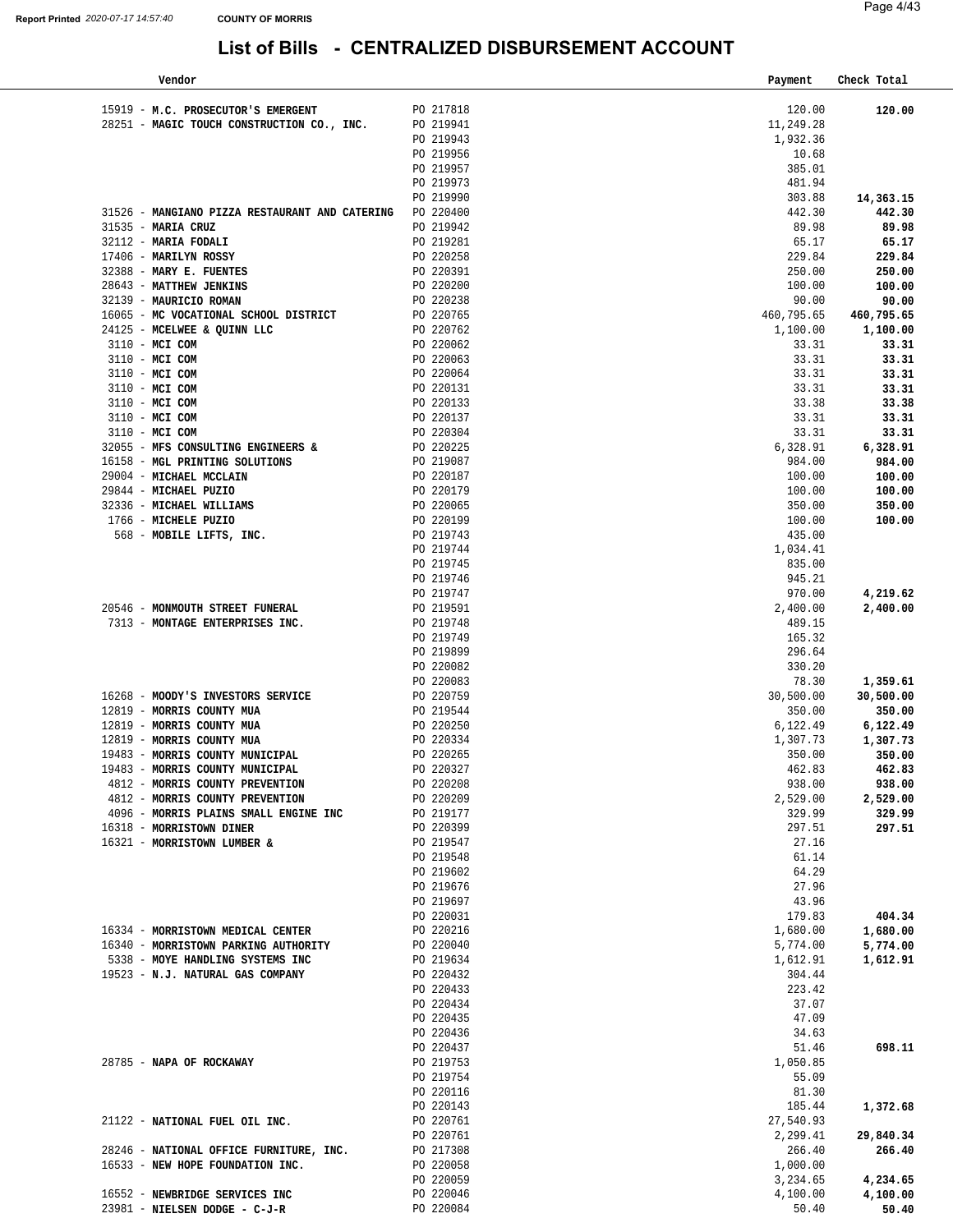| Vendor                                                                                                                                                                                                                                                                                                                                               |                        | Payment    | Check Total |
|------------------------------------------------------------------------------------------------------------------------------------------------------------------------------------------------------------------------------------------------------------------------------------------------------------------------------------------------------|------------------------|------------|-------------|
|                                                                                                                                                                                                                                                                                                                                                      |                        |            |             |
| 23981 - NIELSEN DODGE - C-J-R<br>PO 220109                                                                                                                                                                                                                                                                                                           |                        | 14.51      | 14.51       |
| 16570 - NISIVOCCIA, LLP                                                                                                                                                                                                                                                                                                                              |                        | 20,000.00  | 20,000.00   |
| 5678 - NJ ASSO. OF CTY ALCOHOLISM &                                                                                                                                                                                                                                                                                                                  | PO 220758<br>PO 220099 | 250.00     | 250.00      |
|                                                                                                                                                                                                                                                                                                                                                      |                        | 2,237.00   | 2,237.00    |
| 26357 - NORTHEAST COMMUNICATIONS, INC.<br>26357 - NORTHEAST COMMUNICATIONS, INC.<br>26357 - NORTHEAST COMMUNICATIONS, INC.<br>26357 - NORTHEAST COMMUNICATIONS, INC.<br>20752 - NW WIRED FOR EDUCATION PO 220169<br>21542 - NW WIRED FOR                                                                                                             |                        | 383.00     | 383.00      |
|                                                                                                                                                                                                                                                                                                                                                      |                        |            |             |
|                                                                                                                                                                                                                                                                                                                                                      |                        | 39.00      | 39.00       |
|                                                                                                                                                                                                                                                                                                                                                      |                        | 1,910.06   |             |
|                                                                                                                                                                                                                                                                                                                                                      |                        | 5,172.65   | 7,082.71    |
|                                                                                                                                                                                                                                                                                                                                                      |                        | 13,500.00  | 13,500.00   |
|                                                                                                                                                                                                                                                                                                                                                      |                        | 8,500.00   | 8,500.00    |
|                                                                                                                                                                                                                                                                                                                                                      |                        | 359.76     | 359.76      |
|                                                                                                                                                                                                                                                                                                                                                      |                        | 6.88       | 6.88        |
|                                                                                                                                                                                                                                                                                                                                                      |                        | 8.10       |             |
|                                                                                                                                                                                                                                                                                                                                                      |                        |            | 8.10        |
|                                                                                                                                                                                                                                                                                                                                                      |                        | 151.95     | 151.95      |
|                                                                                                                                                                                                                                                                                                                                                      |                        | 949.45     | 949.45      |
| 10246 - OFFICE OF TEMPORARY ASSISTANCE                                                                                                                                                                                                                                                                                                               |                        | 53,197.00  | 53,197.00   |
| 25021 - ONE SOURCE OF NEW JERSEY LLC                                                                                                                                                                                                                                                                                                                 | PO 220567<br>PO 219751 | 474.84     | 474.84      |
| PO 219752<br>25021 - ONE SOURCE OF NEW JERSEY LLC                                                                                                                                                                                                                                                                                                    |                        | 344.90     | 344.90      |
| 13856 - OPTIMUM                                                                                                                                                                                                                                                                                                                                      | PO 218030              | 116.79     | 116.79      |
|                                                                                                                                                                                                                                                                                                                                                      |                        | 211.80     | 211.80      |
| $\begin{tabular}{lllllllll} 20526 & - \texttt{OPTIMUM} & & \texttt{PO} & 219822 \\ 32334 & - \texttt{OWEN} & \texttt{DUNN} & \texttt{COMPANY} & & \texttt{PO} & 218421 \\ 10287 & - \texttt{PANCIELLO} & \texttt{CONSTRUCTION} & \texttt{LLC} & & \texttt{PO} & 220408 \\ \end{tabular}$                                                             |                        | 2,872.00   |             |
|                                                                                                                                                                                                                                                                                                                                                      |                        |            | 2,872.00    |
|                                                                                                                                                                                                                                                                                                                                                      |                        | 9,280.00   | 9,280.00    |
| 25760 - PATRICK J. SAARLOOS                                                                                                                                                                                                                                                                                                                          | PO 220182<br>PO 220190 | 100.00     | 100.00      |
| 29475 - PATRICK O'DONNELL                                                                                                                                                                                                                                                                                                                            |                        | 100.00     | 100.00      |
| $\begin{tabular}{lllllllllll} 32004 & - & \texttt{PET} \texttt{GOOD} & \texttt{ROXBURY, LLC} & \texttt{PO} & 220325 \\ 19681 & - & \texttt{PITNBY} & \texttt{BOWES} & \texttt{CREDIT} & \texttt{CORP} & \texttt{PO} & 219850 \\ 28417 & - & \texttt{PLIC} & \texttt{SBD} & \texttt{GRAND} & \texttt{ISLAND} & \texttt{PO} & 218795 \\ \end{tabular}$ |                        | 1,099.56   | 1,099.56    |
|                                                                                                                                                                                                                                                                                                                                                      |                        | 525.00     | 525.00      |
|                                                                                                                                                                                                                                                                                                                                                      |                        | 225.70     | 225.70      |
| 28765 - PMI TECHNOLOGIES                                                                                                                                                                                                                                                                                                                             | PO 219854              | 255.30     |             |
|                                                                                                                                                                                                                                                                                                                                                      | PO 220128              | 270.59     | 525.89      |
| 17117 - POWER PLACE INC                                                                                                                                                                                                                                                                                                                              | PO 219292              | 159.90     |             |
|                                                                                                                                                                                                                                                                                                                                                      |                        |            |             |
|                                                                                                                                                                                                                                                                                                                                                      | PO 220339              | 110.67     | 270.57      |
| 31528 - PRINCETON INSTITUTE OF LANGUAGES, INC DB PO 219960                                                                                                                                                                                                                                                                                           |                        | 1,531.00   | 1,531.00    |
| 7872 - QUENCH USA, INC.                                                                                                                                                                                                                                                                                                                              | PO 219923              | 49.44      |             |
|                                                                                                                                                                                                                                                                                                                                                      | PO 219959              | 99.00      | 148.44      |
| $264 - R & J$ CONTROL, INC.                                                                                                                                                                                                                                                                                                                          | PO 220284              | 155.00     | 155.00      |
| 264 - R & J CONTROL, INC.                                                                                                                                                                                                                                                                                                                            | PO 220284              | 3,410.00   | 3,410.00    |
| 12473 - R.D. SALES DOOR & HARDWARE LLC                                                                                                                                                                                                                                                                                                               | PO 220430              | 2,483.50   | 2,483.50    |
| 17215 - R.S. KNAPP CO. INC.                                                                                                                                                                                                                                                                                                                          | PO 215795              | 531.06     |             |
|                                                                                                                                                                                                                                                                                                                                                      |                        |            |             |
|                                                                                                                                                                                                                                                                                                                                                      | PO 215796              | 944.07     |             |
|                                                                                                                                                                                                                                                                                                                                                      | PO 219651              | 75.00      |             |
|                                                                                                                                                                                                                                                                                                                                                      | PO 219805              | 345.18     |             |
|                                                                                                                                                                                                                                                                                                                                                      | PO 219813              | 686.19     | 2,581.50    |
| PO 208033<br>20927 - RAILROAD CONSTRUCTION CO, INC.                                                                                                                                                                                                                                                                                                  |                        | 5,082.00   | 5,082.00    |
| 20927 - RAILROAD CONSTRUCTION CO, INC.                                                                                                                                                                                                                                                                                                               | PO 220286              | 1,051.31   |             |
|                                                                                                                                                                                                                                                                                                                                                      | PO 220286              | 9,461.74   | 10,513.05   |
| 28618 - RAVE WIRELESS INC                                                                                                                                                                                                                                                                                                                            | PO 219124              | 86,344.00  | 86,344.00   |
| 26223 - RE-TRON TECHNOLOGIES INC.                                                                                                                                                                                                                                                                                                                    | PO 219617              | 584.92     | 584.92      |
| 26223 - RE-TRON TECHNOLOGIES INC.                                                                                                                                                                                                                                                                                                                    | PO 219908              | 2,929.92   | 2,929.92    |
|                                                                                                                                                                                                                                                                                                                                                      | PO 220111              | 491.64     |             |
| 26223 - RE-TRON TECHNOLOGIES INC.                                                                                                                                                                                                                                                                                                                    |                        |            | 491.64      |
| 20346 - REIVAX CONTRACTING CORP                                                                                                                                                                                                                                                                                                                      | PO 220397              | 25,056.64  | 25,056.64   |
| 32212 - RESCUE PHONE, INC.                                                                                                                                                                                                                                                                                                                           | PO 217485              | 21,490.00  | 21,490.00   |
| 29466 - RICCIARDI BROTHERS, INC                                                                                                                                                                                                                                                                                                                      | PO 219266              | 264.70     |             |
|                                                                                                                                                                                                                                                                                                                                                      | PO 220029              | 787.53     | 1,052.23    |
| 28336 - RICHARD JOHNSON                                                                                                                                                                                                                                                                                                                              | PO 220221              | 27.80      | 27.80       |
| 19765 - RICOH AMERICAS CORPORATION                                                                                                                                                                                                                                                                                                                   | PO 219670              | 714.75     |             |
|                                                                                                                                                                                                                                                                                                                                                      | PO 220297              | 919.91     | 1,634.66    |
| 28741 - RICOH USA, INC.                                                                                                                                                                                                                                                                                                                              | PO 219766              | 817.29     | 817.29      |
| 28741 - RICOH USA, INC.                                                                                                                                                                                                                                                                                                                              | PO 219767              | 50.33      | 50.33       |
| 28741 - RICOH USA, INC.                                                                                                                                                                                                                                                                                                                              | PO 220252              | 520.61     | 520.61      |
|                                                                                                                                                                                                                                                                                                                                                      |                        |            |             |
| 28741 - RICOH USA, INC.                                                                                                                                                                                                                                                                                                                              | PO 220255              | 684.40     | 684.40      |
| 28741 - RICOH USA, INC.                                                                                                                                                                                                                                                                                                                              | PO 220257              | 512.43     | 512.43      |
| 28741 - RICOH USA, INC.                                                                                                                                                                                                                                                                                                                              | PO 220294              | 919.91     | 919.91      |
| 21788 - ROAD SAFETY SYSTEMS LLC                                                                                                                                                                                                                                                                                                                      | PO 218139              | 43,677.00  | 43,677.00   |
| 28455 - ROBERT & SON, INC.                                                                                                                                                                                                                                                                                                                           | PO 220113              | 225.00     | 225.00      |
| 20686 - ROBERT A VERRY                                                                                                                                                                                                                                                                                                                               | PO 213707              | 120.00     | 120.00      |
| 20498 - ROSETTA STONE LTD                                                                                                                                                                                                                                                                                                                            | PO 219475              | 1,374.00   | 1,374.00    |
| 25265 - ROUTE 23 AUTOMALL LLC                                                                                                                                                                                                                                                                                                                        | PO 209039              | 24,218.00  | 24,218.00   |
| 12304 - SALEM COMMUNITY COLLEGE                                                                                                                                                                                                                                                                                                                      | PO 220768              | 4,440.00   | 4,440.00    |
| 31598 - SANCHEZ ENGRAVING LLC                                                                                                                                                                                                                                                                                                                        | PO 219961              | 270.00     | 270.00      |
|                                                                                                                                                                                                                                                                                                                                                      |                        |            |             |
| 31561 - SANCHEZ ENGRAVING, LLC                                                                                                                                                                                                                                                                                                                       | PO 219511              | 45.00      | 45.00       |
| 11835 - SENIOR SERVICES CENTER OF                                                                                                                                                                                                                                                                                                                    | PO 220123              | 1,350.00   | 1,350.00    |
| 17621 - SHEAFFER SUPPLY, INC.                                                                                                                                                                                                                                                                                                                        | PO 219376              | 125.50     |             |
|                                                                                                                                                                                                                                                                                                                                                      | PO 219377              | 75.79      | 201.29      |
| 17726 - SHI INTERNATIONAL CORP                                                                                                                                                                                                                                                                                                                       | PO 218745              | 12,815.55  | 12,815.55   |
| 17726 - SHI INTERNATIONAL CORP                                                                                                                                                                                                                                                                                                                       | PO 219690              | 194,829.20 | 194,829.20  |
| 17726 - SHI INTERNATIONAL CORP                                                                                                                                                                                                                                                                                                                       | PO 219691              | 188,428.00 | 188,428.00  |
|                                                                                                                                                                                                                                                                                                                                                      |                        |            |             |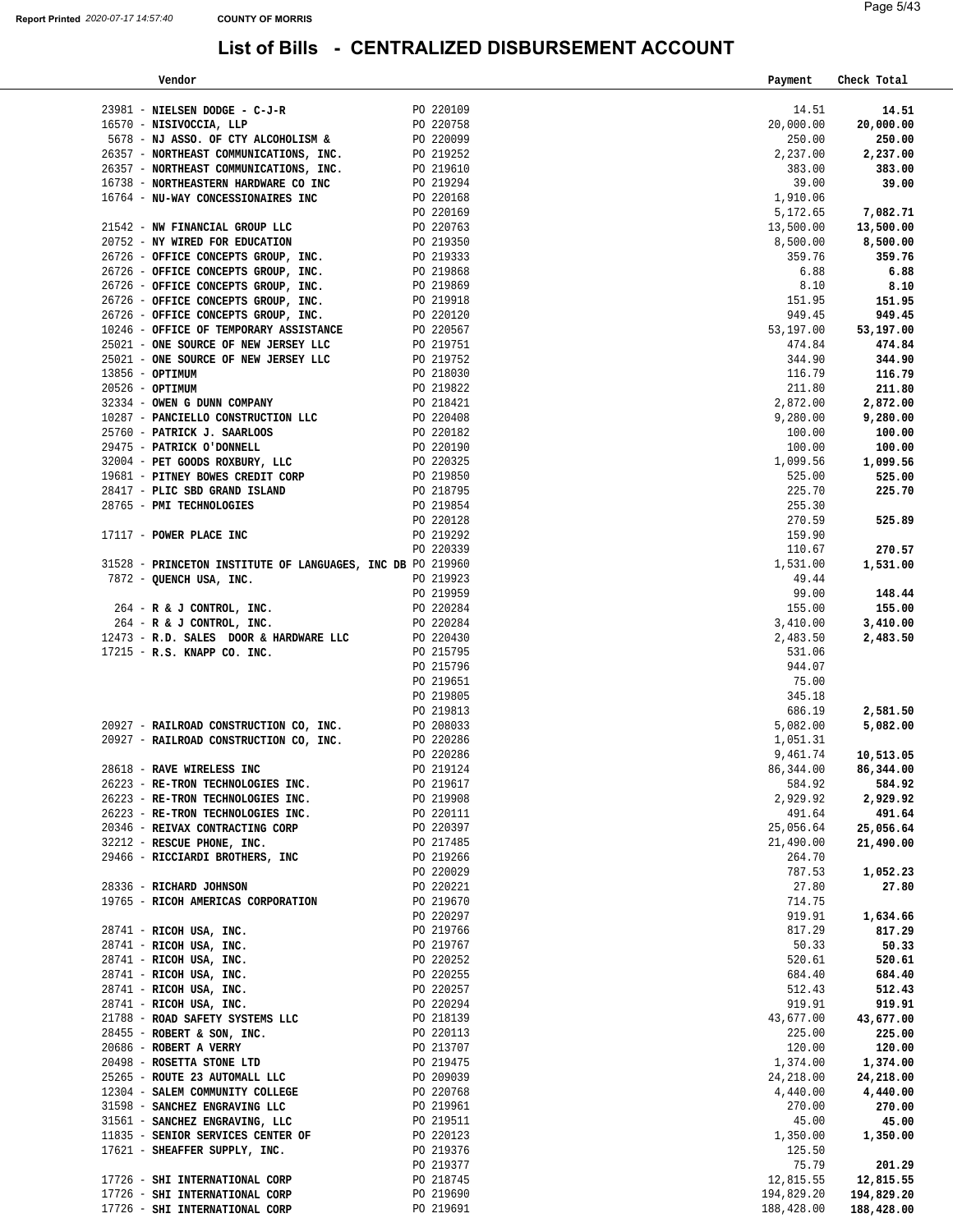| Vendor                                     |           | Payment    | Check Total |
|--------------------------------------------|-----------|------------|-------------|
|                                            |           |            |             |
| 29041 - SIGN A RAMA LEDGEWOOD              | PO 219703 | 648.00     | 648.00      |
| 29041 - SIGN A RAMA LEDGEWOOD              | PO 220278 | 205.75     | 205.75      |
| 17699 - SMITH MOTOR CO., INC.              | PO 219756 | 232.65     | 232.65      |
| 6981 - SODEXO INC & AFFILIATES             | PO 220035 | 53,134.00  | 53,134.00   |
| 17755 - SOUTHEAST MORRIS COUNTY            | PO 220266 | 8,706.75   | 8,706.75    |
| 17755 - SOUTHEAST MORRIS COUNTY            | PO 220415 | 593.79     | 593.79      |
| 17755 - SOUTHEAST MORRIS COUNTY            | PO 220416 | 5,174.77   | 5,174.77    |
| 17755 - SOUTHEAST MORRIS COUNTY            | PO 220417 | 1,995.27   | 1,995.27    |
| 17755 - SOUTHEAST MORRIS COUNTY            | PO 220439 | 7,618.73   | 7,618.73    |
| 27924 - SPECTRUM COMMUNICATIONS            | PO 218138 | 270.20     | 270.20      |
| 32311 - SRS SECURITY AGENCY, LLC           | PO 220042 | 3,024.00   |             |
|                                            | PO 220043 | 3,240.00   |             |
|                                            | PO 220215 | 3,024.00   | 9,288.00    |
| 17805 - STANDARD & POOR'S RATING SERVICES  | PO 220757 | 24,525.00  | 24,525.00   |
| 19994 - STATE OF NEW JERSEY                | PO 220224 | 130.00     | 130.00      |
| 5948 - STEPHEN TURKO                       | PO 212840 | 1,258.80   | 1,258.80    |
| 26638 - STEVE DISBROW                      | PO 220365 | 26.66      | 26.66       |
| 28940 - STRYKER SALES CORPORATION          | PO 210402 | 28,888.20  | 28,888.20   |
| 8621 - SUBURBAN PROPANE -2347              | PO 219968 | 530.55     | 530.55      |
| $1718$ - SUSAN DOWNS                       | PO 220192 | 100.00     | 100.00      |
| 1705 - SUSAN JAEGER                        | PO 220188 | 100.00     | 100.00      |
| 21364 - SYSTEM ONE ALARM                   | PO 219662 | 8,387.39   | 8,387.39    |
| 21173 - T. SLACK ENVIRONMENTAL             | PO 219758 | 168.64     | 168.64      |
| 26030 - TABB INC                           | PO 219910 | 141.00     | 141.00      |
| 26030 - TABB INC                           | PO 220034 | 76.00      | 76.00       |
| 28641 - TAGE HILAL                         | PO 220201 | 100.00     | 100.00      |
| 5611 - TBS CONTROLS LLC                    | PO 220262 | 2,944.37   | 2,944.37    |
| 17990 - TELESEARCH INC                     | PO 218459 | 912.10     |             |
|                                            | PO 218794 | 1,824.20   |             |
|                                            | PO 219330 | 729.68     |             |
|                                            | PO 219441 | 912.10     |             |
|                                            | PO 220009 | 912.10     |             |
|                                            | PO 220158 | 886.16     | 6,176.34    |
| 29025 - THE CONOVER COMPANY                | PO 219347 | 17,450.00  | 17,450.00   |
| 27366 - THE GODFATHER OF MORRISTOWN        | PO 220170 | 361.74     | 361.74      |
| 27366 - THE GODFATHER OF MORRISTOWN        | PO 220264 | 337.55     | 337.55      |
| 27366 - THE GODFATHER OF MORRISTOWN        | PO 220332 | 69.32      | 69.32       |
| 27366 - THE GODFATHER OF MORRISTOWN        | PO 220455 | 295.20     | 295.20      |
| 5711 - THE TAB GROUP                       | PO 220171 | 4,557.62   | 4,557.62    |
| 10812 - THOMSON REUTER-WEST                | PO 218847 | 434.56     | 434.56      |
| 10812 - THOMSON REUTER-WEST                | PO 219223 | 867.00     | 867.00      |
| 10812 - THOMSON REUTER-WEST                | PO 219289 | 529.56     | 529.56      |
| 10812 - THOMSON REUTER-WEST                | PO 220223 | 1,135.89   | 1,135.89    |
| 18437 - THOMSON REUTERS-WEST               | PO 219029 | 9,797.37   | 9,797.37    |
| 122 - TILCON NEW YORK INC.                 | PO 219849 | 748.98     |             |
|                                            | PO 219851 | 1,305.08   | 2,054.06    |
| 20788 - TOP LINE CONSTRUCTION CORP         | PO 220407 | 62,692.00  |             |
|                                            | PO 220407 | 661,625.10 | 724,317.10  |
| 1227 - TOWN OF DOVER                       | PO 220793 | 17,126.12  | 17,126.12   |
| 16349 - TOWN OF MORRISTOWN                 | PO 220285 | 1,003.60   | 1,003.60    |
| 2484 - TOWNSHIP OF BOONTON                 | PO 220794 | 37,095.93  | 37,095.93   |
| 3486 - TREASURER, STATE OF NEW JERSEY      | PO 220249 | 1,750.00   | 1,750.00    |
| 3486 - TREASURER, STATE OF NEW JERSEY      | PO 220281 | 900.00     | 900.00      |
| 3486 - TREASURER, STATE OF NEW JERSEY      | PO 220282 | 5,100.00   | 5,100.00    |
| 11781 - TREASURER. ST OF NJ                | PO 219728 | 5,278.33   | 5,278.33    |
| 11781 - TREASURER. ST OF NJ                | PO 219729 | 66.00      | 66.00       |
| 12333 - TRIMBOLI & PRUSINOWSKI, LLC        | PO 220151 | 46.50      |             |
|                                            | PO 220152 | 2,303.00   | 2,349.50    |
| $2181$ - TRIUS, INC.                       | PO 219396 | 466.76     |             |
|                                            | PO 219432 | 466.76     | 933.52      |
| 20009 - TRUGREEN                           | PO 220427 | 83.12      | 83.12       |
| 30877 - TUNSTEAD LANDSCAPE SERVICES        | PO 220261 | 11,300.70  | 11,300.70   |
| 25209 - TURN OUT UNIFORMS, INC.            | PO 219698 | 681.38     | 681.38      |
| 4144 - U-LINE SHIPPING SUPPLY              | PO 214832 | 80.55      |             |
|                                            | PO 218425 | 1,133.56   |             |
|                                            | PO 219146 | 390.30     |             |
|                                            | PO 219903 | 1,360.46   | 2,964.87    |
| 29540 - U.S. BANK OPERATIONS CENTER        | PO 220314 | 16,065.66  |             |
|                                            | PO 220421 | 2,928.13   | 18,993.79   |
| 31502 - UNIVERSAL PROTECTION SERVICES, LLC | PO 219700 | 2,207.20   | 2,207.20    |
| $20042 - V.E. RALPH & SON INC.$            | PO 219794 | 11.16      | 11.16       |
| 18285 - VAN CLEEF ENGINEERING ASSOC        | PO 180281 | 3,205.00   |             |
|                                            | PO 208624 | 98.10      |             |
|                                            | PO 220129 | 14,577.86  |             |
|                                            | PO 220130 | 1,626.00   | 19,506.96   |
| 32259 - VECTORNATE USA INC.                | PO 215495 | 1,300.00   |             |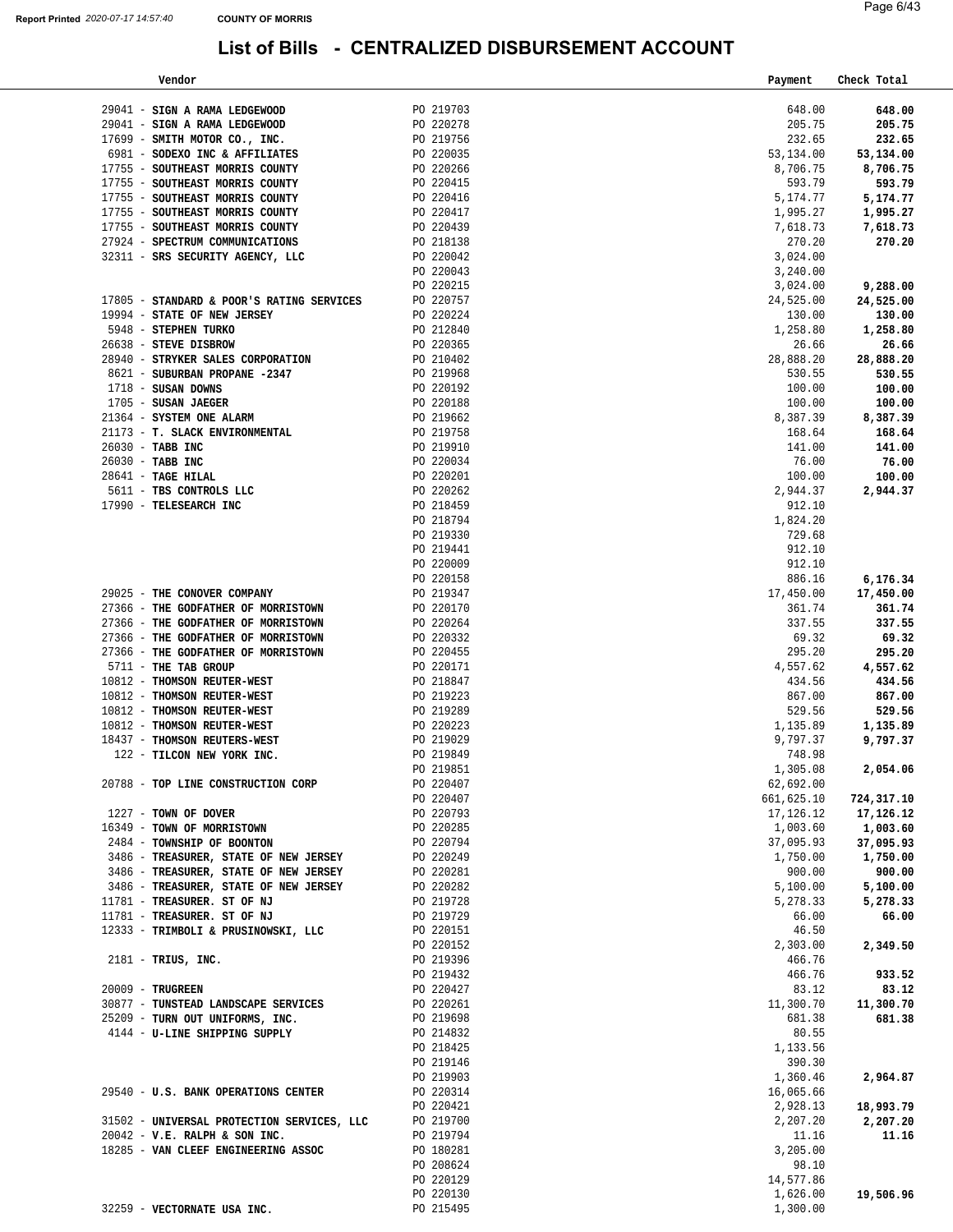| Page 7/43 |
|-----------|
|           |

| Vendor                                        |                        | Payment       | Check Total  |
|-----------------------------------------------|------------------------|---------------|--------------|
|                                               | PO 218523              | 856.00        | 2,156.00     |
| 7037 - VILLAGE SUPER MARKET, INC.             | PO 220210              | 540.49        | 540.49       |
| 7037 - VILLAGE SUPER MARKET, INC.             | PO 220211              | 344.70        | 344.70       |
| 6146 - W.B. MASON COMPANY INC                 | PO 218765              | 525.22        |              |
|                                               | PO 219536              | 595.09        |              |
|                                               | PO 219607              | 13.26         |              |
|                                               | PO 219694              | 22.35         |              |
|                                               | PO 219706              | 315.48        |              |
|                                               | PO 219768              | 295.56        |              |
|                                               | PO 219771              | 22.35         |              |
|                                               | PO 219772              | 245.03        | 2,034.34     |
| 6146 - W.B. MASON COMPANY INC                 | PO 219773              | 22.35         |              |
|                                               | PO 219810              | 0.95          |              |
|                                               | PO 219870              | 83.12         |              |
|                                               | PO 219887              | 258.68        |              |
|                                               | PO 219892              | 146.24        |              |
|                                               | PO 219893              | 113.46        |              |
|                                               | PO 219894              | 83.67         |              |
|                                               | PO 219895              | 54.29         | 762.76       |
| 6146 - W.B. MASON COMPANY INC                 | PO 219896              | 53.64         |              |
|                                               | PO 219897              | 23.98         | 77.62        |
| 6146 - W.B. MASON COMPANY INC                 | PO 219902              | 152.24        |              |
|                                               | PO 219917              | 387.70        |              |
|                                               | PO 219954              | 135.05        |              |
|                                               | PO 219974              | 799.00        |              |
|                                               | PO 220025              | 1.90          |              |
|                                               | PO 220026<br>PO 220028 | 1.90<br>93.87 |              |
|                                               | PO 220054              | 690.98        |              |
| 6146 - W.B. MASON COMPANY INC                 | PO 220057              | 156.36        | 2,262.64     |
|                                               | PO 220060              | 104.80        |              |
|                                               | PO 220117              | 11.99         |              |
|                                               | PO 220125              | 0.95          |              |
|                                               | PO 220126              | 0.95          |              |
|                                               | PO 220127              | 150.90        |              |
|                                               | PO 220140              | 61.52         |              |
|                                               | PO 220144              | 254.02        | 741.49       |
| 6146 - W.B. MASON COMPANY INC                 | PO 220269              | 382.97        |              |
|                                               | PO 220270              | 32.24         |              |
|                                               | PO 220331              | 1.90          |              |
|                                               | PO 220414              | 44.70         | 461.81       |
| 20080 - WASHINGTON TOWNSHIP M.U.A.            | PO 220422              | 413.58        | 413.58       |
| 24231 - WATERS, MCPHERSON, MCNEILL, P.C.      | PO 220500              | 7,504.94      | 7,504.94     |
| 24231 - WATERS, MCPHERSON, MCNEILL, P.C.      | PO 220502              | 5,132.80      | 5,132.80     |
| 32263 - WEINER LAW GROUP LLP                  | PO 220499              | 7,472.80      | 7,472.80     |
| 13347 - WEST PAYMENT CENTER                   | PO 219212              | 528.00        | 528.00       |
| 32360 - WICKED AQUATICS, LLC                  | PO 220148              | 800.00        | 800.00       |
| 13246 - WILLIAM F. BARNISH                    | PO 220315              | 9,153.55      | 9,153.55     |
| 13246 - WILLIAM F. BARNISH                    | PO 220318              | 2,852.69      | 2,852.69     |
| 29685 - WURTH USA INC.                        | PO 219392              | 581.01        | 581.01       |
| TOTAL                                         |                        |               | 9,155,159.52 |
| Total to be paid from Fund 01 Current Fund    | 5,438,123.90           |               |              |
| Total to be paid from Fund 02 Grant Fund      | 927,610.99             |               |              |
| Total to be paid from Fund 04 County Capital  | 2,788,509.43           |               |              |
| Total to be paid from Fund 13 Dedicated Trust | 915.20                 |               |              |
|                                               | -------------          |               |              |

**[9,155,159.52](https://9,155,159.52)**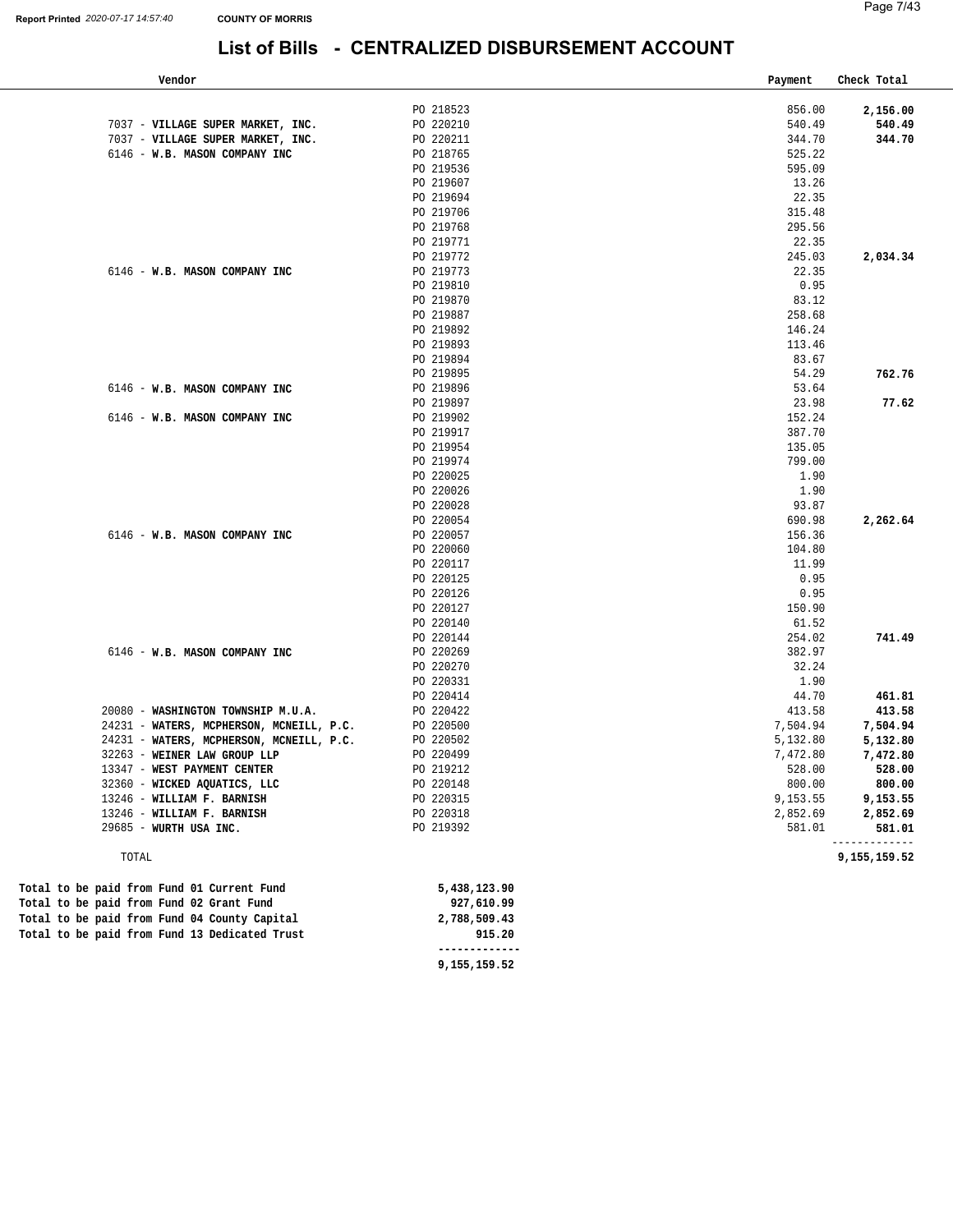**Report Printed** *2020-07-17 14:57:46* **COUNTY OF MORRIS**

Page 8/43

| Account                     | PO#<br>Vendor                                                           | Description         | Payment            | Account Total             |
|-----------------------------|-------------------------------------------------------------------------|---------------------|--------------------|---------------------------|
|                             |                                                                         | <b>Current Fund</b> |                    |                           |
| DEPARTMENT 040835           |                                                                         |                     |                    |                           |
|                             | 220793 TOWN OF DOVER                                                    |                     | 17,126.12          |                           |
|                             | 220794 TOWNSHIP OF BOONTON<br>01-160-05-040835-888 Due to Boonton/Dover | TOTAL FOR ACCOUNT   | 37,095.93          | 54,222.05                 |
|                             |                                                                         |                     |                    | ============              |
|                             | TOTAL for DEPARTMENT 040835                                             |                     |                    | 54,222.05                 |
| <b>County Administrator</b> |                                                                         |                     |                    |                           |
| 01-201-20-100100-068        | 220743 COUNTY OF MORRIS<br>Postage & Metered Mail                       | TOTAL FOR ACCOUNT   | 2.50               | 2.50                      |
|                             | 219910 TABB INC                                                         |                     | 141.00             |                           |
|                             | 220134 CLEARY GIACOBBE ALFIERI &<br>220034 TABB INC                     |                     | 5,673.00<br>76.00  |                           |
| 01-201-20-100100-084        | Other Outside Services                                                  | TOTAL FOR ACCOUNT   |                    | 5,890.00                  |
|                             | 209039 ROUTE 23 AUTOMALL LLC                                            |                     | 24, 218.00         |                           |
| 01-203-20-100100-167        | (2019) Transportation Vehicles                                          | TOTAL FOR ACCOUNT   |                    | 24,218.00                 |
|                             | TOTAL for County Administrator                                          |                     |                    | ============<br>30,110.50 |
| <b>Personnel</b>            |                                                                         |                     |                    |                           |
|                             | 219511 SANCHEZ ENGRAVING, LLC                                           |                     | 45.00              |                           |
| 01-201-20-105100-058        | Office Supplies & Stationery                                            | TOTAL FOR ACCOUNT   |                    | 45.00                     |
|                             | 220743 COUNTY OF MORRIS<br>01-201-20-105100-068 Postage & Metered Mail  | TOTAL FOR ACCOUNT   | 70.45              | 70.45                     |
|                             |                                                                         |                     |                    | ============              |
|                             | TOTAL for Personnel                                                     |                     |                    | 115.45                    |
|                             | <b>Board of Chosen Freeholders</b>                                      |                     |                    |                           |
|                             | 220127 W.B. MASON COMPANY INC<br>220127 W.B. MASON COMPANY INC          |                     | 75.45<br>75.45     |                           |
| 01-201-20-110100-058        | Office Supplies & Stationery                                            | TOTAL FOR ACCOUNT   |                    | 150.90                    |
|                             | 220743 COUNTY OF MORRIS                                                 |                     | 5.70               |                           |
| 01-201-20-110100-068        | 220743 COUNTY OF MORRIS<br>Postage & Metered Mail                       | TOTAL FOR ACCOUNT   | 1,304.34           | 1,310.04                  |
|                             | 220332 THE GODFATHER OF MORRISTOWN                                      |                     | 69.32              |                           |
| 01-201-20-110100-079        | Special Projects                                                        | TOTAL FOR ACCOUNT   |                    | 69.32                     |
|                             | TOTAL for Board of Chosen Freeholders                                   |                     |                    | ============<br>1,530.26  |
| <b>Clerk of the Board</b>   |                                                                         |                     |                    |                           |
|                             | 220290 GANNETT NJ NEWSPAPERS                                            |                     | 57.36              |                           |
| 01-201-20-110105-022        | 220226 GANNETT NJ NEWSPAPERS<br>Advertising                             | TOTAL FOR ACCOUNT   | 116.27             | 173.63                    |
|                             |                                                                         |                     |                    | ============              |
|                             | TOTAL for Clerk of the Board                                            |                     |                    | 173.63                    |
| <b>County Clerk</b>         |                                                                         |                     |                    |                           |
|                             | 219029 THOMSON REUTERS-WEST<br>219029 THOMSON REUTERS-WEST              |                     | 668.37<br>9,129.00 |                           |
| 01-201-20-120100-028        | Books & Periodicals                                                     | TOTAL FOR ACCOUNT   |                    | 9,797.37                  |
| 01-201-20-120100-058        | 219961 SANCHEZ ENGRAVING LLC                                            | TOTAL FOR ACCOUNT   | 270.00             | 270.00                    |
|                             | Office Supplies & Stationery                                            |                     |                    |                           |
| 01-201-20-120100-059        | 220171 THE TAB GROUP<br>Other General Expenses                          | TOTAL FOR ACCOUNT   | 4,557.62           | 4,557.62                  |
|                             | 220743 COUNTY OF MORRIS                                                 |                     | 836.20             |                           |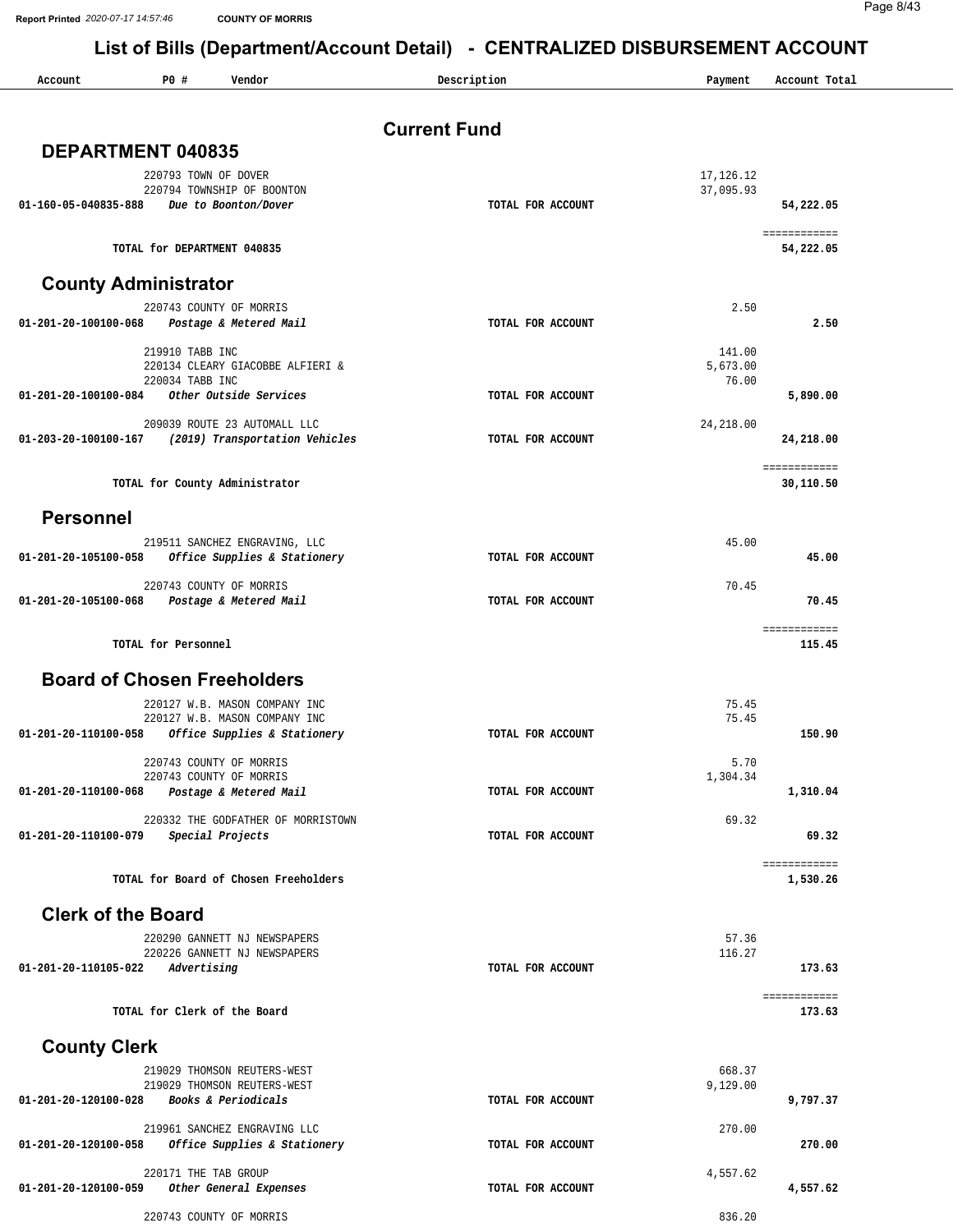| Account                          | P0 #                                                           | Vendor                             | Description       | Payment          | Account Total |
|----------------------------------|----------------------------------------------------------------|------------------------------------|-------------------|------------------|---------------|
| <b>County Clerk</b>              |                                                                |                                    |                   |                  |               |
| $01 - 201 - 20 - 120100 - 068$   | Postage & Metered Mail                                         |                                    | TOTAL FOR ACCOUNT |                  | 836.20        |
|                                  | 219954 W.B. MASON COMPANY INC                                  |                                    |                   | 134.10           |               |
|                                  | 219954 W.B. MASON COMPANY INC                                  |                                    |                   | 0.95             |               |
| 01-201-20-120100-095             |                                                                | Other Administrative Supplies      | TOTAL FOR ACCOUNT |                  | 135.05        |
|                                  |                                                                |                                    |                   |                  | ============  |
|                                  | TOTAL for County Clerk                                         |                                    |                   |                  | 15,596.24     |
| <b>County Board of Elections</b> |                                                                |                                    |                   |                  |               |
|                                  | 219854 PMI TECHNOLOGIES                                        |                                    |                   | 255.30           |               |
| 01-201-20-121100-059             | Other General Expenses                                         |                                    | TOTAL FOR ACCOUNT |                  | 255.30        |
|                                  | 220743 COUNTY OF MORRIS                                        |                                    |                   | 58.25            |               |
| 01-201-20-121100-068             | Postage & Metered Mail                                         |                                    | TOTAL FOR ACCOUNT |                  | 58.25         |
|                                  | 218425 U-LINE SHIPPING SUPPLY                                  |                                    |                   | 201.60           |               |
|                                  | 218425 U-LINE SHIPPING SUPPLY                                  |                                    |                   | 400.00           |               |
|                                  | 218425 U-LINE SHIPPING SUPPLY                                  |                                    |                   | 144.00           |               |
|                                  | 218425 U-LINE SHIPPING SUPPLY                                  |                                    |                   | 288.00           |               |
|                                  | 218425 U-LINE SHIPPING SUPPLY                                  |                                    |                   | 99.96            |               |
|                                  | 220413 KATHLEEN T GARRIGAN                                     |                                    |                   | 200.00           |               |
|                                  | 218421 OWEN G DUNN COMPANY                                     |                                    |                   | 2,700.00         |               |
|                                  | 218421 OWEN G DUNN COMPANY                                     |                                    |                   | 172.00           |               |
|                                  | 220263 GREGORY C BROWN                                         |                                    |                   | 126.00           |               |
|                                  | 219146 U-LINE SHIPPING SUPPLY<br>219146 U-LINE SHIPPING SUPPLY |                                    |                   | 120.00<br>240.00 |               |
|                                  | 219146 U-LINE SHIPPING SUPPLY                                  |                                    |                   | 30.30            |               |
|                                  |                                                                | 219466 DOMINION VOTING SYSTEMS INC |                   | 4,000.00         |               |
|                                  | 220128 PMI TECHNOLOGIES                                        |                                    |                   | 255.30           |               |
|                                  | 220128 PMI TECHNOLOGIES                                        |                                    |                   | 15.29            |               |
| 01-201-20-121100-096             | Election Officer                                               |                                    | TOTAL FOR ACCOUNT |                  | 8,992.45      |
|                                  | 220255 RICOH USA, INC.                                         |                                    |                   | 684.40           |               |
| 01-201-20-121100-164             | Office Machines - Rental                                       |                                    | TOTAL FOR ACCOUNT |                  | 684.40        |
|                                  |                                                                |                                    |                   |                  | ============  |

**TOTAL for County Board of Elections 9,990.40**

#### **Superintendent of Elections**

| 219850 PITNEY BOWES CREDIT CORP               | 525.00 |
|-----------------------------------------------|--------|
| 220257 RICOH USA, INC.                        | 512.43 |
| 220400 MANGIANO PIZZA RESTAURANT AND CATERING | 432.30 |
| 220400 MANGIANO PIZZA RESTAURANT AND CATERING | 10.00  |
| 220399 MORRISTOWN DINER                       | 297.51 |
| 220258 MARILYN ROSSY                          | 6.40   |
| 220258 MARILYN ROSSY                          | 13.99  |
| 220258 MARILYN ROSSY                          | 9.69   |
| 220258 MARILYN ROSSY                          | 9.69   |
| 220258 MARILYN ROSSY                          | 9.69   |
| 220258 MARILYN ROSSY                          | 18.49  |
| 220258 MARILYN ROSSY                          | 10.79  |
| 220258 MARILYN ROSSY                          | 10.99  |
| 220258 MARILYN ROSSY                          | 12.99  |
| 220258 MARILYN ROSSY                          | 9.49   |
| 220258 MARILYN ROSSY                          | 7.99   |
| 220258 MARILYN ROSSY                          | 8.99   |
| 220258 MARILYN ROSSY                          | 12.99  |
| 220258 MARILYN ROSSY                          | 7.99   |
| 220258 MARILYN ROSSY                          | 4.14   |
| 220258 MARILYN ROSSY                          | 23.96  |
| 220258 MARILYN ROSSY                          | 17.97  |
| 220258 MARILYN ROSSY                          | 33.60  |
| 220240 DALE KRAMER                            | 10.99  |
| 220240 DALE KRAMER                            | 9.49   |
| 220240 DALE KRAMER                            | 28.47  |
| 220240 DALE KRAMER                            | 22.36  |
| 220240 DALE KRAMER                            | 10.99  |
| 220240 DALE KRAMER                            | 16.98  |
| 220240 DALE KRAMER                            | 11.29  |
| 220240 DALE KRAMER                            | 25.58  |
| 220240 DALE KRAMER                            | 8.99   |
| 220240 DALE KRAMER                            | 8.99   |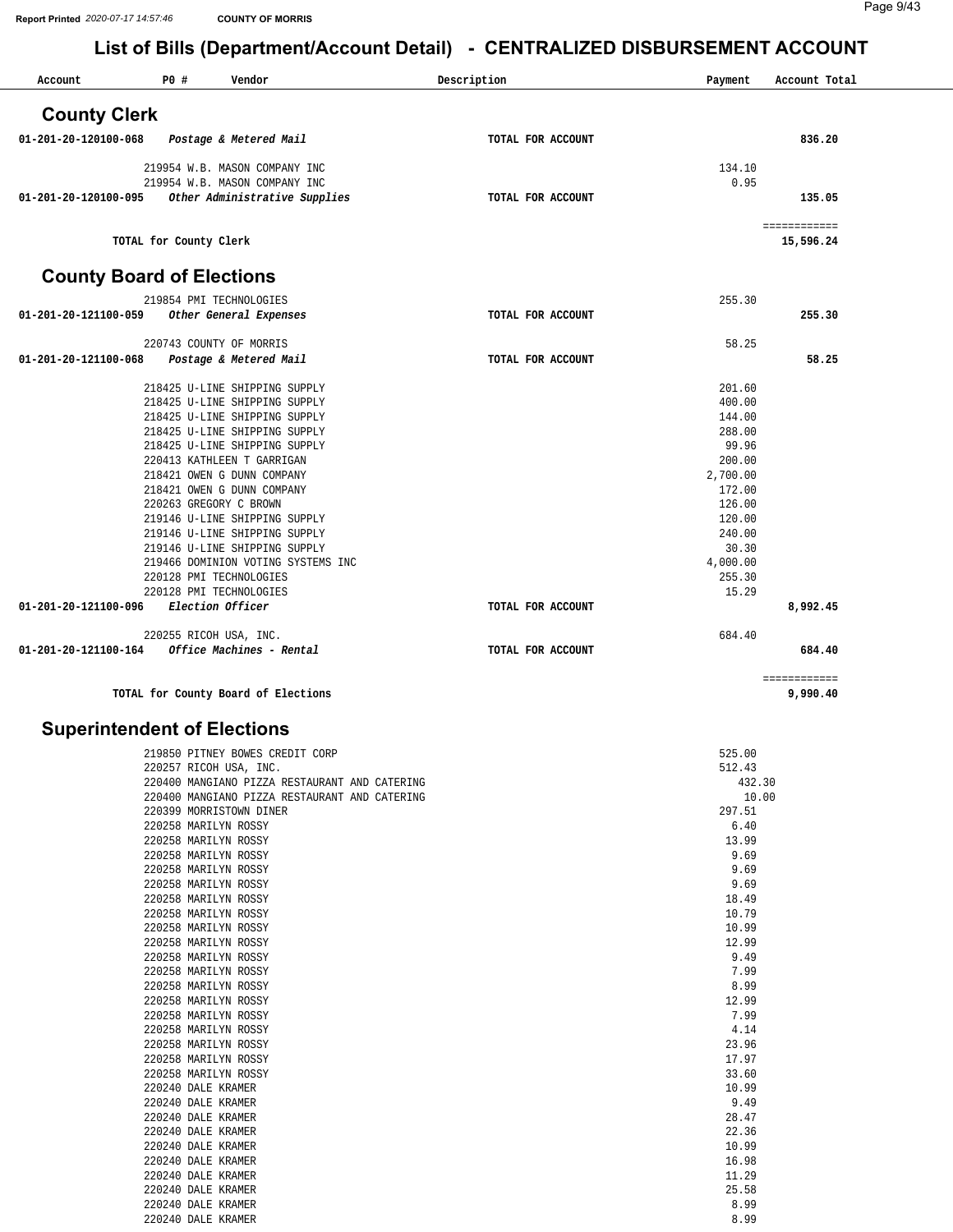i,

**[3,740.54](https://3,740.54)** 

## **List of Bills (Department/Account Detail) - CENTRALIZED DISBURSEMENT ACCOUNT**

| Account                            | P0# | Vendor                             | Description       | Payment | Account Total |
|------------------------------------|-----|------------------------------------|-------------------|---------|---------------|
| <b>Superintendent of Elections</b> |     |                                    |                   |         |               |
|                                    |     |                                    |                   |         |               |
|                                    |     | 220240 DALE KRAMER                 |                   | 8.49    |               |
|                                    |     | 220240 DALE KRAMER                 |                   | 25.58   |               |
|                                    |     | 220240 DALE KRAMER                 |                   | 15.38   |               |
|                                    |     | 220240 DALE KRAMER                 |                   | 8.53    |               |
|                                    |     | 220135 LOVEYS PIZZA & GRILL        |                   | 27.50   |               |
|                                    |     | 220135 LOVEYS PIZZA & GRILL        |                   | 20.00   |               |
|                                    |     | 220135 LOVEYS PIZZA & GRILL        |                   | 38.00   |               |
|                                    |     | 220135 LOVEYS PIZZA & GRILL        |                   | 16.25   |               |
|                                    |     | 220135 LOVEYS PIZZA & GRILL        |                   | 19.00   |               |
|                                    |     | 220135 LOVEYS PIZZA & GRILL        |                   | 8.25    |               |
|                                    |     | 220135 LOVEYS PIZZA & GRILL        |                   | 11.25   |               |
|                                    |     | 220135 LOVEYS PIZZA & GRILL        |                   | 3.00    |               |
|                                    |     | 220264 THE GODFATHER OF MORRISTOWN |                   | 332.55  |               |
|                                    |     | 220264 THE GODFATHER OF MORRISTOWN |                   | 5.00    |               |
|                                    |     | 219212 WEST PAYMENT CENTER         |                   | 264.00  |               |
|                                    |     | 219212 WEST PAYMENT CENTER         |                   | 264.00  |               |
|                                    |     | 220455 THE GODFATHER OF MORRISTOWN |                   | 290.20  |               |
|                                    |     | 220455 THE GODFATHER OF MORRISTOWN |                   | 5.00    |               |
| 01-201-20-121105-057               |     | National Voter Registration        | TOTAL FOR ACCOUNT |         | 3,523.19      |
|                                    |     | 220743 COUNTY OF MORRIS            |                   | 217.35  |               |
| 01-201-20-121105-068               |     | Postage & Metered Mail             | TOTAL FOR ACCOUNT |         | 217.35        |

============

**TOTAL for Superintendent of Elections** 

#### **County Elections (Cty Clerk)**

|                                              | 220203 CHRISTA SMITH                              |                   | 100.00    |           |
|----------------------------------------------|---------------------------------------------------|-------------------|-----------|-----------|
|                                              | 220202 IRFAN COKLAR                               |                   | 100.00    |           |
|                                              | 220201 TAGE HILAL                                 |                   | 100.00    |           |
|                                              | 220200 MATTHEW JENKINS                            |                   | 100.00    |           |
|                                              | 220199 MICHELE PUZIO                              |                   | 100.00    |           |
|                                              | 220198 DANIELLE PAOLELLA                          |                   | 100.00    |           |
|                                              | 220197 JAMES SWEENEY                              |                   | 100.00    |           |
|                                              | 220196 JAYSON KOHUT                               |                   | 200.00    |           |
|                                              | 220195 JACQUELINE ARBOLINO                        |                   | 100.00    |           |
|                                              | 220194 IBRAHIM COKLAR                             |                   | 100.00    |           |
|                                              | 220193 LEE BICZAK                                 |                   | 100.00    |           |
|                                              | 220192 SUSAN DOWNS                                |                   | 100.00    |           |
|                                              | 220191 DANIEL ANELLO                              |                   | 100.00    |           |
|                                              | 220190 PATRICK O'DONNELL                          |                   | 100.00    |           |
|                                              | 220189 CHRISTINE CORCORAN                         |                   | 100.00    |           |
|                                              | 220188 SUSAN JAEGER                               |                   | 100.00    |           |
|                                              | 220187 MICHAEL MCCLAIN                            |                   | 100.00    |           |
|                                              | 220186 EVELYN JENKINS                             |                   | 100.00    |           |
|                                              | 220185 BAHRI COKLAR                               |                   | 100.00    |           |
|                                              | 220184 BRUCE DUBOWSKY                             |                   | 100.00    |           |
|                                              | 220183 LARRY KAUFMAN                              |                   | 100.00    |           |
|                                              | 220182 PATRICK J. SAARLOOS                        |                   | 100.00    |           |
|                                              | 220181 DAVID G MORAN                              |                   | 100.00    |           |
|                                              | 220180 BONNIE A. KOENEN                           |                   | 100.00    |           |
|                                              | 220179 MICHAEL PUZIO                              |                   | 100.00    |           |
|                                              | 220178 FARAH HILAL                                |                   | 100.00    |           |
|                                              | 220177 GAETANA GENCARELLI                         |                   | 100.00    |           |
|                                              | 220176 BRANDEN GWYN                               |                   | 100.00    |           |
|                                              | 220175 CHRISTOPHER A. CANARELI                    |                   | 100.00    |           |
|                                              | 220174 DREW PAOLELLA                              |                   | 100.00    |           |
|                                              | 220173 ILHAN COKLAR                               |                   | 100.00    |           |
|                                              | 220172 JAMES R MAY                                |                   | 100.00    |           |
| 01-201-20-121110-030                         | Cartage                                           | TOTAL FOR ACCOUNT |           | 3,300.00  |
|                                              | 219974 W.B. MASON COMPANY INC                     |                   | 799.00    |           |
|                                              | 01-201-20-121110-058 Office Supplies & Stationery | TOTAL FOR ACCOUNT |           | 799.00    |
|                                              |                                                   |                   |           |           |
|                                              | 220743 COUNTY OF MORRIS                           |                   | 2,797.90  |           |
| 01-201-20-121110-068  Postage & Metered Mail |                                                   | TOTAL FOR ACCOUNT |           | 2,797.90  |
|                                              | 219477 ACE LITHOGRAPHERS                          |                   | 3,240.00  |           |
|                                              | 219477 ACE LITHOGRAPHERS                          |                   | 11,550.00 |           |
| 01-201-20-121110-069                         | Printing                                          | TOTAL FOR ACCOUNT |           | 14,790.00 |
|                                              |                                                   |                   |           |           |
|                                              | 219960 PRINCETON INSTITUTE OF LANGUAGES, INC DBA  |                   |           | 101.00    |
|                                              | 219960 PRINCETON INSTITUTE OF LANGUAGES, INC DBA  |                   |           | 80.00     |
|                                              | 219960 PRINCETON INSTITUTE OF LANGUAGES, INC DBA  |                   | 1,250.00  |           |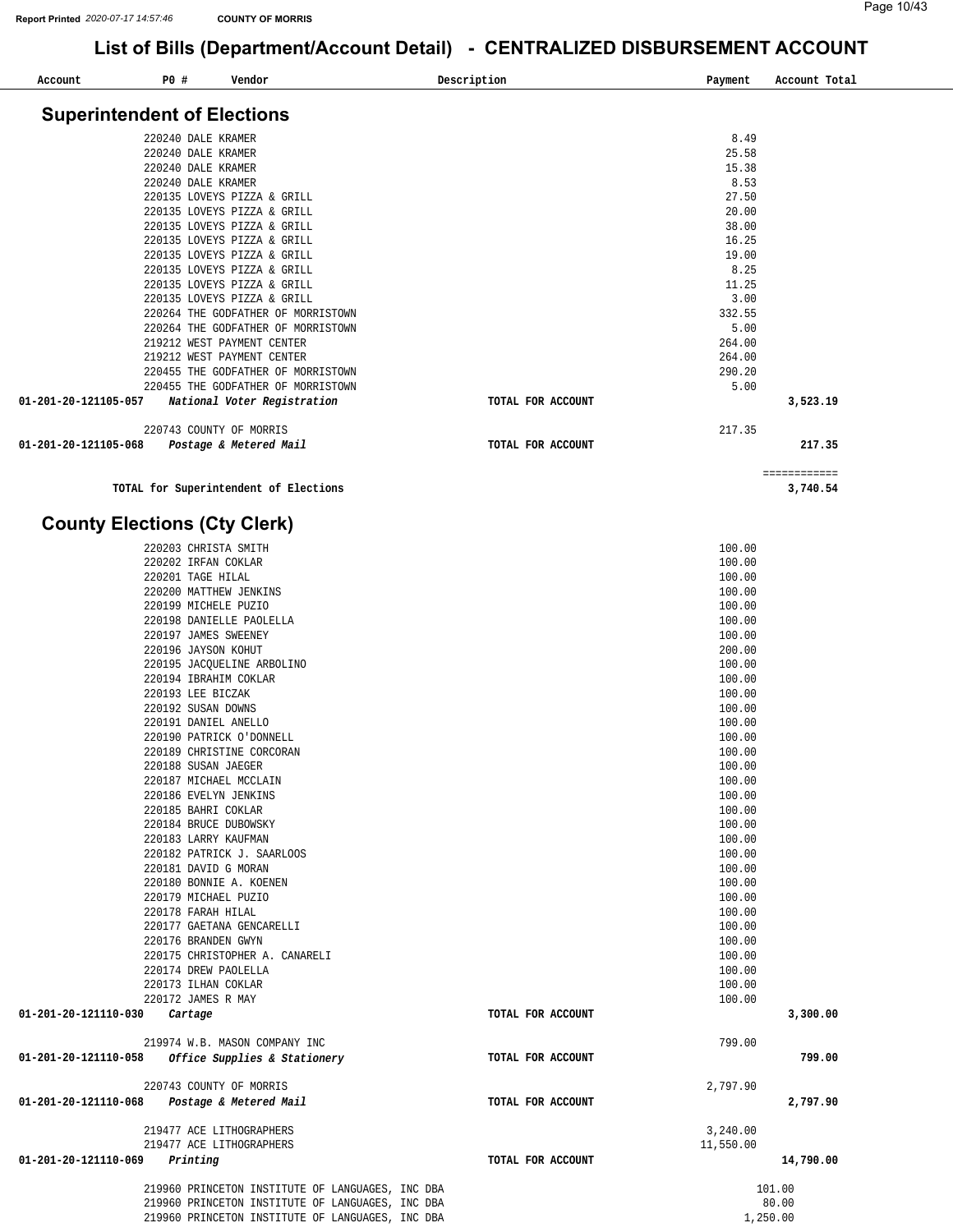| Account                             | P0 #                       | Vendor                                                                         |                                                  | Description       | Payment        | Account Total             |
|-------------------------------------|----------------------------|--------------------------------------------------------------------------------|--------------------------------------------------|-------------------|----------------|---------------------------|
| <b>County Elections (Cty Clerk)</b> |                            |                                                                                |                                                  |                   |                |                           |
|                                     |                            |                                                                                | 219960 PRINCETON INSTITUTE OF LANGUAGES, INC DBA |                   |                | 100.00                    |
| 01-201-20-121110-084                |                            | Other Outside Services                                                         |                                                  | TOTAL FOR ACCOUNT |                | 1,531.00                  |
|                                     |                            | 220170 THE GODFATHER OF MORRISTOWN                                             |                                                  |                   | 165.00         |                           |
|                                     |                            | 220170 THE GODFATHER OF MORRISTOWN                                             |                                                  |                   | 196.74         |                           |
| 01-201-20-121110-185                | Food                       |                                                                                |                                                  | TOTAL FOR ACCOUNT |                | 361.74                    |
|                                     |                            | 219353 DOMINION VOTING SYSTEMS INC                                             |                                                  |                   | 29,475.24      |                           |
| 01-201-20-121110-259                | Equipment Rental           |                                                                                |                                                  | TOTAL FOR ACCOUNT |                | 29,475.24                 |
|                                     |                            | TOTAL for County Elections (Cty Clerk)                                         |                                                  |                   |                | ============<br>53,054.88 |
| <b>County Treasurer</b>             |                            |                                                                                |                                                  |                   |                |                           |
|                                     |                            |                                                                                |                                                  |                   | 243.75         |                           |
| 01-201-20-130100-068                |                            | 220743 COUNTY OF MORRIS<br>Postage & Metered Mail                              |                                                  | TOTAL FOR ACCOUNT |                | 243.75                    |
|                                     |                            |                                                                                |                                                  |                   |                | ============              |
|                                     | TOTAL for County Treasurer |                                                                                |                                                  |                   |                | 243.75                    |
| <b>Purchasing Division</b>          |                            |                                                                                |                                                  |                   |                |                           |
|                                     |                            | 219868 OFFICE CONCEPTS GROUP, INC.                                             |                                                  |                   | 6.88           |                           |
|                                     |                            | 219869 OFFICE CONCEPTS GROUP, INC.                                             |                                                  |                   | 5.93           |                           |
|                                     |                            | 219869 OFFICE CONCEPTS GROUP, INC.                                             |                                                  |                   | 2.17           |                           |
|                                     |                            | 219918 OFFICE CONCEPTS GROUP, INC.<br>219918 OFFICE CONCEPTS GROUP, INC.       |                                                  |                   | 19.36<br>70.80 |                           |
|                                     |                            | 219918 OFFICE CONCEPTS GROUP, INC.                                             |                                                  |                   | 9.39           |                           |
|                                     |                            | 219918 OFFICE CONCEPTS GROUP, INC.                                             |                                                  |                   | 31.15          |                           |
|                                     |                            | 219918 OFFICE CONCEPTS GROUP, INC.                                             |                                                  |                   | 21.25          |                           |
|                                     |                            | 219920 LANDS' END BUSINESS OUTFITTERS                                          |                                                  |                   | 30.95          |                           |
|                                     |                            | 219920 LANDS' END BUSINESS OUTFITTERS                                          |                                                  |                   | 30.95          |                           |
|                                     |                            | 219920 LANDS' END BUSINESS OUTFITTERS<br>219920 LANDS' END BUSINESS OUTFITTERS |                                                  |                   | 30.95<br>40.95 |                           |
|                                     |                            | 219920 LANDS' END BUSINESS OUTFITTERS                                          |                                                  |                   | 81.90          |                           |
|                                     |                            | 219920 LANDS' END BUSINESS OUTFITTERS                                          |                                                  |                   | 40.95          |                           |
|                                     |                            | 219920 LANDS' END BUSINESS OUTFITTERS                                          |                                                  |                   | 30.95          |                           |
| 01-201-20-130105-058                |                            | Office Supplies & Stationery                                                   |                                                  | TOTAL FOR ACCOUNT |                | 454.53                    |
|                                     |                            | 220743 COUNTY OF MORRIS                                                        |                                                  |                   | 169.40         |                           |
| 01-201-20-130105-068                |                            | Postage & Metered Mail                                                         |                                                  | TOTAL FOR ACCOUNT |                | 169.40                    |
|                                     |                            | 219870 W.B. MASON COMPANY INC                                                  |                                                  |                   | 0.95           |                           |
|                                     |                            | 219870 W.B. MASON COMPANY INC                                                  |                                                  |                   | 31.29          |                           |
|                                     |                            | 219870 W.B. MASON COMPANY INC                                                  |                                                  |                   | 50.88          |                           |
|                                     |                            | 219087 MGL PRINTING SOLUTIONS                                                  |                                                  |                   | 795.00         |                           |
|                                     |                            | 219087 MGL PRINTING SOLUTIONS                                                  |                                                  |                   | 189.00         |                           |
| 01-201-20-130105-095                |                            | Other Administrative Supplies                                                  |                                                  | TOTAL FOR ACCOUNT |                | 1,067.12                  |
|                                     |                            | TOTAL for Purchasing Division                                                  |                                                  |                   |                | ============<br>1,691.05  |
| <b>Information Technology Div</b>   |                            |                                                                                |                                                  |                   |                |                           |
|                                     |                            | 219692 ALTERNATIVE MICROGRAPHICS INC                                           |                                                  |                   | 3,100.29       |                           |
| 01-201-20-140100-054                | Microfilming               |                                                                                |                                                  | TOTAL FOR ACCOUNT |                | 3,100.29                  |
|                                     |                            | 219694 W.B. MASON COMPANY INC                                                  |                                                  |                   | 22.35          |                           |
| 01-201-20-140100-058                |                            | Office Supplies & Stationery                                                   |                                                  | TOTAL FOR ACCOUNT |                | 22.35                     |
|                                     |                            | 220743 COUNTY OF MORRIS                                                        |                                                  |                   | 0.50           |                           |
| 01-201-20-140100-068                |                            | Postage & Metered Mail                                                         |                                                  | TOTAL FOR ACCOUNT |                | 0.50                      |
|                                     |                            | 217026 DELL MARKETING L.P.                                                     |                                                  |                   | 591.18         |                           |
|                                     |                            | 218745 SHI INTERNATIONAL CORP                                                  |                                                  |                   | 3,461.54       |                           |
|                                     |                            | 218745 SHI INTERNATIONAL CORP                                                  |                                                  |                   | 4,326.92       |                           |
| 01-201-20-140100-078                |                            | 218745 SHI INTERNATIONAL CORP<br>Software Maintenance                          |                                                  | TOTAL FOR ACCOUNT | 5,027.09       |                           |
|                                     |                            |                                                                                |                                                  |                   |                | 13,406.73                 |
|                                     |                            |                                                                                |                                                  |                   |                | ============              |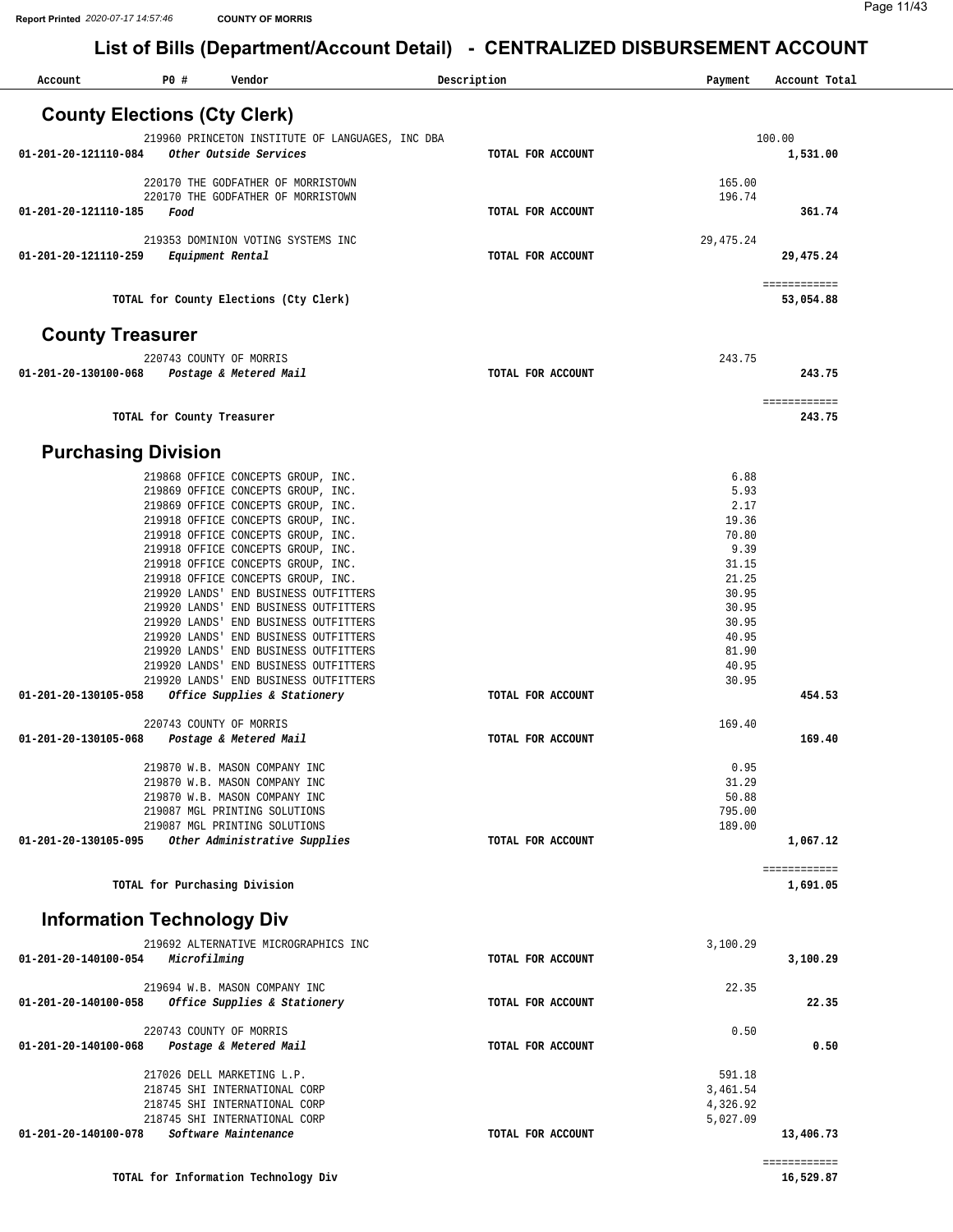| Account                         | P0 #                                           | Vendor                                                                               | Description       | Payment            | Account Total             |
|---------------------------------|------------------------------------------------|--------------------------------------------------------------------------------------|-------------------|--------------------|---------------------------|
| <b>County Board of Taxation</b> |                                                |                                                                                      |                   |                    |                           |
|                                 |                                                | 220743 COUNTY OF MORRIS                                                              |                   | 842.15             |                           |
| 01-201-20-150100-068            |                                                | Postage & Metered Mail                                                               | TOTAL FOR ACCOUNT |                    | 842.15                    |
|                                 |                                                | 219670 RICOH AMERICAS CORPORATION                                                    |                   | 714.75             |                           |
| 01-201-20-150100-164            |                                                | Office Machines - Rental                                                             | TOTAL FOR ACCOUNT |                    | 714.75                    |
|                                 |                                                | TOTAL for County Board of Taxation                                                   |                   |                    | ============<br>1,556.90  |
| <b>County Counsel</b>           |                                                |                                                                                      |                   |                    |                           |
|                                 |                                                | 219223 THOMSON REUTER-WEST                                                           |                   | 867.00             |                           |
|                                 |                                                | 219289 THOMSON REUTER-WEST                                                           |                   | 529.56             |                           |
| 01-201-20-155100-050            | Law Books                                      |                                                                                      | TOTAL FOR ACCOUNT |                    | 1,396.56                  |
|                                 |                                                | 220320 CLEARY GIACOBBE ALFIERI &                                                     |                   | 17,782.00          |                           |
|                                 |                                                | 220320 CLEARY GIACOBBE ALFIERI &                                                     |                   | 1,581.00           |                           |
|                                 |                                                | 220295 JOHNSON & JOHNSON, ESQS                                                       |                   | 4,417.05           |                           |
|                                 |                                                | 220295 JOHNSON & JOHNSON, ESQS                                                       |                   | 2,692.70           |                           |
|                                 |                                                | 220333 LAW OFFICE OF ROBERT J. GREENBAUM<br>220308 LAW OFFICE OF ROBERT J. GREENBAUM |                   | 294.50<br>1,364.00 |                           |
|                                 |                                                | 220340 LAW OFFICE OF ROBERT J. GREENBAUM                                             |                   | 1,612.00           |                           |
|                                 |                                                | 220151 TRIMBOLI & PRUSINOWSKI, LLC                                                   |                   | 46.50              |                           |
|                                 |                                                | 220152 TRIMBOLI & PRUSINOWSKI, LLC<br>220152 TRIMBOLI & PRUSINOWSKI, LLC             |                   | 31.00<br>682.00    |                           |
|                                 |                                                | 220152 TRIMBOLI & PRUSINOWSKI, LLC                                                   |                   | 124.00             |                           |
|                                 |                                                | 220152 TRIMBOLI & PRUSINOWSKI, LLC                                                   |                   | 387.50             |                           |
|                                 |                                                | 220152 TRIMBOLI & PRUSINOWSKI, LLC                                                   |                   | 1,078.50           |                           |
| 01-201-20-155100-051            | Legal                                          | 220499 WEINER LAW GROUP LLP                                                          | TOTAL FOR ACCOUNT | 7,472.80           | 39,565.55                 |
|                                 |                                                | 220743 COUNTY OF MORRIS                                                              |                   | 5.30               |                           |
| 01-201-20-155100-068            |                                                | Postage & Metered Mail                                                               | TOTAL FOR ACCOUNT |                    | 5.30                      |
|                                 |                                                |                                                                                      |                   |                    |                           |
| 01-201-20-155100-163            |                                                | 220297 RICOH AMERICAS CORPORATION<br>Office Machines                                 | TOTAL FOR ACCOUNT | 919.91             | 919.91                    |
|                                 |                                                |                                                                                      |                   |                    |                           |
|                                 |                                                | 220294 RICOH USA, INC.                                                               |                   | 919.91             |                           |
| 01-201-20-155100-164            |                                                | Office Machines - Rental                                                             | TOTAL FOR ACCOUNT |                    | 919.91                    |
|                                 | TOTAL for County Counsel                       |                                                                                      |                   |                    | ============<br>42,807.23 |
| <b>County Surrogate</b>         |                                                |                                                                                      |                   |                    |                           |
|                                 |                                                |                                                                                      |                   |                    |                           |
|                                 |                                                | 220269 W.B. MASON COMPANY INC<br>220270 W.B. MASON COMPANY INC                       |                   | 382.97<br>22.35    |                           |
|                                 |                                                | 220270 W.B. MASON COMPANY INC                                                        |                   | 8.94               |                           |
|                                 |                                                | 220270 W.B. MASON COMPANY INC                                                        |                   | 0.95               |                           |
| 01-201-20-160100-058            |                                                | Office Supplies & Stationery                                                         | TOTAL FOR ACCOUNT |                    | 415.21                    |
|                                 |                                                | 220743 COUNTY OF MORRIS                                                              |                   | 428.40             |                           |
| 01-201-20-160100-068            |                                                | Postage & Metered Mail                                                               | TOTAL FOR ACCOUNT |                    | 428.40                    |
|                                 |                                                |                                                                                      |                   |                    | ============              |
|                                 | TOTAL for County Surrogate                     |                                                                                      |                   |                    | 843.61                    |
| <b>Engineering</b>              |                                                |                                                                                      |                   |                    |                           |
|                                 |                                                | 215796 R.S. KNAPP CO. INC.                                                           |                   | 719.07             |                           |
|                                 |                                                | 215796 R.S. KNAPP CO. INC.                                                           |                   | 75.00              |                           |
|                                 |                                                | 215796 R.S. KNAPP CO. INC.<br>215796 R.S. KNAPP CO. INC.                             |                   | 75.00<br>75.00     |                           |
| 01-201-20-165100-059            |                                                | Other General Expenses                                                               | TOTAL FOR ACCOUNT |                    | 944.07                    |
|                                 |                                                |                                                                                      |                   |                    |                           |
|                                 |                                                | 220743 COUNTY OF MORRIS                                                              |                   | 52.55<br>1.00      |                           |
| 01-201-20-165100-068            |                                                | 220743 COUNTY OF MORRIS<br>Postage & Metered Mail                                    | TOTAL FOR ACCOUNT |                    | 53.55                     |
|                                 |                                                |                                                                                      |                   |                    |                           |
|                                 |                                                | 219805 R.S. KNAPP CO. INC.                                                           |                   | 332.87             |                           |
| 01-201-20-165100-078            |                                                | 219805 R.S. KNAPP CO. INC.<br>Software Maintenance                                   | TOTAL FOR ACCOUNT | 12.31              | 345.18                    |
|                                 |                                                |                                                                                      |                   |                    |                           |
|                                 | 220441 GERALD ROHSLER<br>220441 GERALD ROHSLER |                                                                                      |                   | 32.00<br>32.00     |                           |
|                                 |                                                |                                                                                      |                   |                    |                           |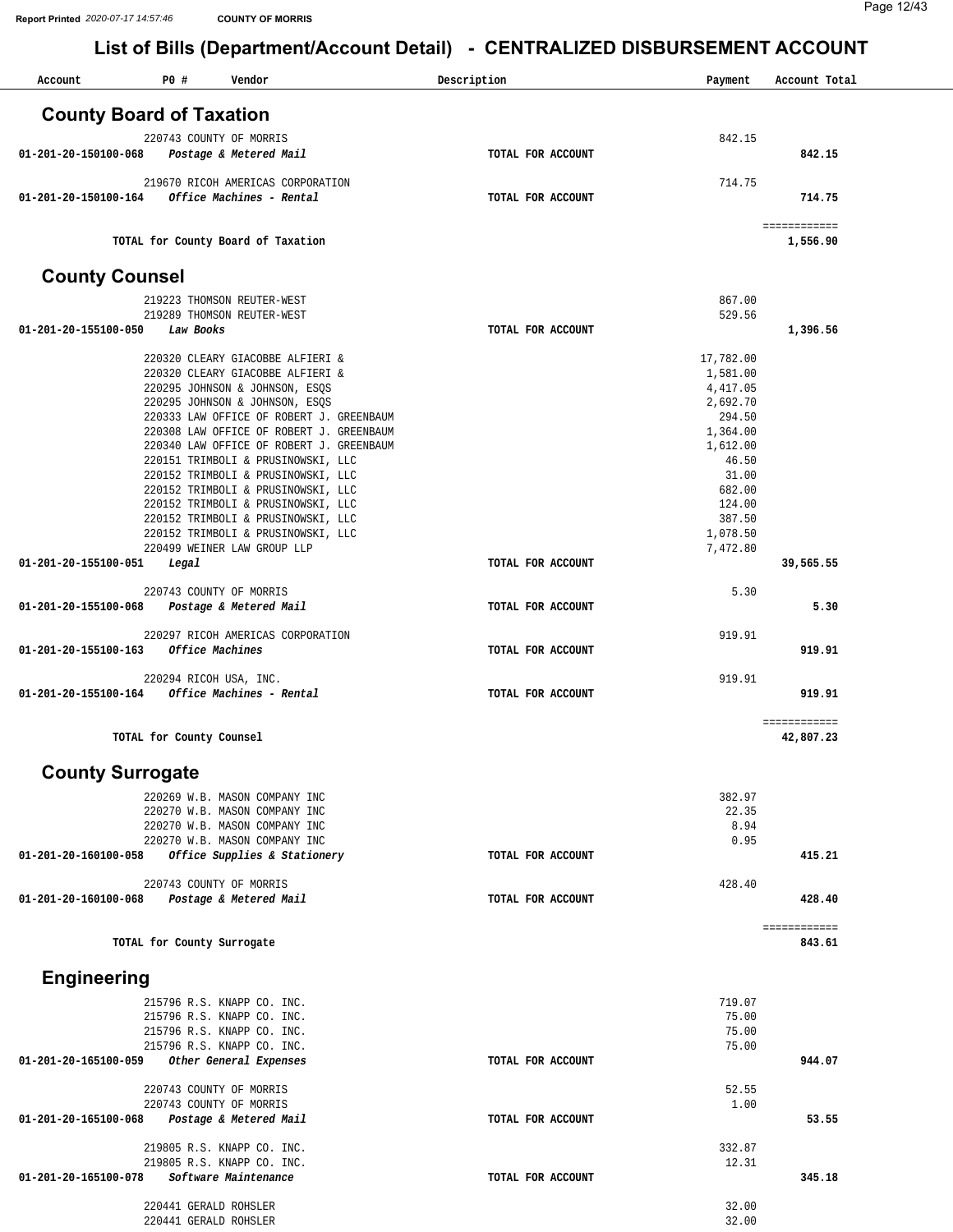| Account                        | P0 #<br>Vendor                                                                           | Description       | Payment          | Account Total |
|--------------------------------|------------------------------------------------------------------------------------------|-------------------|------------------|---------------|
|                                |                                                                                          |                   |                  |               |
| <b>Engineering</b>             |                                                                                          |                   |                  |               |
|                                | 220441 GERALD ROHSLER                                                                    |                   | 36.00            |               |
|                                | 220441 GERALD ROHSLER                                                                    |                   | 10.50            |               |
|                                | 220441 GERALD ROHSLER<br>220441 GERALD ROHSLER                                           |                   | 5.60<br>8.40     |               |
|                                | 220441 GERALD ROHSLER                                                                    |                   | 8.40             |               |
|                                | 220441 GERALD ROHSLER                                                                    |                   | 8.40             |               |
|                                | 220221 RICHARD JOHNSON                                                                   |                   | 3.78             |               |
|                                | 220221 RICHARD JOHNSON                                                                   |                   | 7.00             |               |
|                                | 220221 RICHARD JOHNSON<br>220221 RICHARD JOHNSON                                         |                   | 9.49             |               |
| 01-201-20-165100-082           | Travel Expense                                                                           | TOTAL FOR ACCOUNT | 7.53             | 169.10        |
|                                |                                                                                          |                   |                  |               |
|                                | 220281 TREASURER, STATE OF NEW JERSEY                                                    |                   | 900.00           |               |
|                                | 220282 TREASURER, STATE OF NEW JERSEY                                                    |                   | 5,100.00         |               |
| 01-201-20-165100-084           | Other Outside Services                                                                   | TOTAL FOR ACCOUNT |                  | 6,000.00      |
|                                | 219813 R.S. KNAPP CO. INC.                                                               |                   | 645.20           |               |
|                                | 219813 R.S. KNAPP CO. INC.                                                               |                   | 40.99            |               |
| 01-201-20-165100-095           | Other Administrative Supplies                                                            | TOTAL FOR ACCOUNT |                  | 686.19        |
|                                |                                                                                          |                   |                  |               |
|                                | 219651 R.S. KNAPP CO. INC.                                                               |                   | 75.00<br>147.84  |               |
|                                | 215795 R.S. KNAPP CO. INC.<br>215795 R.S. KNAPP CO. INC.                                 |                   | 139.74           |               |
|                                | 215795 R.S. KNAPP CO. INC.                                                               |                   | 120.81           |               |
|                                | 215795 R.S. KNAPP CO. INC.                                                               |                   | 122.67           |               |
| 01-201-20-165100-164           | Office Machines - Rental                                                                 | TOTAL FOR ACCOUNT |                  | 606.06        |
|                                |                                                                                          |                   |                  |               |
| 01-203-20-165100-082           | 220441 GERALD ROHSLER                                                                    | TOTAL FOR ACCOUNT | 32.00            | 32.00         |
|                                | (2019) Travel Expense                                                                    |                   |                  |               |
|                                |                                                                                          |                   |                  | ============  |
|                                | TOTAL for Engineering                                                                    |                   |                  | 8,836.15      |
|                                |                                                                                          |                   |                  |               |
| <b>Heritage Commission</b>     |                                                                                          |                   |                  |               |
|                                | 219938 LINDA J. BARTH                                                                    |                   | 300.00           |               |
| 01-201-20-175100-079           | Special Projects                                                                         | TOTAL FOR ACCOUNT |                  | 300.00        |
|                                |                                                                                          |                   |                  |               |
|                                |                                                                                          |                   |                  | ============  |
|                                | TOTAL for Heritage Commission                                                            |                   |                  | 300.00        |
|                                |                                                                                          |                   |                  |               |
| <b>Planning Board</b>          |                                                                                          |                   |                  |               |
|                                | 220743 COUNTY OF MORRIS                                                                  |                   | 36.60            |               |
| $01 - 201 - 20 - 180100 - 068$ | Postage & Metered Mail                                                                   | TOTAL FOR ACCOUNT |                  | 36.60         |
|                                |                                                                                          |                   |                  | ============  |
|                                | TOTAL for Planning Board                                                                 |                   |                  | 36.60         |
|                                |                                                                                          |                   |                  |               |
|                                | <b>County Weights &amp; Measures</b>                                                     |                   |                  |               |
|                                |                                                                                          |                   |                  |               |
|                                | 218765 W.B. MASON COMPANY INC                                                            |                   | 525.22           |               |
| 01-201-22-201100-058           | Office Supplies & Stationery                                                             | TOTAL FOR ACCOUNT |                  | 525.22        |
|                                | 220743 COUNTY OF MORRIS                                                                  |                   | 4.50             |               |
| 01-201-22-201100-068           | Postage & Metered Mail                                                                   | TOTAL FOR ACCOUNT |                  | 4.50          |
|                                |                                                                                          |                   |                  |               |
|                                | 219544 MORRIS COUNTY MUA                                                                 |                   | 350.00           |               |
|                                | 219545 EMPLOYMENT HORIZONS ENTERPRISES INC<br>219545 EMPLOYMENT HORIZONS ENTERPRISES INC |                   | 935.00<br>935.00 |               |
| 01-201-22-201100-084           | Other Outside Services                                                                   | TOTAL FOR ACCOUNT |                  | 2,220.00      |
|                                |                                                                                          |                   |                  |               |
|                                | 220761 NATIONAL FUEL OIL INC.                                                            |                   | 414.32           |               |
| 01-201-22-201100-140           | Gas Purchases                                                                            | TOTAL FOR ACCOUNT |                  | 414.32        |
|                                | 219602 MORRISTOWN LUMBER &                                                               |                   | 64.29            |               |
|                                | 219548 MORRISTOWN LUMBER &                                                               |                   | 61.14            |               |
|                                | 219547 MORRISTOWN LUMBER &                                                               |                   | 27.16            |               |
|                                | 219904 GRAINGER                                                                          |                   | 45.80            |               |
|                                | 219903 U-LINE SHIPPING SUPPLY                                                            |                   | 1,234.00         |               |
|                                | 219903 U-LINE SHIPPING SUPPLY                                                            |                   | 126.46           |               |
|                                | 214832 U-LINE SHIPPING SUPPLY<br>214832 U-LINE SHIPPING SUPPLY                           |                   | 34.00<br>36.00   |               |
|                                | 214832 U-LINE SHIPPING SUPPLY                                                            |                   | 10.55            |               |
| 01-201-22-201100-258           | Equipment                                                                                | TOTAL FOR ACCOUNT |                  | 1,639.40      |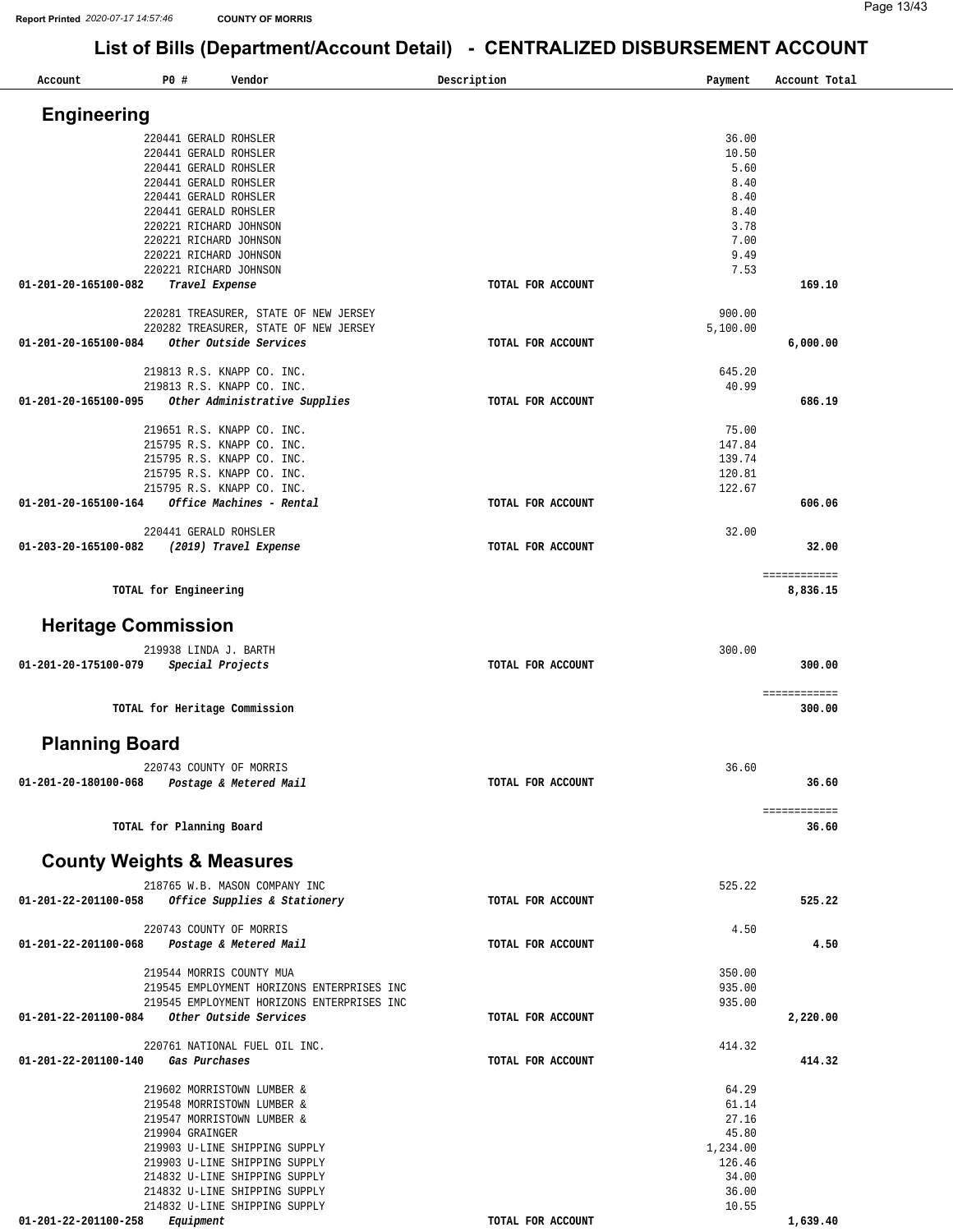| Account                              | P0 #                 | Vendor                                             | Description       | Payment             | Account Total |
|--------------------------------------|----------------------|----------------------------------------------------|-------------------|---------------------|---------------|
|                                      |                      |                                                    |                   |                     |               |
| <b>County Weights &amp; Measures</b> |                      |                                                    |                   |                     |               |
|                                      |                      |                                                    |                   |                     |               |
|                                      |                      | 219520 JJS SERVICES, INC.                          |                   | 535.00              |               |
|                                      |                      | 01-203-22-201100-084 (2019) Other Outside Services | TOTAL FOR ACCOUNT |                     | 535.00        |
|                                      |                      |                                                    |                   |                     | ============  |
|                                      |                      | TOTAL for County Weights & Measures                |                   |                     | 5,338.44      |
|                                      |                      |                                                    |                   |                     |               |
| <b>Employee Group Insurance</b>      |                      |                                                    |                   |                     |               |
|                                      |                      |                                                    |                   |                     |               |
|                                      | 220102 CHLIC         |                                                    |                   | 4,024,251.11        |               |
| 01-201-23-220100-090                 | 220102 CHLIC         | Employee Group Insurance Expenditures              | TOTAL FOR ACCOUNT | $-5,837.43$         | 4,018,413.68  |
|                                      |                      |                                                    |                   |                     |               |
|                                      | 212840 STEPHEN TURKO |                                                    |                   | 1,258.80            |               |
| 01-203-23-220100-090                 |                      | (2019) Employee Group Insurance Expendit           | TOTAL FOR ACCOUNT |                     | 1,258.80      |
|                                      |                      |                                                    |                   |                     | ============  |
|                                      |                      | TOTAL for Employee Group Insurance                 |                   |                     | 4,019,672.48  |
|                                      |                      |                                                    |                   |                     |               |
|                                      |                      | <b>Office of Emergency Management</b>              |                   |                     |               |
|                                      |                      |                                                    |                   |                     |               |
|                                      |                      | 219923 QUENCH USA, INC.                            |                   | 49.44               |               |
| 01-201-25-252100-058                 |                      | Office Supplies & Stationery                       | TOTAL FOR ACCOUNT |                     | 49.44         |
|                                      | 219981 DIRECT TV INC |                                                    |                   | 75.24               |               |
|                                      | 220707 JEFFREY PAUL  |                                                    |                   | 83.67               |               |
|                                      | 220707 JEFFREY PAUL  |                                                    |                   | 13.40               |               |
|                                      | 220707 JEFFREY PAUL  |                                                    |                   | 35.80               |               |
|                                      | 219315 JEFFREY PAUL  | 219124 RAVE WIRELESS INC                           |                   | 39.79<br>86, 344.00 |               |
|                                      |                      | 219252 NORTHEAST COMMUNICATIONS, INC.              |                   | 2,237.00            |               |
| 01-201-25-252100-059                 |                      | Other General Expenses                             | TOTAL FOR ACCOUNT |                     | 88,828.90     |
|                                      |                      |                                                    |                   |                     |               |
|                                      |                      | 220743 COUNTY OF MORRIS                            |                   | 0.50                |               |
| 01-201-25-252100-068                 |                      | Postage & Metered Mail                             | TOTAL FOR ACCOUNT |                     | 0.50          |
|                                      | 212767 G.T.B.M INC   |                                                    |                   | 1,172.89            |               |
|                                      | 212767 G.T.B.M INC   |                                                    |                   | 1,313.76            |               |
| 01-201-25-252100-090                 |                      | Program Expenditures                               | TOTAL FOR ACCOUNT |                     | 2,486.65      |
|                                      |                      | 210402 STRYKER SALES CORPORATION                   |                   | 24,748.20           |               |
|                                      |                      | 210402 STRYKER SALES CORPORATION                   |                   | 4,140.00            |               |
|                                      |                      | 01-203-25-252100-090 (2019) Program Expenditures   | TOTAL FOR ACCOUNT |                     | 28,888.20     |
|                                      |                      |                                                    |                   |                     |               |
|                                      |                      |                                                    |                   |                     | ============  |
|                                      |                      | TOTAL for Office of Emergency Management           |                   |                     | 120,253.69    |
|                                      |                      |                                                    |                   |                     |               |
| <b>Communications Center</b>         |                      |                                                    |                   |                     |               |
|                                      |                      | 219959 QUENCH USA, INC.                            |                   | 99.00               |               |
| 01-201-25-252105-058                 |                      | Office Supplies & Stationery                       | TOTAL FOR ACCOUNT |                     | 99.00         |
|                                      |                      | 219962 AMERICAN TOWER CORPORATION                  |                   | 2,067.63            |               |
| 01-201-25-252105-131                 |                      | County Wide Radio System                           | TOTAL FOR ACCOUNT |                     | 2,067.63      |
|                                      |                      |                                                    |                   |                     |               |
|                                      |                      | 219913 BOROUGH OF BUTLER                           |                   | 479.03              |               |
| 01-201-25-252105-137                 | Electricity          |                                                    | TOTAL FOR ACCOUNT |                     | 479.03        |
|                                      |                      |                                                    |                   |                     | ============  |
|                                      |                      | TOTAL for Communications Center                    |                   |                     | 2,645.66      |
|                                      |                      |                                                    |                   |                     |               |
|                                      |                      | <b>County Medical Examiner Office</b>              |                   |                     |               |
|                                      |                      | 219591 MONMOUTH STREET FUNERAL                     |                   | 2,400.00            |               |
| 01-201-25-254100-030                 | Cartage              |                                                    | TOTAL FOR ACCOUNT |                     | 2,400.00      |
|                                      |                      |                                                    |                   |                     |               |
|                                      |                      | 219902 W.B. MASON COMPANY INC                      |                   | 152.24              |               |
| 01-201-25-254100-058                 |                      | Office Supplies & Stationery                       | TOTAL FOR ACCOUNT |                     | 152.24        |
|                                      |                      |                                                    |                   |                     |               |
| 01-201-25-254100-068                 |                      | 220743 COUNTY OF MORRIS<br>Postage & Metered Mail  | TOTAL FOR ACCOUNT | 7.90                | 7.90          |
|                                      |                      |                                                    |                   |                     |               |
|                                      | 219525 GRAINGER      |                                                    |                   | 167.68              |               |
| 01-201-25-254100-203                 |                      | X-Ray & Medical Supplies                           | TOTAL FOR ACCOUNT |                     | 167.68        |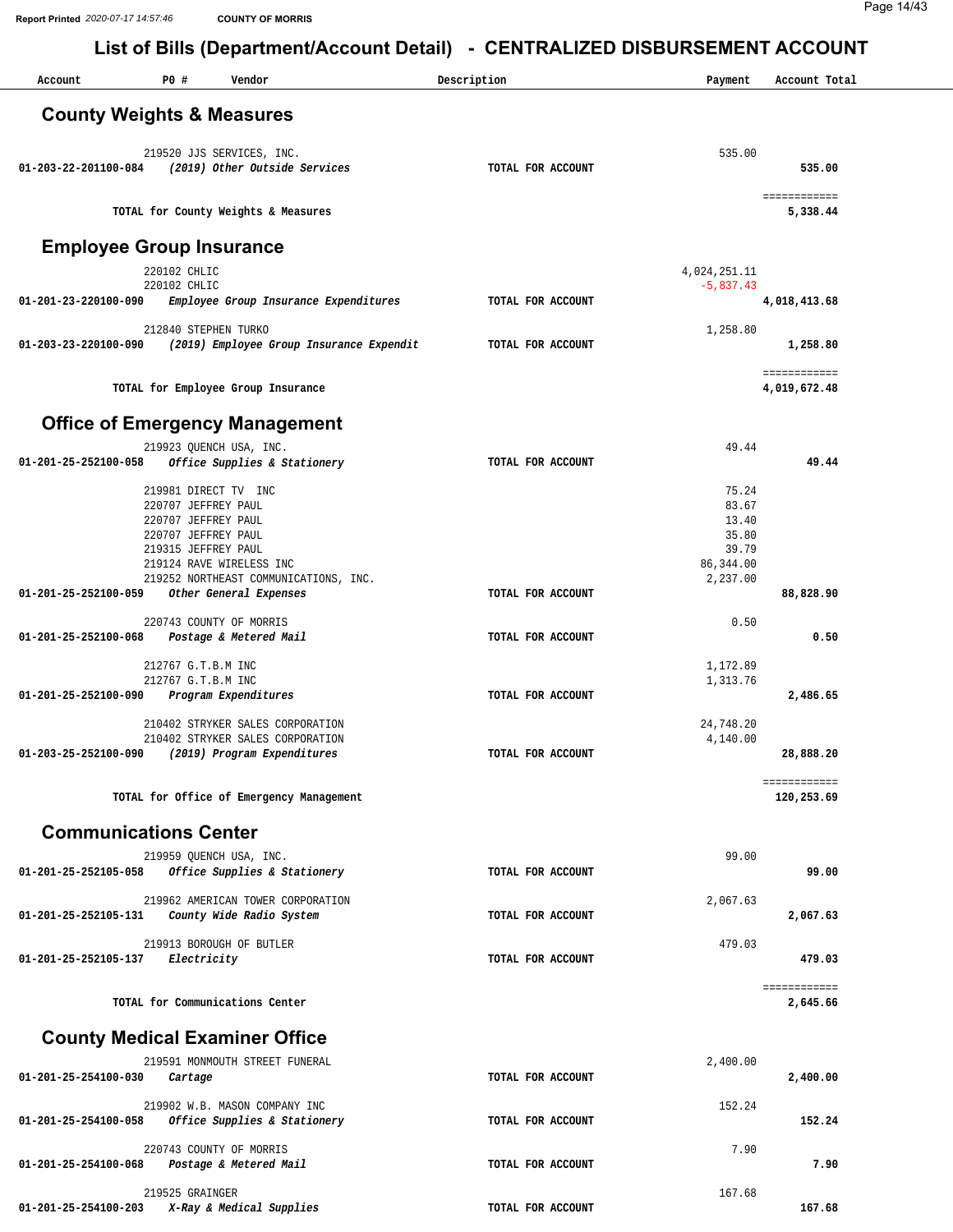Page 15/43

|                                             |                    |                                                                                                        | List of Bills (Department/Account Detail) - CENTRALIZED DISBURSEMENT ACCOUNT |                                   |                             |
|---------------------------------------------|--------------------|--------------------------------------------------------------------------------------------------------|------------------------------------------------------------------------------|-----------------------------------|-----------------------------|
| Account                                     | P0 #               | Vendor                                                                                                 | Description                                                                  | Payment                           | Account Total               |
|                                             |                    | <b>County Medical Examiner Office</b>                                                                  |                                                                              |                                   |                             |
|                                             |                    | TOTAL for County Medical Examiner Office                                                               |                                                                              |                                   | ============<br>2,727.82    |
|                                             |                    |                                                                                                        |                                                                              |                                   |                             |
| <b>County Sheriff's Department</b>          | 220156 DAVID KENNY |                                                                                                        |                                                                              | 26.35                             |                             |
| 01-201-25-270100-059                        |                    | Other General Expenses                                                                                 | TOTAL FOR ACCOUNT                                                            |                                   | 26.35                       |
|                                             |                    | 220743 COUNTY OF MORRIS                                                                                |                                                                              | 391.65                            |                             |
| 01-201-25-270100-068                        |                    | Postage & Metered Mail                                                                                 | TOTAL FOR ACCOUNT                                                            |                                   | 391.65                      |
|                                             |                    | 220223 THOMSON REUTER-WEST<br>219261 KEYSTONE PUBLIC SAFETY INC.<br>219261 KEYSTONE PUBLIC SAFETY INC. |                                                                              | 1,135.89<br>2,787.00<br>15,609.00 |                             |
| 01-201-25-270100-078                        |                    | 220015 COLLECTIVE DATA, INC.<br>Software Maintenance                                                   | TOTAL FOR ACCOUNT                                                            | 2,825.00                          | 22,356.89                   |
|                                             |                    | 219931 INVESTIGATIVE FORENSICS CONSULTING                                                              |                                                                              | 855.00                            |                             |
| 01-201-25-270100-084                        |                    | Other Outside Services                                                                                 | TOTAL FOR ACCOUNT                                                            |                                   | 855.00                      |
|                                             |                    | 219917 W.B. MASON COMPANY INC<br>219917 W.B. MASON COMPANY INC<br>219917 W.B. MASON COMPANY INC        |                                                                              | 387.70<br>71.62<br>$-71.62$       |                             |
| 01-201-25-270100-095                        |                    | Other Administrative Supplies                                                                          | TOTAL FOR ACCOUNT                                                            |                                   | 387.70                      |
|                                             |                    | 220325 PET GOODS ROXBURY, LLC<br>220325 PET GOODS ROXBURY, LLC                                         |                                                                              | 1,199.52<br>$-99.96$              |                             |
| 01-201-25-270100-185                        | Food               |                                                                                                        | TOTAL FOR ACCOUNT                                                            |                                   | 1,099.56                    |
|                                             |                    | 213707 ROBERT A VERRY                                                                                  |                                                                              | 120.00                            |                             |
| 01-203-25-270100-039                        |                    | (2019) Education Schools & Training                                                                    | TOTAL FOR ACCOUNT                                                            |                                   | 120.00                      |
|                                             |                    | TOTAL for County Sheriff's Department                                                                  |                                                                              |                                   | ============<br>25, 237. 15 |
| <b>County Prosecutor's Office</b>           |                    |                                                                                                        |                                                                              |                                   |                             |
|                                             | 215665 FBI/LEEDA   |                                                                                                        |                                                                              | 695.00                            |                             |
| 01-201-25-275100-039                        | 215665 FBI/LEEDA   | Education Schools & Training                                                                           | TOTAL FOR ACCOUNT                                                            | 695.00                            | 1,390.00                    |
|                                             |                    |                                                                                                        |                                                                              |                                   |                             |
|                                             |                    | 220365 STEVE DISBROW<br>01-201-25-275100-058 Office Supplies & Stationery                              | TOTAL FOR ACCOUNT                                                            | 26.66                             | 26.66                       |
|                                             | 219823 FEDEX       |                                                                                                        |                                                                              | 85.66                             |                             |
|                                             |                    | 220743 COUNTY OF MORRIS                                                                                |                                                                              | 666.70                            |                             |
| 01-201-25-275100-068 Postage & Metered Mail |                    |                                                                                                        | TOTAL FOR ACCOUNT                                                            |                                   | 752.36                      |
| 01-201-25-275100-079                        |                    | 217818 M.C. PROSECUTOR'S EMERGENT<br>Special Projects                                                  | TOTAL FOR ACCOUNT                                                            | 120.00                            | 120.00                      |
|                                             |                    |                                                                                                        |                                                                              |                                   |                             |
|                                             | 219822 OPTIMUM     | 220360 FREDRIC M. KNAPP                                                                                |                                                                              | 300.00<br>211.80                  |                             |
|                                             |                    | 219239 COFFEE LOVERS COFFEE SERVICE                                                                    |                                                                              | 99.90                             |                             |
|                                             |                    | 214578 ATLANTIC TACTICAL OF NJ, INC.                                                                   |                                                                              | 570.00                            |                             |
|                                             |                    | 214578 ATLANTIC TACTICAL OF NJ, INC.                                                                   |                                                                              | 4,745.00                          |                             |
| 01-201-25-275100-118                        |                    | 214578 ATLANTIC TACTICAL OF NJ, INC.<br>Investigation Expense                                          | TOTAL FOR ACCOUNT                                                            | 69.00                             | 5,995.70                    |
|                                             |                    | 220360 FREDRIC M. KNAPP                                                                                |                                                                              | 300.00                            |                             |
| 01-201-25-275100-126                        |                    | Court Expenses-Extradition                                                                             | TOTAL FOR ACCOUNT                                                            |                                   | 300.00                      |
|                                             | 215665 FBI/LEEDA   |                                                                                                        |                                                                              | 695.00                            |                             |
|                                             |                    | 01-203-25-275100-039 (2019) Education Schools & Training                                               | TOTAL FOR ACCOUNT                                                            |                                   | 695.00                      |
|                                             |                    |                                                                                                        |                                                                              |                                   | ============                |
|                                             |                    | TOTAL for County Prosecutor's Office                                                                   |                                                                              |                                   | 9,279.72                    |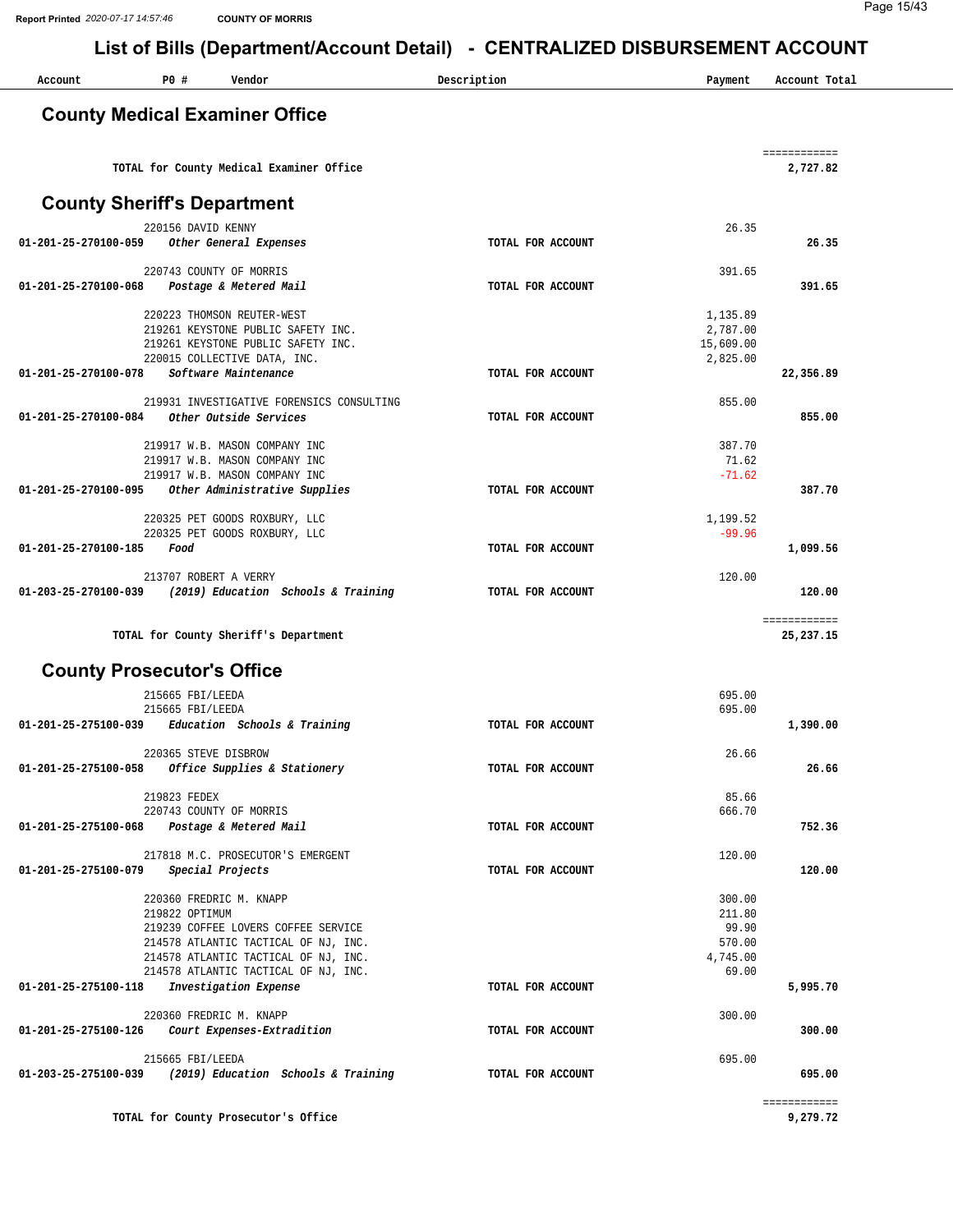| P0 #<br>Vendor<br>Account                                                 | Description       | Payment          | Account Total |
|---------------------------------------------------------------------------|-------------------|------------------|---------------|
| <b>County Jail</b>                                                        |                   |                  |               |
| 219699 GILL ID SYSTEMS                                                    |                   | 225.00           |               |
| 219699 GILL ID SYSTEMS                                                    |                   | 16.00            |               |
| 01-201-25-280100-047<br>Identification Equip&Supplies                     | TOTAL FOR ACCOUNT |                  | 241.00        |
| 218901 CENTER FOR EDUCATION &                                             |                   | 159.00           |               |
| Law Books<br>01-201-25-280100-050                                         | TOTAL FOR ACCOUNT |                  | 159.00        |
| 219675 COFFEE LOVERS COFFEE SERVICE                                       |                   | 749.25           |               |
| Office Supplies & Stationery<br>01-201-25-280100-058                      | TOTAL FOR ACCOUNT |                  | 749.25        |
|                                                                           |                   |                  |               |
| 220743 COUNTY OF MORRIS<br>01-201-25-280100-068<br>Postage & Metered Mail | TOTAL FOR ACCOUNT | 70.40            | 70.40         |
|                                                                           |                   |                  |               |
| 219177 MORRIS PLAINS SMALL ENGINE INC                                     |                   | 329.99           |               |
| 01-201-25-280100-130<br>SLAP                                              | TOTAL FOR ACCOUNT |                  | 329.99        |
| 219698 TURN OUT UNIFORMS, INC.                                            |                   | 481.40           |               |
| 219698 TURN OUT UNIFORMS, INC.                                            |                   | 149.99           |               |
| 219698 TURN OUT UNIFORMS, INC.                                            |                   | 49.99            |               |
| 217580 GALLS, LLC<br>217580 GALLS, LLC                                    |                   | 113.66<br>113.66 |               |
| 217580 GALLS, LLC                                                         |                   | 210.00           |               |
| 217580 GALLS, LLC                                                         |                   | 210.00           |               |
| 217580 GALLS, LLC                                                         |                   | 452.74           |               |
| 217580 GALLS, LLC                                                         |                   | 210.00<br>107.67 |               |
| 217580 GALLS, LLC<br>217580 GALLS, LLC                                    |                   | 58.98            |               |
| 217580 GALLS, LLC                                                         |                   | 140.00           |               |
| 01-201-25-280100-202<br>Uniform And Accessories                           | TOTAL FOR ACCOUNT |                  | 2,298.09      |
| 219676 MORRISTOWN LUMBER &                                                |                   | 27.96            |               |
| 219403 GRAINGER                                                           |                   | 361.87           |               |
| 219176 GRAINGER                                                           |                   | 343.09           |               |
| 219697 MORRISTOWN LUMBER &<br>01-201-25-280100-249                        |                   | 43.96            | 776.88        |
| Bldg Maintenance Supplies                                                 | TOTAL FOR ACCOUNT |                  |               |
| 217422 GALLS, LLC                                                         |                   | 140.00           |               |
| 217422 GALLS, LLC                                                         |                   | 112.00           |               |
| 217422 GALLS, LLC<br>217422 GALLS, LLC                                    |                   | 70.00<br>192.19  |               |
| 217422 GALLS, LLC                                                         |                   | 67.19            |               |
| 217422 GALLS, LLC                                                         |                   | 47.00            |               |
| 217423 GALLS, LLC                                                         |                   | 56.69            |               |
| 217423 GALLS, LLC<br>217423 GALLS, LLC                                    |                   | 162.00<br>208.00 |               |
| 217423 GALLS, LLC                                                         |                   | 117.00           |               |
| 217423 GALLS, LLC                                                         |                   | 109.99           |               |
| 217423 GALLS, LLC                                                         |                   | 54.00            |               |
| 217423 GALLS, LLC<br>217423 GALLS, LLC                                    |                   | 54.00<br>134.38  |               |
| 217423 GALLS, LLC                                                         |                   | 126.38           |               |
| (2019) Uniform And Accessories<br>01-203-25-280100-202                    | TOTAL FOR ACCOUNT |                  | 1,650.82      |
|                                                                           |                   |                  | ============  |
| TOTAL for County Jail                                                     |                   |                  | 6,275.43      |
|                                                                           |                   |                  |               |
| <b>County Youth Detention Facilit</b>                                     |                   |                  |               |
| 219263 CHARM-TEX, INC.                                                    |                   | 825.06           |               |
| 219653 BOB BARKER COMPANY, INC.                                           |                   | 74.37            |               |
| 219653 BOB BARKER COMPANY, INC.                                           |                   | 39.60            |               |
| 01-201-25-281100-059<br>Other General Expenses                            | TOTAL FOR ACCOUNT |                  | 939.03        |
| 220743 COUNTY OF MORRIS                                                   |                   | 35.65            |               |
| 01-201-25-281100-068<br>Postage & Metered Mail                            | TOTAL FOR ACCOUNT |                  | 35.65         |
| 220169 NU-WAY CONCESSIONAIRES INC                                         |                   | 2,939.30         |               |
| 220169 NU-WAY CONCESSIONAIRES INC                                         |                   | 457.83           |               |
| 220169 NU-WAY CONCESSIONAIRES INC                                         |                   | 343.93           |               |
| 220169 NU-WAY CONCESSIONAIRES INC                                         |                   | 904.08           |               |
| 220169 NU-WAY CONCESSIONAIRES INC<br>220169 NU-WAY CONCESSIONAIRES INC    |                   | 22.66<br>504.85  |               |
| 01-201-25-281100-185<br>Food                                              | TOTAL FOR ACCOUNT |                  | 5,172.65      |
|                                                                           |                   |                  |               |
| 219653 BOB BARKER COMPANY, INC.                                           |                   | 316.64           |               |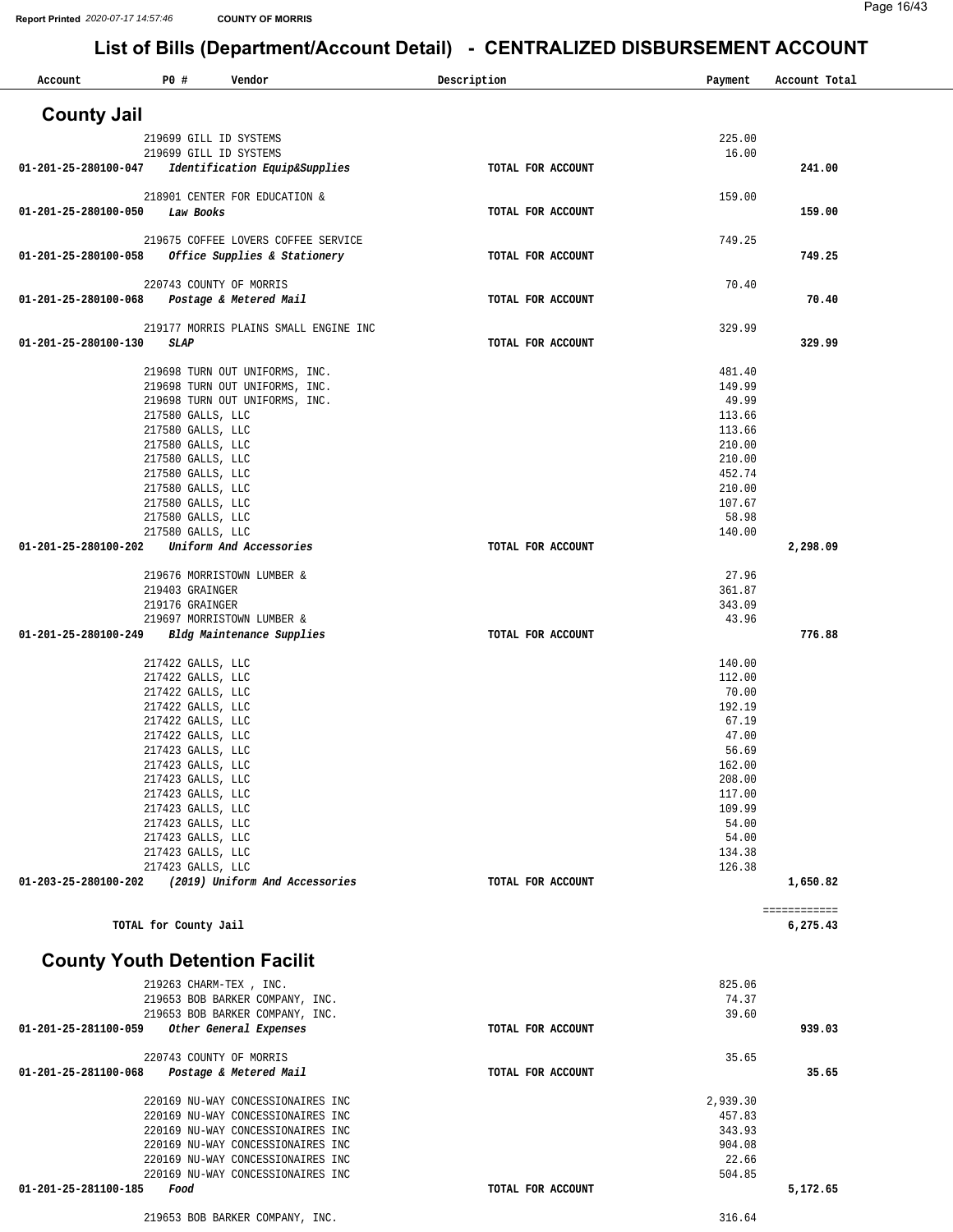| Account                               | P0 #                      | Vendor                                                               | Description       | Payment              | Account Total |
|---------------------------------------|---------------------------|----------------------------------------------------------------------|-------------------|----------------------|---------------|
| <b>County Youth Detention Facilit</b> |                           |                                                                      |                   |                      |               |
|                                       |                           | 219794 V.E. RALPH & SON INC.                                         |                   | 11.16                |               |
| 01-201-25-281100-189                  | Medical                   |                                                                      | TOTAL FOR ACCOUNT |                      | 327.80        |
|                                       |                           | 219926 ALLEN PAPER & SUPPLY CO                                       |                   | 323.75               |               |
|                                       |                           | 219926 ALLEN PAPER & SUPPLY CO                                       |                   | 28.50                |               |
|                                       |                           | 219926 ALLEN PAPER & SUPPLY CO                                       |                   | 47.50                |               |
|                                       |                           | 219926 ALLEN PAPER & SUPPLY CO<br>219926 ALLEN PAPER & SUPPLY CO     |                   | 91.90<br>47.00       |               |
|                                       |                           | 219926 ALLEN PAPER & SUPPLY CO                                       |                   | 118.25               |               |
|                                       |                           | 219926 ALLEN PAPER & SUPPLY CO                                       |                   | 274.00               |               |
|                                       |                           | 219926 ALLEN PAPER & SUPPLY CO                                       |                   | 77.90                |               |
|                                       |                           | 219926 ALLEN PAPER & SUPPLY CO<br>219926 ALLEN PAPER & SUPPLY CO     |                   | 274.00<br>137.85     |               |
|                                       |                           | 219926 ALLEN PAPER & SUPPLY CO                                       |                   | 311.60               |               |
| 01-201-25-281100-252                  |                           | Janitorial Supplies                                                  | TOTAL FOR ACCOUNT |                      | 1,732.25      |
|                                       |                           | 215495 VECTORNATE USA INC.                                           |                   | 520.00               |               |
|                                       |                           | 215495 VECTORNATE USA INC.                                           |                   | 520.00               |               |
|                                       |                           | 215495 VECTORNATE USA INC.                                           |                   | 260.00               |               |
| 01-201-25-281100-258                  | Equipment                 |                                                                      | TOTAL FOR ACCOUNT |                      | 1,300.00      |
|                                       |                           |                                                                      |                   |                      | ============  |
|                                       |                           | TOTAL for County Youth Detention Facilit                             |                   |                      | 9,507.38      |
|                                       |                           |                                                                      |                   |                      |               |
| <b>Road Repairs</b>                   |                           |                                                                      |                   |                      |               |
|                                       |                           | 220252 RICOH USA, INC.                                               |                   | 520.61               |               |
| 01-201-26-290100-058                  |                           | Office Supplies & Stationery                                         | TOTAL FOR ACCOUNT |                      | 520.61        |
|                                       |                           | 220743 COUNTY OF MORRIS                                              |                   | 5.00                 |               |
| 01-201-26-290100-068                  |                           | Postage & Metered Mail                                               | TOTAL FOR ACCOUNT |                      | 5.00          |
|                                       |                           |                                                                      |                   |                      |               |
| 01-201-26-290100-140                  | Gas Purchases             | 220761 NATIONAL FUEL OIL INC.                                        | TOTAL FOR ACCOUNT | 1,995.55             | 1,995.55      |
|                                       |                           |                                                                      |                   |                      |               |
|                                       | 219622 HUNAN WOK          |                                                                      |                   | 300.00               |               |
| 01-201-26-290100-188                  | 219622 HUNAN WOK<br>Meals |                                                                      | TOTAL FOR ACCOUNT | 45.00                | 345.00        |
|                                       |                           |                                                                      |                   |                      |               |
|                                       | 220403 DAVID TILLSON      |                                                                      |                   | 90.00                |               |
|                                       |                           | 219017 FLEMINGTON DEPT STORE INC                                     |                   | 618.30               |               |
|                                       |                           | 219017 FLEMINGTON DEPT STORE INC<br>219017 FLEMINGTON DEPT STORE INC |                   | 364.90<br>136.50     |               |
|                                       |                           | 219017 FLEMINGTON DEPT STORE INC                                     |                   | 131.40               |               |
|                                       |                           | 219017 FLEMINGTON DEPT STORE INC                                     |                   | 71.70                |               |
|                                       |                           | 219017 FLEMINGTON DEPT STORE INC                                     |                   | 562.80               |               |
|                                       |                           | 219017 FLEMINGTON DEPT STORE INC<br>219032 FLEMINGTON DEPT STORE INC |                   | 299.40<br>2,748.00   |               |
|                                       |                           | 219032 FLEMINGTON DEPT STORE INC                                     |                   | 160.30               |               |
|                                       |                           | 219032 FLEMINGTON DEPT STORE INC                                     |                   | 845.50               |               |
|                                       |                           | 219032 FLEMINGTON DEPT STORE INC                                     |                   | 997.50<br>262.50     |               |
|                                       |                           | 219032 FLEMINGTON DEPT STORE INC<br>219032 FLEMINGTON DEPT STORE INC |                   | 1,735.30             |               |
|                                       |                           | 219032 FLEMINGTON DEPT STORE INC                                     |                   | 1,896.20             |               |
|                                       |                           | 219032 FLEMINGTON DEPT STORE INC                                     |                   | 105.80               |               |
|                                       |                           | 219032 FLEMINGTON DEPT STORE INC<br>219032 FLEMINGTON DEPT STORE INC |                   | 698.60<br>71.70      |               |
|                                       | 220238 MAURICIO ROMAN     |                                                                      |                   | 90.00                |               |
| 01-201-26-290100-207                  |                           | Uniform & Clothing Allowance                                         | TOTAL FOR ACCOUNT |                      | 11,886.40     |
|                                       |                           | 219849 TILCON NEW YORK INC.                                          |                   | 779.85               |               |
|                                       |                           | 219849 TILCON NEW YORK INC.                                          |                   | $-30.87$             |               |
|                                       |                           | 219851 TILCON NEW YORK INC.                                          |                   | 520.77               |               |
|                                       |                           | 219851 TILCON NEW YORK INC.                                          |                   | 832.53               |               |
|                                       |                           | 219851 TILCON NEW YORK INC.<br>219851 TILCON NEW YORK INC.           |                   | $-27.61$<br>$-20.61$ |               |
| 01-201-26-290100-222                  |                           | Bituminous Concrete                                                  | TOTAL FOR ACCOUNT |                      | 2,054.06      |
|                                       |                           | 216519 COUNTY WELDING SUPPLY CO                                      |                   | 14.75                |               |
| 01-201-26-290100-238                  | Signage                   |                                                                      | TOTAL FOR ACCOUNT |                      | 14.75         |
|                                       |                           |                                                                      |                   |                      |               |
| 01-201-26-290100-260                  |                           | 219294 NORTHEASTERN HARDWARE CO INC<br>Construction Materials        | TOTAL FOR ACCOUNT | 39.00                | 39.00         |
|                                       |                           |                                                                      |                   |                      |               |
|                                       |                           | 220414 W.B. MASON COMPANY INC                                        |                   | 44.70                |               |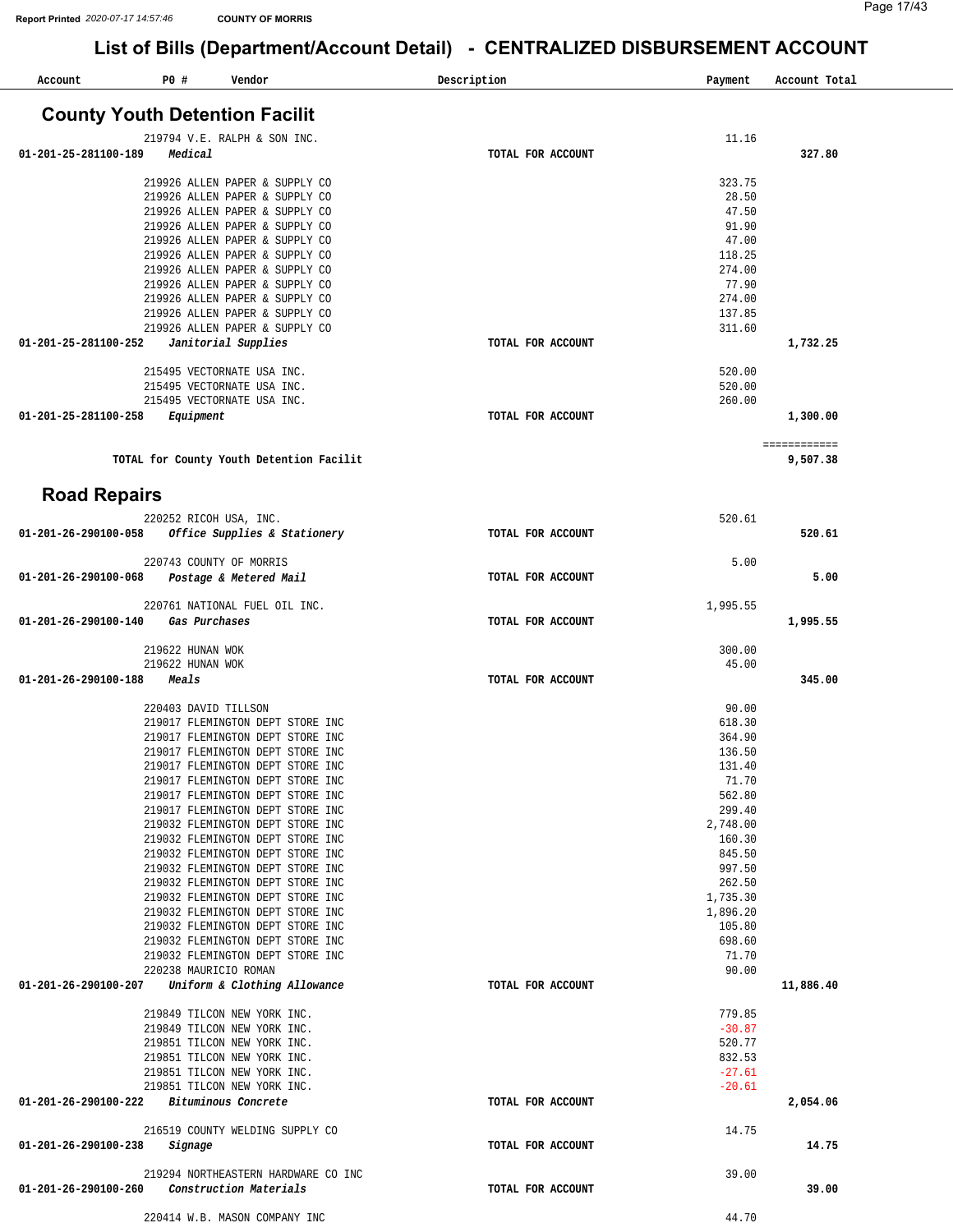| Account              | P0#<br>Vendor                                                                          | Description       | Payment             | Account Total             |
|----------------------|----------------------------------------------------------------------------------------|-------------------|---------------------|---------------------------|
|                      |                                                                                        |                   |                     |                           |
| <b>Road Repairs</b>  |                                                                                        |                   |                     |                           |
| 01-201-26-290100-266 | Safety Items                                                                           | TOTAL FOR ACCOUNT |                     | 44.70                     |
|                      | 219622 HUNAN WOK                                                                       |                   | 560.00              |                           |
|                      | 219622 HUNAN WOK                                                                       |                   | 84.00               |                           |
| 01-203-26-290100-188 | (2019) Meals                                                                           | TOTAL FOR ACCOUNT |                     | 644.00                    |
|                      | TOTAL for Road Repairs                                                                 |                   |                     | ============<br>17,549.07 |
|                      | <b>Bridges and Culverts</b>                                                            |                   |                     |                           |
|                      | 219266 RICCIARDI BROTHERS, INC                                                         |                   | 199.00              |                           |
|                      | 219266 RICCIARDI BROTHERS, INC                                                         |                   | 65.70               |                           |
| 01-201-26-292100-234 | Paint                                                                                  | TOTAL FOR ACCOUNT |                     | 264.70                    |
|                      | 219377 SHEAFFER SUPPLY, INC.                                                           |                   | 26.88               |                           |
|                      | 219377 SHEAFFER SUPPLY, INC.                                                           |                   | 15.53               |                           |
|                      | 219377 SHEAFFER SUPPLY, INC.<br>219377 SHEAFFER SUPPLY, INC.                           |                   | 11.59<br>7.44       |                           |
|                      | 219377 SHEAFFER SUPPLY, INC.                                                           |                   | 2.48                |                           |
|                      | 219377 SHEAFFER SUPPLY, INC.                                                           |                   | 2.00                |                           |
|                      | 219377 SHEAFFER SUPPLY, INC.                                                           |                   | 1.65                |                           |
|                      | 219377 SHEAFFER SUPPLY, INC.<br>219377 SHEAFFER SUPPLY, INC.                           |                   | 0.82<br>0.80        |                           |
|                      | 219377 SHEAFFER SUPPLY, INC.                                                           |                   | 3.60                |                           |
|                      | 219377 SHEAFFER SUPPLY, INC.                                                           |                   | 3.00                |                           |
|                      | 219376 SHEAFFER SUPPLY, INC.                                                           |                   | 33.90<br>8.28       |                           |
|                      | 219376 SHEAFFER SUPPLY, INC.<br>219376 SHEAFFER SUPPLY, INC.                           |                   | 6.12                |                           |
|                      | 219376 SHEAFFER SUPPLY, INC.                                                           |                   | 72.40               |                           |
|                      | 219376 SHEAFFER SUPPLY, INC.                                                           |                   | 2.40                |                           |
| 01-201-26-292100-239 | 219376 SHEAFFER SUPPLY, INC.<br>Small Tools                                            | TOTAL FOR ACCOUNT | 2.40                | 201.29                    |
|                      |                                                                                        |                   |                     |                           |
|                      | 219272 COUNTY WELDING SUPPLY CO                                                        |                   | 79.90               |                           |
| 01-201-26-292100-248 | Welding-Oxygen-Acetylene Etc                                                           | TOTAL FOR ACCOUNT |                     | 79.90                     |
|                      | TOTAL for Bridges and Culverts                                                         |                   |                     | ============<br>545.89    |
|                      | <b>Shade Tree Commission</b>                                                           |                   |                     |                           |
|                      |                                                                                        |                   |                     |                           |
|                      | 219292 POWER PLACE INC                                                                 |                   | 202.78              |                           |
|                      | 219292 POWER PLACE INC<br>219292 POWER PLACE INC                                       |                   | $-202.78$<br>159.90 |                           |
| 01-201-26-300100-098 | Other Operating&Repair Supply                                                          | TOTAL FOR ACCOUNT |                     | 159.90                    |
|                      |                                                                                        |                   |                     |                           |
|                      | 220233 ANGELO MARGINO<br>220231 BRIAN DAVIS                                            |                   | 90.00<br>90.00      |                           |
| 01-201-26-300100-207 | Uniform & Clothing Allowance                                                           | TOTAL FOR ACCOUNT |                     | 180.00                    |
|                      |                                                                                        |                   |                     | ============              |
|                      | TOTAL for Shade Tree Commission                                                        |                   |                     | 339.90                    |
|                      | <b>Buildings &amp; Grounds</b>                                                         |                   |                     |                           |
|                      | 220315 WILLIAM F. BARNISH                                                              |                   | 9,153.55            |                           |
|                      | 220318 WILLIAM F. BARNISH                                                              |                   | 2,852.69            |                           |
| 01-201-26-310100-029 | Building Rental                                                                        | TOTAL FOR ACCOUNT |                     | 12,006.24                 |
|                      | 220150 CLIFTON ELEVATOR SERVICE CO INC                                                 |                   | 2,703.00            |                           |
| 01-201-26-310100-036 | Contracted Services                                                                    | TOTAL FOR ACCOUNT |                     | 2,703.00                  |
|                      | 220317 EMAINT ENTERPRISES, LLC                                                         |                   | 6,000.00            |                           |
|                      | 219990 MAGIC TOUCH CONSTRUCTION CO., INC.                                              |                   | 303.88              |                           |
|                      | 219943 MAGIC TOUCH CONSTRUCTION CO., INC.                                              |                   | 363.84              |                           |
|                      | 219943 MAGIC TOUCH CONSTRUCTION CO., INC.                                              |                   | 1,568.52<br>10.68   |                           |
|                      | 219956 MAGIC TOUCH CONSTRUCTION CO., INC.<br>219957 MAGIC TOUCH CONSTRUCTION CO., INC. |                   | 385.01              |                           |
|                      | 220262 TBS CONTROLS LLC                                                                |                   | 2,944.37            |                           |
|                      | 220427 TRUGREEN                                                                        |                   | 83.12               |                           |
| 01-201-26-310100-044 | Equipment Service Agreements                                                           | TOTAL FOR ACCOUNT |                     | 11,659.42                 |
|                      | 220040 MORRISTOWN PARKING AUTHORITY                                                    |                   | 5,774.00            |                           |
| 01-201-26-310100-062 | Parking Lot Rental                                                                     | TOTAL FOR ACCOUNT |                     | 5,774.00                  |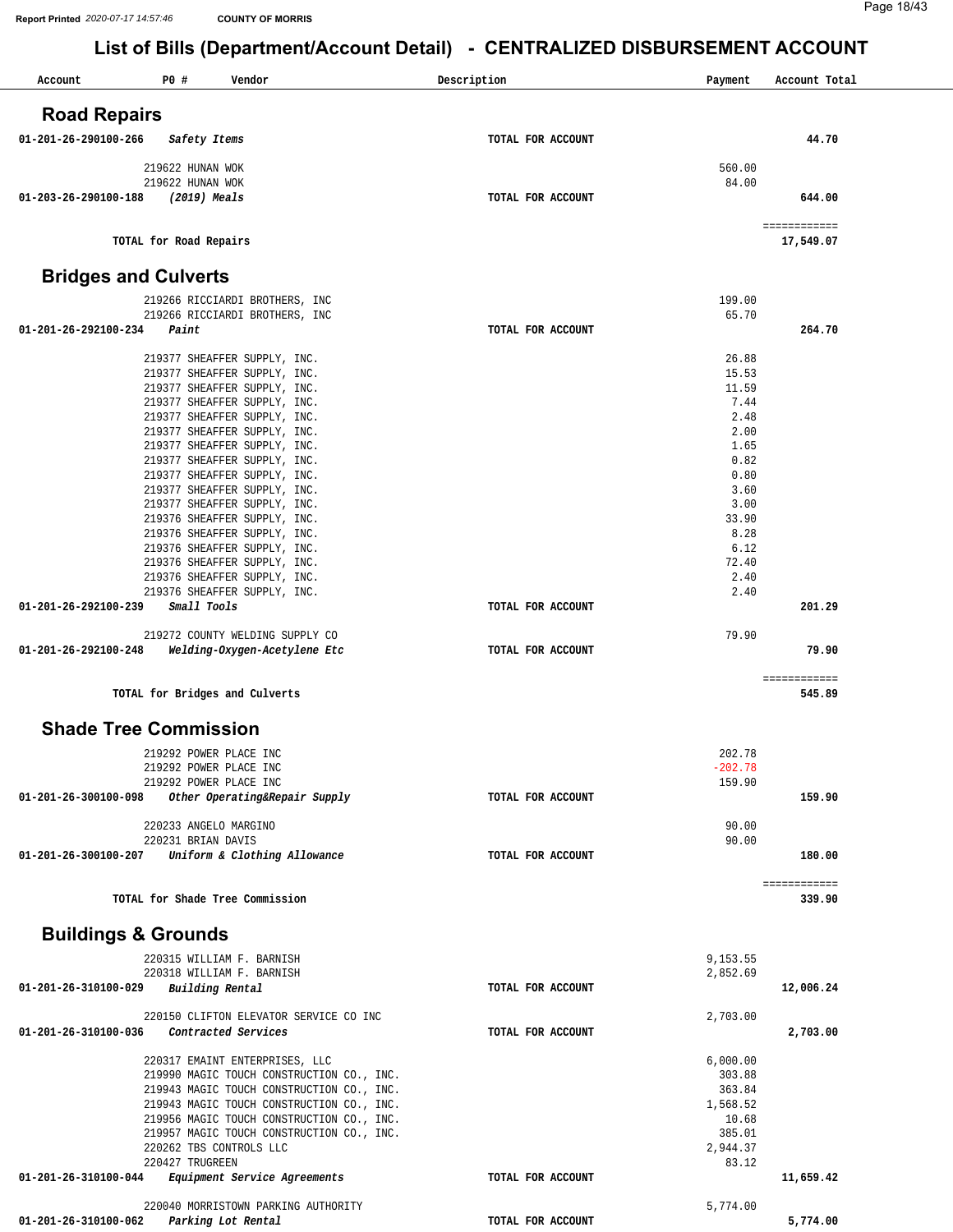| Account                        | P0 #<br>Vendor                                                                   | Description       | Payment<br>Account Total |  |
|--------------------------------|----------------------------------------------------------------------------------|-------------------|--------------------------|--|
| <b>Buildings &amp; Grounds</b> |                                                                                  |                   |                          |  |
|                                |                                                                                  |                   |                          |  |
|                                | 220249 TREASURER, STATE OF NEW JERSEY                                            |                   | 1,750.00                 |  |
|                                | 220256 EMPLOYMENT HORIZONS ENTERPRISES INC                                       |                   | 68,210.00                |  |
|                                | 220261 TUNSTEAD LANDSCAPE SERVICES                                               |                   | 11,300.70                |  |
|                                | 220150 CLIFTON ELEVATOR SERVICE CO INC<br>220150 CLIFTON ELEVATOR SERVICE CO INC |                   | 318.00<br>1,908.00       |  |
|                                | 220150 CLIFTON ELEVATOR SERVICE CO INC                                           |                   | 1,266.00                 |  |
|                                | 220150 CLIFTON ELEVATOR SERVICE CO INC                                           |                   | 318.00                   |  |
|                                | 220150 CLIFTON ELEVATOR SERVICE CO INC                                           |                   | 318.00                   |  |
|                                | 220150 CLIFTON ELEVATOR SERVICE CO INC                                           |                   | 778.00                   |  |
|                                | 220150 CLIFTON ELEVATOR SERVICE CO INC                                           |                   | 752.00                   |  |
|                                | 220150 CLIFTON ELEVATOR SERVICE CO INC                                           |                   | 636.00                   |  |
|                                | 220150 CLIFTON ELEVATOR SERVICE CO INC                                           |                   | 318.00                   |  |
|                                | 220150 CLIFTON ELEVATOR SERVICE CO INC                                           |                   | 408.00                   |  |
| 01-201-26-310100-084           | Other Outside Services                                                           | TOTAL FOR ACCOUNT | 88,280.70                |  |
|                                | 220313 GRAINGER                                                                  |                   | 28.65                    |  |
| 01-201-26-310100-098           | Other Operating&Repair Supply                                                    | TOTAL FOR ACCOUNT | 28.65                    |  |
|                                | 220327 MORRIS COUNTY MUNICIPAL                                                   |                   | 462.83                   |  |
|                                | 220334 MORRIS COUNTY MUA                                                         |                   | 1,307.73                 |  |
|                                | 220250 MORRIS COUNTY MUA                                                         |                   | 6,122.49                 |  |
|                                | 220265 MORRIS COUNTY MUNICIPAL                                                   |                   | 350.00                   |  |
|                                | 220276 D. LOVENBERGE'S ROLLOFF SERVICES, INC.                                    |                   | 675.00                   |  |
| 01-201-26-310100-143           | 220276 D. LOVENBERGE'S ROLLOFF SERVICES, INC.<br>Rubbish & Trash Removal         | TOTAL FOR ACCOUNT | 675.00<br>9,593.05       |  |
|                                |                                                                                  |                   |                          |  |
| 01-201-26-310100-162           | 220313 GRAINGER<br>Furniture & Fixtures                                          | TOTAL FOR ACCOUNT | 2,580.00<br>2,580.00     |  |
|                                |                                                                                  |                   |                          |  |
|                                | 220041 CSL WATER QUALITY INC                                                     |                   | 1,724.00                 |  |
| 01-201-26-310100-204           | Plant Operations                                                                 | TOTAL FOR ACCOUNT | 1,724.00                 |  |
|                                | 219942 MARIA CRUZ                                                                |                   | 89.98                    |  |
| 01-201-26-310100-207           | Uniform & Clothing Allowance                                                     | TOTAL FOR ACCOUNT | 89.98                    |  |
|                                | 220029 RICCIARDI BROTHERS, INC                                                   |                   | 787.53                   |  |
| 01-201-26-310100-234           | Paint                                                                            | TOTAL FOR ACCOUNT | 787.53                   |  |
| 01-201-26-310100-235           | 220031 MORRISTOWN LUMBER &<br>Pipes - Others                                     | TOTAL FOR ACCOUNT | 39.96<br>39.96           |  |
|                                |                                                                                  |                   |                          |  |
|                                | 220313 GRAINGER                                                                  |                   | 17.58                    |  |
|                                | 220278 SIGN A RAMA LEDGEWOOD                                                     |                   | 205.75                   |  |
|                                | 220280 ACCREDITED LOCK SUPPLY CO                                                 |                   | 11.70                    |  |
|                                | 220031 MORRISTOWN LUMBER &                                                       |                   | 40.09                    |  |
|                                | 220031 MORRISTOWN LUMBER &                                                       |                   | 270.69                   |  |
|                                | 220031 MORRISTOWN LUMBER &                                                       |                   | $-170.91$                |  |
| 01-201-26-310100-249           | 220425 HOME DEPOT CREDIT SERVICES<br>Bldg Maintenance Supplies                   | TOTAL FOR ACCOUNT | 342.86<br>717.76         |  |
|                                |                                                                                  |                   |                          |  |
|                                | 220339 POWER PLACE INC                                                           |                   | 120.96                   |  |
|                                | 220339 POWER PLACE INC                                                           |                   | $-10.29$                 |  |
|                                | 220275 GRASS ROOTS TURF PRODUCTS INC<br>220148 WICKED AQUATICS, LLC              |                   | 1,824.00<br>800.00       |  |
| 01-201-26-310100-251           | Ground Maintenance Supplies                                                      | TOTAL FOR ACCOUNT | 2,734.67                 |  |
|                                | 215841 GRAINGER                                                                  |                   | 2,583.72                 |  |
|                                | 219948 GRAINGER                                                                  |                   | 4,036.50                 |  |
| 01-201-26-310100-252           | Janitorial Supplies                                                              | TOTAL FOR ACCOUNT | 6,620.22                 |  |
|                                | 220284 R & J CONTROL, INC.                                                       |                   | 155.00                   |  |
|                                | 220284 R & J CONTROL, INC.                                                       |                   | 155.00                   |  |
|                                | 220284 R & J CONTROL, INC.                                                       |                   | 155.00                   |  |
|                                | 220284 R & J CONTROL, INC.                                                       |                   | 155.00                   |  |
|                                | 220284 R & J CONTROL, INC.                                                       |                   | 155.00                   |  |
|                                | 220284 R & J CONTROL, INC.                                                       |                   | 155.00                   |  |
|                                | 220284 R & J CONTROL, INC.                                                       |                   | 155.00                   |  |
|                                | 220284 R & J CONTROL, INC.                                                       |                   | 155.00                   |  |
|                                | 220284 R & J CONTROL, INC.                                                       |                   | 155.00                   |  |
|                                | 220284 R & J CONTROL, INC.                                                       |                   | 155.00                   |  |
|                                | 220284 R & J CONTROL, INC.                                                       |                   | 310.00                   |  |
|                                | 220284 R & J CONTROL, INC.                                                       |                   | 155.00                   |  |
|                                | 220284 R & J CONTROL, INC.                                                       |                   | 155.00                   |  |
|                                | 220284 R & J CONTROL, INC.                                                       |                   | 155.00                   |  |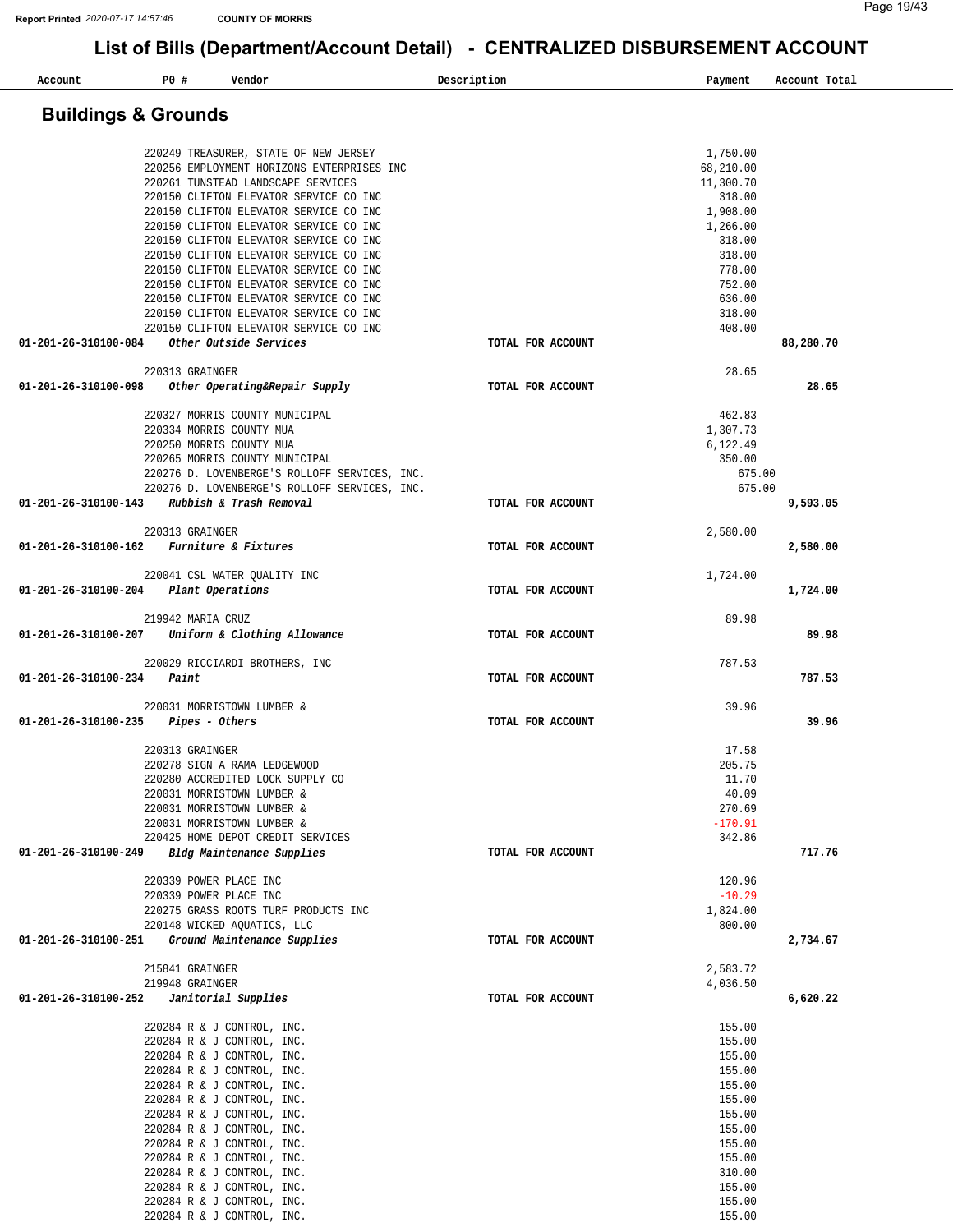| Account                        | P0 #                               | Vendor                                | Description       | Payment        | Account Total |
|--------------------------------|------------------------------------|---------------------------------------|-------------------|----------------|---------------|
| <b>Buildings &amp; Grounds</b> |                                    |                                       |                   |                |               |
|                                |                                    | 220284 R & J CONTROL, INC.            |                   | 155.00         |               |
|                                |                                    | 220284 R & J CONTROL, INC.            |                   | 155.00         |               |
|                                |                                    | 220284 R & J CONTROL, INC.            |                   | 155.00         |               |
|                                |                                    | 220284 R & J CONTROL, INC.            |                   | 155.00         |               |
|                                |                                    | 220284 R & J CONTROL, INC.            |                   | 155.00         |               |
|                                |                                    | 220284 R & J CONTROL, INC.            |                   | 155.00         |               |
|                                |                                    | 220284 R & J CONTROL, INC.            |                   | 155.00         |               |
|                                |                                    | 220284 R & J CONTROL, INC.            |                   | 155.00         |               |
| 01-201-26-310100-262           |                                    | Machinery Repairs & Parts             | TOTAL FOR ACCOUNT |                | 3,565.00      |
|                                |                                    | 220324 FASTENAL COMPANY               |                   | 49.07          |               |
|                                |                                    | 220324 FASTENAL COMPANY               |                   | 191.43         |               |
|                                | 220313 GRAINGER                    |                                       |                   | 1,065.74       |               |
|                                | 220313 GRAINGER                    |                                       |                   | 976.80         |               |
|                                |                                    | 220418 JOHNSTONE SUPPLY               |                   | 63.35          |               |
|                                |                                    | 220418 JOHNSTONE SUPPLY               |                   | 203.78         |               |
|                                |                                    | 220418 JOHNSTONE SUPPLY               |                   | 132.84         |               |
|                                |                                    | 219268 BINSKY SERVICE LLC             |                   | 1,805.24       |               |
|                                |                                    | 219268 BINSKY SERVICE LLC             |                   | 414.00         |               |
| 01-201-26-310100-264           |                                    | Heat & $A/C$                          | TOTAL FOR ACCOUNT |                | 4,902.25      |
|                                |                                    | 219940 COOPER ELECTRIC SUPPLY CO.     |                   | 34.30          |               |
|                                |                                    | 219940 COOPER ELECTRIC SUPPLY CO.     |                   | 177.73         |               |
|                                |                                    | 219940 COOPER ELECTRIC SUPPLY CO.     |                   | 434.35         |               |
|                                |                                    | 219940 COOPER ELECTRIC SUPPLY CO.     |                   | 28.66          |               |
|                                |                                    | 219940 COOPER ELECTRIC SUPPLY CO.     |                   | 1,627.20       |               |
|                                |                                    | 219940 COOPER ELECTRIC SUPPLY CO.     |                   | $-86.31$       |               |
| 01-201-26-310100-265           |                                    | Electrical                            | TOTAL FOR ACCOUNT |                | 2,215.93      |
|                                |                                    |                                       |                   |                | ============  |
|                                |                                    | TOTAL for Buildings & Grounds         |                   |                | 156,022.36    |
| <b>Motor Services Center</b>   |                                    |                                       |                   |                |               |
|                                |                                    | 219895 W.B. MASON COMPANY INC         |                   | 54.29          |               |
| 01-201-26-315100-058           |                                    | Office Supplies & Stationery          | TOTAL FOR ACCOUNT |                | 54.29         |
|                                |                                    |                                       |                   |                |               |
|                                |                                    | 219634 MOYE HANDLING SYSTEMS INC      |                   | 1,030.15       |               |
|                                |                                    | 219634 MOYE HANDLING SYSTEMS INC      |                   | 582.76         |               |
|                                |                                    | 219758 T. SLACK ENVIRONMENTAL         |                   | 168.64         |               |
|                                |                                    | 219893 W.B. MASON COMPANY INC         |                   | 113.46         |               |
|                                |                                    | 220117 W.B. MASON COMPANY INC         |                   | 11.99          |               |
|                                |                                    | 219392 WURTH USA INC.                 |                   | 110.21         |               |
|                                |                                    | 219392 WURTH USA INC.                 |                   | 207.00         |               |
|                                |                                    | 219392 WURTH USA INC.                 |                   | 110.21         |               |
|                                |                                    | 219392 WURTH USA INC.                 |                   | 43.38          |               |
|                                |                                    | 219392 WURTH USA INC.                 |                   | 110.21         |               |
|                                |                                    | 218833 CY DRAKE LOCKSMITHS, INC.      |                   | 22.50          |               |
|                                |                                    | 218834 CY DRAKE LOCKSMITHS, INC.      |                   | 75.00          |               |
|                                |                                    | 218834 CY DRAKE LOCKSMITHS, INC.      |                   | 42.00          |               |
|                                | 219398 GRAINGER                    |                                       |                   | 61.00          |               |
|                                | 219397 GRAINGER                    |                                       |                   | 19.50          |               |
|                                | 219393 GRAINGER<br>219393 GRAINGER |                                       |                   | 40.32<br>40.32 |               |
|                                | 219393 GRAINGER                    |                                       |                   | 14.16          |               |
|                                | 219393 GRAINGER                    |                                       |                   | 40.63          |               |
|                                |                                    | 219613 GARDEN STATE VINYL DESIGN LLC  |                   | 145.00         |               |
|                                |                                    | 219752 ONE SOURCE OF NEW JERSEY LLC   |                   | 344.90         |               |
|                                | 218030 OPTIMUM                     |                                       |                   | 91.23          |               |
|                                | 218030 OPTIMUM                     |                                       |                   | 25.56          |               |
|                                |                                    | 220081 LORCO PETROLEUM SERVICES       |                   | 198.00         |               |
|                                | 219633 GRAINGER                    |                                       |                   | 84.36          |               |
|                                | 219616 GRAINGER                    |                                       |                   | 162.69         |               |
|                                | 219735 GRAINGER                    |                                       |                   | 6.20           |               |
|                                | 219735 GRAINGER                    |                                       |                   | 8.40           |               |
|                                | 219735 GRAINGER                    |                                       |                   | 23.25          |               |
|                                | 219735 GRAINGER                    |                                       |                   | 3.24           |               |
| 01-201-26-315100-098           |                                    | Other Operating&Repair Supply         | TOTAL FOR ACCOUNT |                | 3,936.27      |
|                                |                                    | 219610 NORTHEAST COMMUNICATIONS, INC. |                   | 383.00         |               |
| 01-201-26-315100-161           |                                    | Communications Equipment              | TOTAL FOR ACCOUNT |                | 383.00        |
|                                |                                    |                                       |                   |                |               |
|                                |                                    | 219720 AMERICAN WEAR INC.             |                   | 206.57         |               |
|                                |                                    | 220066 AMERICAN WEAR INC.             |                   | 256.40         |               |
| 01-201-26-315100-207           |                                    | Uniform & Clothing Allowance          | TOTAL FOR ACCOUNT |                | 462.97        |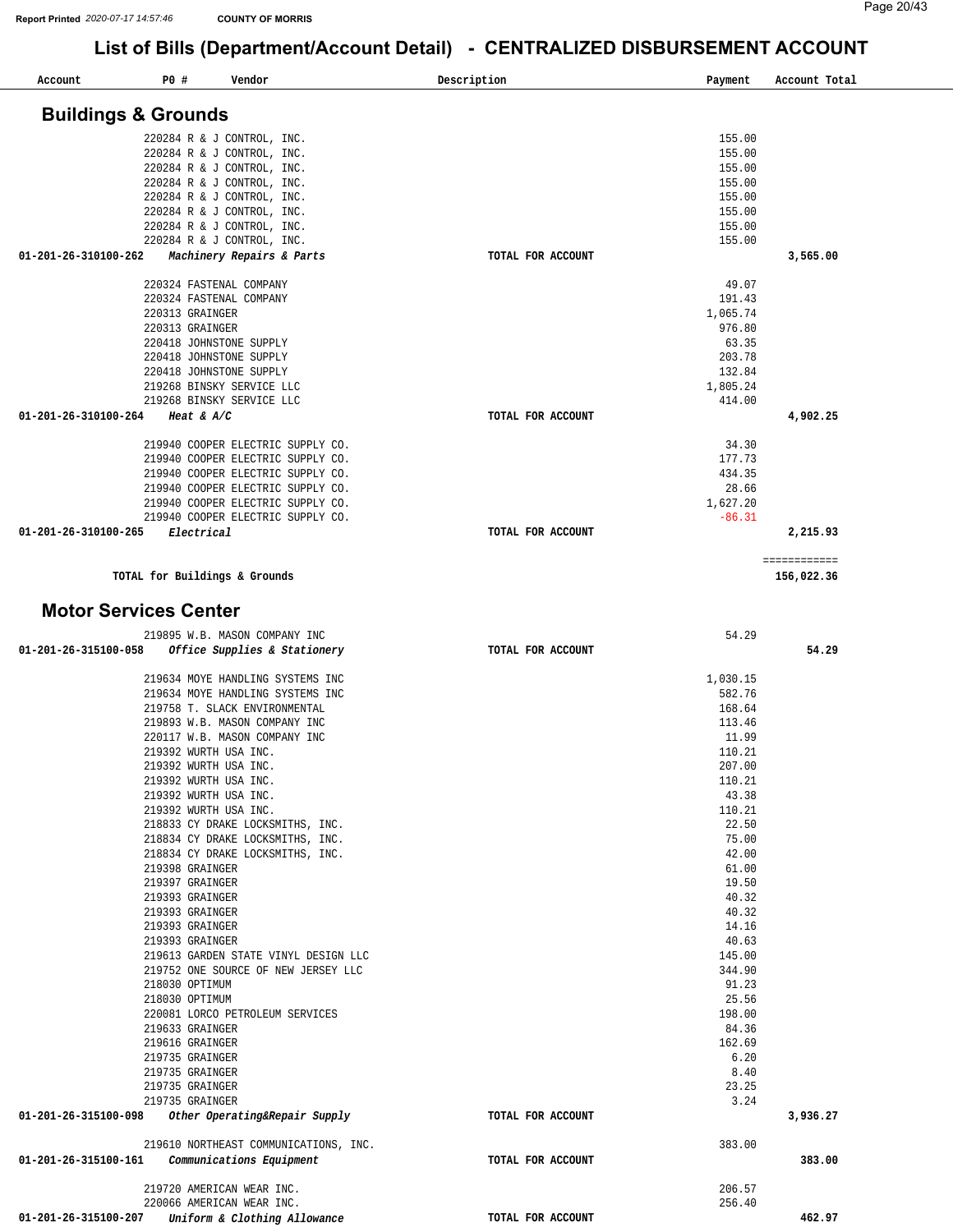| Account                      | P0 #<br>Vendor                                                               |                                      | Description       | Payment           | Account Total |
|------------------------------|------------------------------------------------------------------------------|--------------------------------------|-------------------|-------------------|---------------|
| <b>Motor Services Center</b> |                                                                              |                                      |                   |                   |               |
|                              |                                                                              |                                      |                   |                   |               |
|                              | 219906 DAVID WEBER OIL COMPANY<br>219906 DAVID WEBER OIL COMPANY             |                                      |                   | 874.50<br>211.26  |               |
|                              | 219906 DAVID WEBER OIL COMPANY                                               |                                      |                   | 100.00            |               |
| 01-201-26-315100-232         | Lubricants & Anti Freeze                                                     |                                      | TOTAL FOR ACCOUNT |                   | 1,185.76      |
|                              | 219608 CLIFFSIDE BODY CORP                                                   |                                      |                   | 3,009.58          |               |
|                              | 219608 CLIFFSIDE BODY CORP                                                   |                                      |                   | 10,120.00         |               |
|                              | 219608 CLIFFSIDE BODY CORP                                                   |                                      |                   | 50.00             |               |
| 01-201-26-315100-234         | 219608 CLIFFSIDE BODY CORP<br>Paint                                          |                                      | TOTAL FOR ACCOUNT | 125.00            | 13,304.58     |
|                              |                                                                              |                                      |                   |                   |               |
|                              | 220073 D&B AUTO SUPPLY                                                       |                                      |                   | 9.09              |               |
|                              | 220073 D&B AUTO SUPPLY<br>220073 D&B AUTO SUPPLY                             |                                      |                   | 46.85<br>102.66   |               |
|                              | 219739 GRAINGER                                                              |                                      |                   | 102.70            |               |
|                              | 219739 GRAINGER                                                              |                                      |                   | 128.14            |               |
| 01-201-26-315100-239         | Small Tools                                                                  |                                      | TOTAL FOR ACCOUNT |                   | 389.44        |
|                              | 219721 BARNWELL HOUSE OF TIRES, INC.                                         |                                      |                   | 647.68            |               |
|                              | 219721 BARNWELL HOUSE OF TIRES, INC.                                         |                                      |                   | 35.00             |               |
|                              | 219631 BARNWELL HOUSE OF TIRES, INC.                                         |                                      |                   | 247.94            |               |
|                              | 219631 BARNWELL HOUSE OF TIRES, INC.<br>219722 BARNWELL HOUSE OF TIRES, INC. |                                      |                   | 55.00<br>153.92   |               |
|                              | 219722 BARNWELL HOUSE OF TIRES, INC.                                         |                                      |                   | 806.24            |               |
|                              | 219722 BARNWELL HOUSE OF TIRES, INC.                                         |                                      |                   | 239.30            |               |
|                              | 219722 BARNWELL HOUSE OF TIRES, INC.                                         |                                      |                   | 251.92            |               |
|                              | 219898 BARNWELL HOUSE OF TIRES, INC.<br>219898 BARNWELL HOUSE OF TIRES, INC. |                                      |                   | 684.68<br>35.00   |               |
| 01-201-26-315100-245         | Tires                                                                        |                                      | TOTAL FOR ACCOUNT |                   | 3,156.68      |
|                              | 219726 COUNTY WELDING SUPPLY CO                                              |                                      |                   | 53.98             |               |
|                              | 219726 COUNTY WELDING SUPPLY CO                                              |                                      |                   | 19.80             |               |
|                              | 219726 COUNTY WELDING SUPPLY CO                                              |                                      |                   | 1.53              |               |
|                              | 219726 COUNTY WELDING SUPPLY CO                                              |                                      |                   | 1.50              |               |
| 01-201-26-315100-248         | Welding-Oxygen-Acetylene Etc                                                 |                                      | TOTAL FOR ACCOUNT |                   | 76.81         |
|                              | 219736 GRAINGER                                                              |                                      |                   | 64.33             |               |
| 01-201-26-315100-252         | 219737 GRAINGER<br>Janitorial Supplies                                       |                                      | TOTAL FOR ACCOUNT | 439.92            | 504.25        |
|                              |                                                                              |                                      |                   | 165.32            |               |
|                              | 219749 MONTAGE ENTERPRISES INC.<br>219899 MONTAGE ENTERPRISES INC.           |                                      |                   | 264.64            |               |
|                              | 219899 MONTAGE ENTERPRISES INC.                                              |                                      |                   | 32.00             |               |
|                              | 219745 MOBILE LIFTS, INC.                                                    |                                      |                   | 835.00            |               |
|                              | 219746 MOBILE LIFTS, INC.<br>219747 MOBILE LIFTS, INC.                       |                                      |                   | 945.21<br>970.00  |               |
|                              | 219743 MOBILE LIFTS, INC.                                                    |                                      |                   | 435.00            |               |
|                              | 219753 NAPA OF ROCKAWAY                                                      |                                      |                   | 832.74            |               |
|                              | 219753 NAPA OF ROCKAWAY                                                      |                                      |                   | 19.06             |               |
|                              | 219753 NAPA OF ROCKAWAY<br>219753 NAPA OF ROCKAWAY                           |                                      |                   | 27.77<br>171.28   |               |
|                              | 219754 NAPA OF ROCKAWAY                                                      |                                      |                   | 15.08             |               |
|                              | 219754 NAPA OF ROCKAWAY                                                      |                                      |                   | 18.93             |               |
|                              | 219754 NAPA OF ROCKAWAY<br>219396 TRIUS, INC.                                |                                      |                   | 21.08<br>466.76   |               |
|                              | 219432 TRIUS, INC.                                                           |                                      |                   | 466.76            |               |
|                              | 219617 RE-TRON TECHNOLOGIES INC.                                             |                                      |                   | 245.82            |               |
|                              | 219617 RE-TRON TECHNOLOGIES INC.                                             |                                      |                   | 245.82            |               |
|                              | 219617 RE-TRON TECHNOLOGIES INC.<br>219617 RE-TRON TECHNOLOGIES INC.         |                                      |                   | 93.28<br>80.00    |               |
|                              | 219617 RE-TRON TECHNOLOGIES INC.                                             |                                      |                   | 15.00             |               |
|                              | 219617 RE-TRON TECHNOLOGIES INC.                                             |                                      |                   | $-80.00$          |               |
|                              | 219617 RE-TRON TECHNOLOGIES INC.                                             | 219725 BROWN HUNTERDON INTERNATIONAL |                   | $-15.00$<br>53.05 |               |
|                              |                                                                              | 219725 BROWN HUNTERDON INTERNATIONAL |                   | 168.27            |               |
|                              |                                                                              | 219725 BROWN HUNTERDON INTERNATIONAL |                   | 344.71            |               |
|                              |                                                                              | 219725 BROWN HUNTERDON INTERNATIONAL |                   | 116.94            |               |
|                              | 219724 BROWN HUNTERDON MACK                                                  | 219725 BROWN HUNTERDON INTERNATIONAL |                   | 681.06<br>103.00  |               |
|                              | 216355 F AND M EQUIPMENT LTD                                                 |                                      |                   | 42.50             |               |
|                              | 219688 HOOVER TRUCK CENTERS INC                                              |                                      |                   | 47.91             |               |
|                              | 219687 HOOVER TRUCK CENTERS INC                                              |                                      |                   | 19.44             |               |
|                              | 219685 LEDGEWOOD POWER SPORTS INC                                            |                                      |                   | 355.99<br>4.26    |               |
|                              | 219685 LEDGEWOOD POWER SPORTS INC                                            |                                      |                   |                   |               |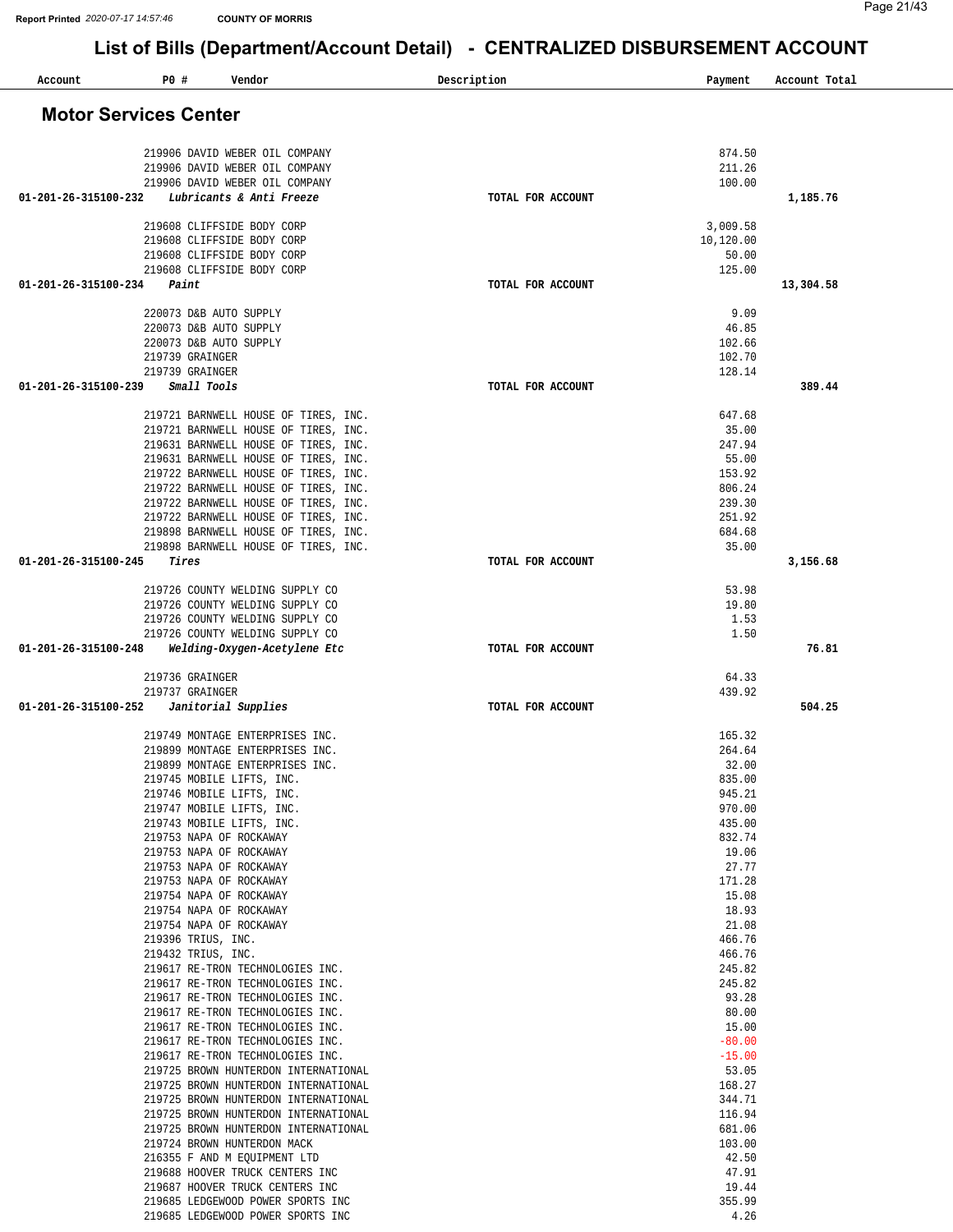$\overline{\phantom{0}}$ 

| Account              | P0 #<br>Vendor                                                             | Description       | Payment            | Account Total |
|----------------------|----------------------------------------------------------------------------|-------------------|--------------------|---------------|
|                      |                                                                            |                   |                    |               |
|                      | <b>Motor Services Center</b>                                               |                   |                    |               |
|                      |                                                                            |                   |                    |               |
|                      | 219685 LEDGEWOOD POWER SPORTS INC                                          |                   | 6.36               |               |
|                      | 219685 LEDGEWOOD POWER SPORTS INC                                          |                   | 11.40              |               |
|                      | 219685 LEDGEWOOD POWER SPORTS INC                                          |                   | 3.84               |               |
|                      | 219685 LEDGEWOOD POWER SPORTS INC                                          |                   | 3.09               |               |
|                      | 219685 LEDGEWOOD POWER SPORTS INC                                          |                   | 0.34               |               |
|                      | 219684 LEDGEWOOD POWER SPORTS INC                                          |                   | 6.99               |               |
|                      | 219748 MONTAGE ENTERPRISES INC.                                            |                   | 489.15             |               |
|                      | 219744 MOBILE LIFTS, INC.                                                  |                   | 1,034.41           |               |
|                      | 220113 ROBERT & SON, INC.                                                  |                   | 225.00<br>2,929.92 |               |
|                      | 219908 RE-TRON TECHNOLOGIES INC.<br>219908 RE-TRON TECHNOLOGIES INC.       |                   | 300.00             |               |
|                      | 219908 RE-TRON TECHNOLOGIES INC.                                           |                   | $-300.00$          |               |
|                      | 220111 RE-TRON TECHNOLOGIES INC.                                           |                   | 368.73             |               |
|                      | 220111 RE-TRON TECHNOLOGIES INC.                                           |                   | 122.91             |               |
|                      | 220111 RE-TRON TECHNOLOGIES INC.                                           |                   | 80.00              |               |
|                      | 220111 RE-TRON TECHNOLOGIES INC.                                           |                   | $-80.00$           |               |
|                      | 220110 FIRE AND SAFETY SERVICES LTD                                        |                   | 4,264.19           |               |
|                      | 220110 FIRE AND SAFETY SERVICES LTD                                        |                   | 29.17              |               |
|                      | 220110 FIRE AND SAFETY SERVICES LTD                                        |                   | 12.79              |               |
|                      | 220110 FIRE AND SAFETY SERVICES LTD                                        |                   | 88.46              |               |
|                      | 220110 FIRE AND SAFETY SERVICES LTD                                        |                   | 36.90              |               |
|                      | 220110 FIRE AND SAFETY SERVICES LTD                                        |                   | 298.16             |               |
|                      | 220110 FIRE AND SAFETY SERVICES LTD                                        |                   | 118.15             |               |
|                      | 220080 HOOVER TRUCK CENTERS INC                                            |                   | 72.15              |               |
|                      | 220080 HOOVER TRUCK CENTERS INC                                            |                   | 167.35             |               |
|                      | 218602 JESCO INC.                                                          |                   | 61.32              |               |
|                      | 218603 JESCO INC.                                                          |                   | 214.84             |               |
|                      | 220083 MONTAGE ENTERPRISES INC.                                            |                   | 78.30              |               |
|                      | 220082 MONTAGE ENTERPRISES INC.                                            |                   | 330.20             |               |
|                      | 220069 BUNKY'S HEAVY TOWING, LLC                                           |                   | 350.00             |               |
|                      | 220116 NAPA OF ROCKAWAY                                                    |                   | 24.18              |               |
|                      | 220116 NAPA OF ROCKAWAY                                                    |                   | 37.43              |               |
|                      | 220116 NAPA OF ROCKAWAY                                                    |                   | 19.69              |               |
|                      | 219756 SMITH MOTOR CO., INC.                                               |                   | 232.65             |               |
| 01-201-26-315100-261 | Spare Parts for Equipment                                                  | TOTAL FOR ACCOUNT |                    | 19,846.75     |
|                      |                                                                            |                   |                    |               |
|                      | 219751 ONE SOURCE OF NEW JERSEY LLC                                        |                   | 299.60             |               |
|                      | 219751 ONE SOURCE OF NEW JERSEY LLC                                        |                   | 175.24             |               |
|                      | 219738 GRAINGER                                                            |                   | 158.34             |               |
| 01-201-26-315100-266 | Safety Items                                                               | TOTAL FOR ACCOUNT |                    | 633.18        |
|                      |                                                                            |                   |                    |               |
|                      | 218840 ABSOLUTE AUTO AND FLAT GLASS<br>218840 ABSOLUTE AUTO AND FLAT GLASS |                   | 322.00<br>27.00    |               |
|                      | 218840 ABSOLUTE AUTO AND FLAT GLASS                                        |                   | 21.23              |               |
|                      | 219723 BEYER FORD                                                          |                   | 203.36             |               |
|                      | 219723 BEYER FORD                                                          |                   | 38.62              |               |
|                      | 219723 BEYER FORD                                                          |                   | 9.64               |               |
|                      | 219723 BEYER FORD                                                          |                   | 401.25             |               |
|                      | 219723 BEYER FORD                                                          |                   | 5.48               |               |
|                      | 219730 CY DRAKE LOCKSMITHS, INC.                                           |                   | 50.00              |               |
|                      | 220072 D&B AUTO SUPPLY                                                     |                   | $-18.00$           |               |
|                      | 220072 D&B AUTO SUPPLY                                                     |                   | 150.22             |               |
|                      | 220072 D&B AUTO SUPPLY                                                     |                   | 832.40             |               |
|                      | 220072 D&B AUTO SUPPLY                                                     |                   | 643.62             |               |
|                      | 219733 DOVER BRAKE & CLUTCH CO INC                                         |                   | 1.80               |               |
|                      | 219733 DOVER BRAKE & CLUTCH CO INC                                         |                   | 1.52               |               |
|                      | 219733 DOVER BRAKE & CLUTCH CO INC                                         |                   | 2.72               |               |
|                      | 219731 D&B AUTO SUPPLY                                                     |                   | 357.42             |               |
|                      | 219731 D&B AUTO SUPPLY                                                     |                   | 448.37             |               |
|                      | 219731 D&B AUTO SUPPLY                                                     |                   | 312.58             |               |
|                      | 219731 D&B AUTO SUPPLY                                                     |                   | 52.49              |               |
|                      | 219732 D&B AUTO SUPPLY                                                     |                   | 543.06             |               |
|                      | 219732 D&B AUTO SUPPLY                                                     |                   | 208.66             |               |
|                      | 219732 D&B AUTO SUPPLY                                                     |                   | 323.04             |               |
|                      | 219734 FLEMINGTON BUICK CHEVROLET                                          |                   | 115.44             |               |
|                      | 219734 FLEMINGTON BUICK CHEVROLET                                          |                   | 67.03              |               |
|                      | 219734 FLEMINGTON BUICK CHEVROLET                                          |                   | 127.96             |               |
|                      | 219734 FLEMINGTON BUICK CHEVROLET                                          |                   | 233.55             |               |
|                      | 220109 NIELSEN DODGE - C-J-R                                               |                   | 14.51              |               |
|                      | 220071 BUY WISE AUTO PARTS                                                 |                   | 36.36              |               |
|                      | 220071 BUY WISE AUTO PARTS                                                 |                   | 29.52              |               |
|                      | 220070 BUY WISE AUTO PARTS<br>220084 NIELSEN DODGE - C-J-R                 |                   | 118.80             |               |
|                      | 220068 BEYER FORD                                                          |                   | 50.40<br>120.88    |               |
|                      | 220068 BEYER FORD                                                          |                   | 337.66             |               |
|                      |                                                                            |                   |                    |               |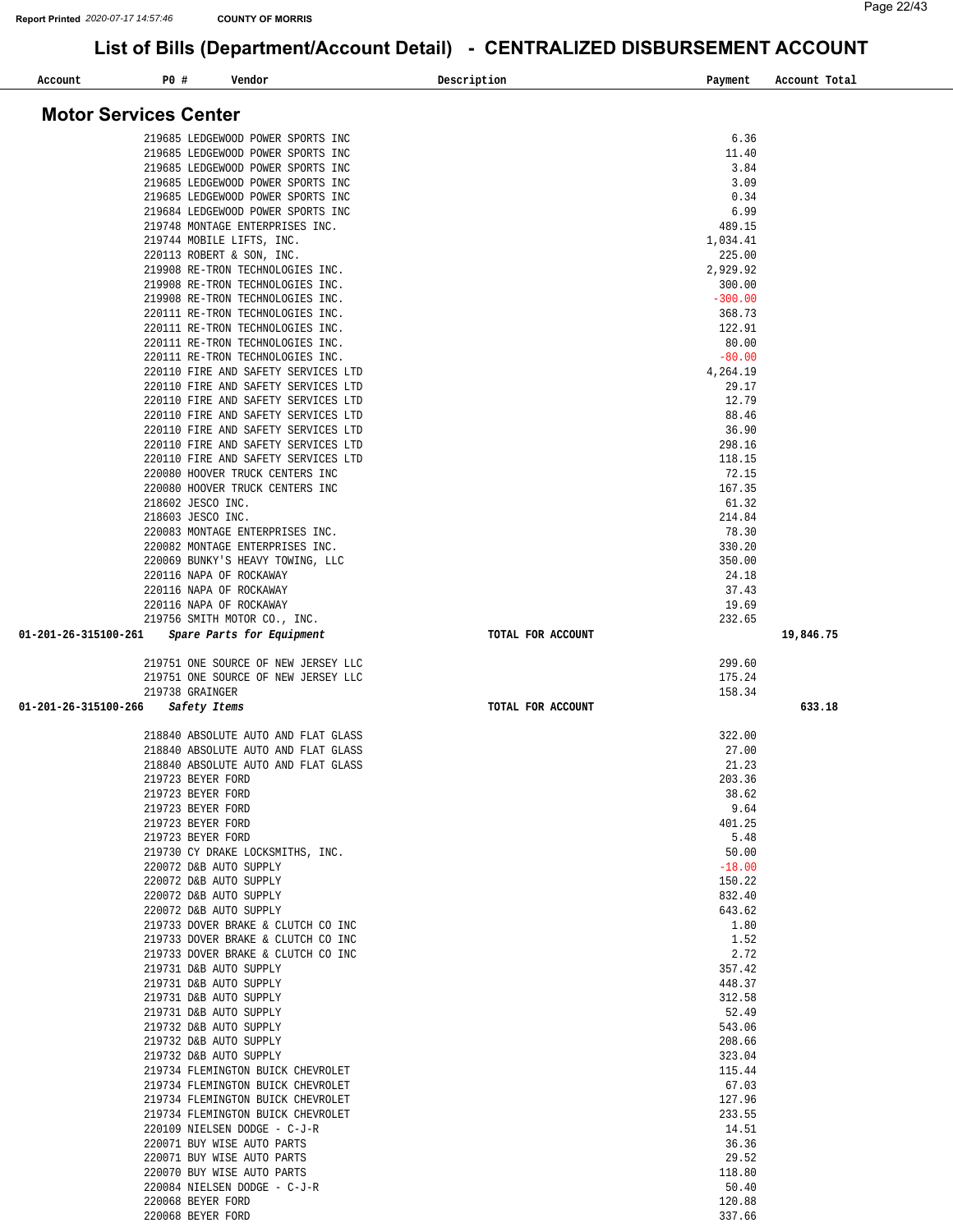| <b>Motor Services Center</b><br>220068 BEYER FORD<br>11.19<br>220068 BEYER FORD<br>12.87<br>169.25<br>213796 BUY WISE AUTO PARTS<br>213796 BUY WISE AUTO PARTS<br>123.04<br>213796 BUY WISE AUTO PARTS<br>19.62<br>12.28<br>214114 BUY WISE AUTO PARTS<br>220075 FLEMINGTON CHRYSLER<br>4.03<br>27.62<br>220074 FLEMINGTON CHRYSLER<br>220076 FLEMINGTON BUICK CHEVROLET<br>$-150.00$<br>220076 FLEMINGTON BUICK CHEVROLET<br>156.06<br>01-201-26-315100-291<br>Vehicle Repairs<br>TOTAL FOR ACCOUNT<br>6,576.55<br>============<br>TOTAL for Motor Services Center<br>50,510.53<br><b>Mosquito Extermination</b><br>220279 ASHLEY KEREKGYARTO<br>100.00<br>01-201-26-320100-039<br>Education Schools & Training<br>100.00<br>TOTAL FOR ACCOUNT<br>220142 GANNETT NJ NEWSPAPERS<br>69.40<br>01-201-26-320100-051<br>Legal<br>TOTAL FOR ACCOUNT<br>69.40<br>220140 W.B. MASON COMPANY INC<br>23.96<br>220140 W.B. MASON COMPANY INC<br>3.58<br>33.98<br>220140 W.B. MASON COMPANY INC<br>220331 W.B. MASON COMPANY INC<br>1.90<br>220028 W.B. MASON COMPANY INC<br>134.10<br>$-40.23$<br>220028 W.B. MASON COMPANY INC<br>220025 W.B. MASON COMPANY INC<br>1.90<br>220026 W.B. MASON COMPANY INC<br>1.90<br>01-201-26-320100-058<br>Office Supplies & Stationery<br>161.09<br>TOTAL FOR ACCOUNT<br>220032 ALL COUNTY RENTAL CENTER<br>132.00<br>220032 ALL COUNTY RENTAL CENTER<br>179.94<br>220032 ALL COUNTY RENTAL CENTER<br>59.34<br>Other Operating & Repair Supply<br>371.28<br>$01 - 201 - 26 - 320100 - 098$<br>TOTAL FOR ACCOUNT<br>219883 AMERICAN WEAR INC.<br>73.21<br>73.21<br>219883 AMERICAN WEAR INC.<br>219883 AMERICAN WEAR INC.<br>73.21<br>73.21<br>219883 AMERICAN WEAR INC.<br>292.84<br>01-201-26-320100-251<br>Ground Maintenance Supplies<br>TOTAL FOR ACCOUNT<br>220143 NAPA OF ROCKAWAY<br>120.65<br>220143 NAPA OF ROCKAWAY<br>18.00<br>$-18.00$<br>220143 NAPA OF ROCKAWAY<br>220143 NAPA OF ROCKAWAY<br>21.44<br>21.03<br>220143 NAPA OF ROCKAWAY<br>11.16<br>220143 NAPA OF ROCKAWAY<br>11.16<br>220143 NAPA OF ROCKAWAY<br>311.80<br>219574 BARNWELL HOUSE OF TIRES, INC.<br>157.46<br>219574 BARNWELL HOUSE OF TIRES, INC.<br>654.70<br>01-201-26-320100-291<br>Vehicle Repairs<br>TOTAL FOR ACCOUNT<br>============<br>TOTAL for Mosquito Extermination<br>1,649.31 | Account | P0 # | Vendor | Description | Payment | Account Total |  |
|------------------------------------------------------------------------------------------------------------------------------------------------------------------------------------------------------------------------------------------------------------------------------------------------------------------------------------------------------------------------------------------------------------------------------------------------------------------------------------------------------------------------------------------------------------------------------------------------------------------------------------------------------------------------------------------------------------------------------------------------------------------------------------------------------------------------------------------------------------------------------------------------------------------------------------------------------------------------------------------------------------------------------------------------------------------------------------------------------------------------------------------------------------------------------------------------------------------------------------------------------------------------------------------------------------------------------------------------------------------------------------------------------------------------------------------------------------------------------------------------------------------------------------------------------------------------------------------------------------------------------------------------------------------------------------------------------------------------------------------------------------------------------------------------------------------------------------------------------------------------------------------------------------------------------------------------------------------------------------------------------------------------------------------------------------------------------------------------------------------------------------------------------------------------------------------------------------------------------------------------------------------------------------------------------|---------|------|--------|-------------|---------|---------------|--|
|                                                                                                                                                                                                                                                                                                                                                                                                                                                                                                                                                                                                                                                                                                                                                                                                                                                                                                                                                                                                                                                                                                                                                                                                                                                                                                                                                                                                                                                                                                                                                                                                                                                                                                                                                                                                                                                                                                                                                                                                                                                                                                                                                                                                                                                                                                      |         |      |        |             |         |               |  |
|                                                                                                                                                                                                                                                                                                                                                                                                                                                                                                                                                                                                                                                                                                                                                                                                                                                                                                                                                                                                                                                                                                                                                                                                                                                                                                                                                                                                                                                                                                                                                                                                                                                                                                                                                                                                                                                                                                                                                                                                                                                                                                                                                                                                                                                                                                      |         |      |        |             |         |               |  |
|                                                                                                                                                                                                                                                                                                                                                                                                                                                                                                                                                                                                                                                                                                                                                                                                                                                                                                                                                                                                                                                                                                                                                                                                                                                                                                                                                                                                                                                                                                                                                                                                                                                                                                                                                                                                                                                                                                                                                                                                                                                                                                                                                                                                                                                                                                      |         |      |        |             |         |               |  |
|                                                                                                                                                                                                                                                                                                                                                                                                                                                                                                                                                                                                                                                                                                                                                                                                                                                                                                                                                                                                                                                                                                                                                                                                                                                                                                                                                                                                                                                                                                                                                                                                                                                                                                                                                                                                                                                                                                                                                                                                                                                                                                                                                                                                                                                                                                      |         |      |        |             |         |               |  |
|                                                                                                                                                                                                                                                                                                                                                                                                                                                                                                                                                                                                                                                                                                                                                                                                                                                                                                                                                                                                                                                                                                                                                                                                                                                                                                                                                                                                                                                                                                                                                                                                                                                                                                                                                                                                                                                                                                                                                                                                                                                                                                                                                                                                                                                                                                      |         |      |        |             |         |               |  |
|                                                                                                                                                                                                                                                                                                                                                                                                                                                                                                                                                                                                                                                                                                                                                                                                                                                                                                                                                                                                                                                                                                                                                                                                                                                                                                                                                                                                                                                                                                                                                                                                                                                                                                                                                                                                                                                                                                                                                                                                                                                                                                                                                                                                                                                                                                      |         |      |        |             |         |               |  |
|                                                                                                                                                                                                                                                                                                                                                                                                                                                                                                                                                                                                                                                                                                                                                                                                                                                                                                                                                                                                                                                                                                                                                                                                                                                                                                                                                                                                                                                                                                                                                                                                                                                                                                                                                                                                                                                                                                                                                                                                                                                                                                                                                                                                                                                                                                      |         |      |        |             |         |               |  |
|                                                                                                                                                                                                                                                                                                                                                                                                                                                                                                                                                                                                                                                                                                                                                                                                                                                                                                                                                                                                                                                                                                                                                                                                                                                                                                                                                                                                                                                                                                                                                                                                                                                                                                                                                                                                                                                                                                                                                                                                                                                                                                                                                                                                                                                                                                      |         |      |        |             |         |               |  |
|                                                                                                                                                                                                                                                                                                                                                                                                                                                                                                                                                                                                                                                                                                                                                                                                                                                                                                                                                                                                                                                                                                                                                                                                                                                                                                                                                                                                                                                                                                                                                                                                                                                                                                                                                                                                                                                                                                                                                                                                                                                                                                                                                                                                                                                                                                      |         |      |        |             |         |               |  |
|                                                                                                                                                                                                                                                                                                                                                                                                                                                                                                                                                                                                                                                                                                                                                                                                                                                                                                                                                                                                                                                                                                                                                                                                                                                                                                                                                                                                                                                                                                                                                                                                                                                                                                                                                                                                                                                                                                                                                                                                                                                                                                                                                                                                                                                                                                      |         |      |        |             |         |               |  |
|                                                                                                                                                                                                                                                                                                                                                                                                                                                                                                                                                                                                                                                                                                                                                                                                                                                                                                                                                                                                                                                                                                                                                                                                                                                                                                                                                                                                                                                                                                                                                                                                                                                                                                                                                                                                                                                                                                                                                                                                                                                                                                                                                                                                                                                                                                      |         |      |        |             |         |               |  |
|                                                                                                                                                                                                                                                                                                                                                                                                                                                                                                                                                                                                                                                                                                                                                                                                                                                                                                                                                                                                                                                                                                                                                                                                                                                                                                                                                                                                                                                                                                                                                                                                                                                                                                                                                                                                                                                                                                                                                                                                                                                                                                                                                                                                                                                                                                      |         |      |        |             |         |               |  |
|                                                                                                                                                                                                                                                                                                                                                                                                                                                                                                                                                                                                                                                                                                                                                                                                                                                                                                                                                                                                                                                                                                                                                                                                                                                                                                                                                                                                                                                                                                                                                                                                                                                                                                                                                                                                                                                                                                                                                                                                                                                                                                                                                                                                                                                                                                      |         |      |        |             |         |               |  |
|                                                                                                                                                                                                                                                                                                                                                                                                                                                                                                                                                                                                                                                                                                                                                                                                                                                                                                                                                                                                                                                                                                                                                                                                                                                                                                                                                                                                                                                                                                                                                                                                                                                                                                                                                                                                                                                                                                                                                                                                                                                                                                                                                                                                                                                                                                      |         |      |        |             |         |               |  |
| <b>Health Management</b>                                                                                                                                                                                                                                                                                                                                                                                                                                                                                                                                                                                                                                                                                                                                                                                                                                                                                                                                                                                                                                                                                                                                                                                                                                                                                                                                                                                                                                                                                                                                                                                                                                                                                                                                                                                                                                                                                                                                                                                                                                                                                                                                                                                                                                                                             |         |      |        |             |         |               |  |
| 886.16<br>220158 TELESEARCH INC<br>01-201-27-330100-016<br>Outside Salaries & Wages<br>886.16<br>TOTAL FOR ACCOUNT                                                                                                                                                                                                                                                                                                                                                                                                                                                                                                                                                                                                                                                                                                                                                                                                                                                                                                                                                                                                                                                                                                                                                                                                                                                                                                                                                                                                                                                                                                                                                                                                                                                                                                                                                                                                                                                                                                                                                                                                                                                                                                                                                                                   |         |      |        |             |         |               |  |
| 220744 COUNTY OF MORRIS<br>109.35<br>01-201-27-330100-068<br>Postage & Metered Mail<br>TOTAL FOR ACCOUNT<br>109.35                                                                                                                                                                                                                                                                                                                                                                                                                                                                                                                                                                                                                                                                                                                                                                                                                                                                                                                                                                                                                                                                                                                                                                                                                                                                                                                                                                                                                                                                                                                                                                                                                                                                                                                                                                                                                                                                                                                                                                                                                                                                                                                                                                                   |         |      |        |             |         |               |  |
| 225.00<br>220291 ACCESS TRAINING SERVICES, INC.<br>220743 COUNTY OF MORRIS<br>82.00<br>Environmental Compliance<br>01-201-27-330100-210<br>TOTAL FOR ACCOUNT<br>307.00                                                                                                                                                                                                                                                                                                                                                                                                                                                                                                                                                                                                                                                                                                                                                                                                                                                                                                                                                                                                                                                                                                                                                                                                                                                                                                                                                                                                                                                                                                                                                                                                                                                                                                                                                                                                                                                                                                                                                                                                                                                                                                                               |         |      |        |             |         |               |  |
| 219896 W.B. MASON COMPANY INC<br>53.64<br>01-201-27-330100-258<br>Equipment<br>TOTAL FOR ACCOUNT<br>53.64<br>============                                                                                                                                                                                                                                                                                                                                                                                                                                                                                                                                                                                                                                                                                                                                                                                                                                                                                                                                                                                                                                                                                                                                                                                                                                                                                                                                                                                                                                                                                                                                                                                                                                                                                                                                                                                                                                                                                                                                                                                                                                                                                                                                                                            |         |      |        |             |         |               |  |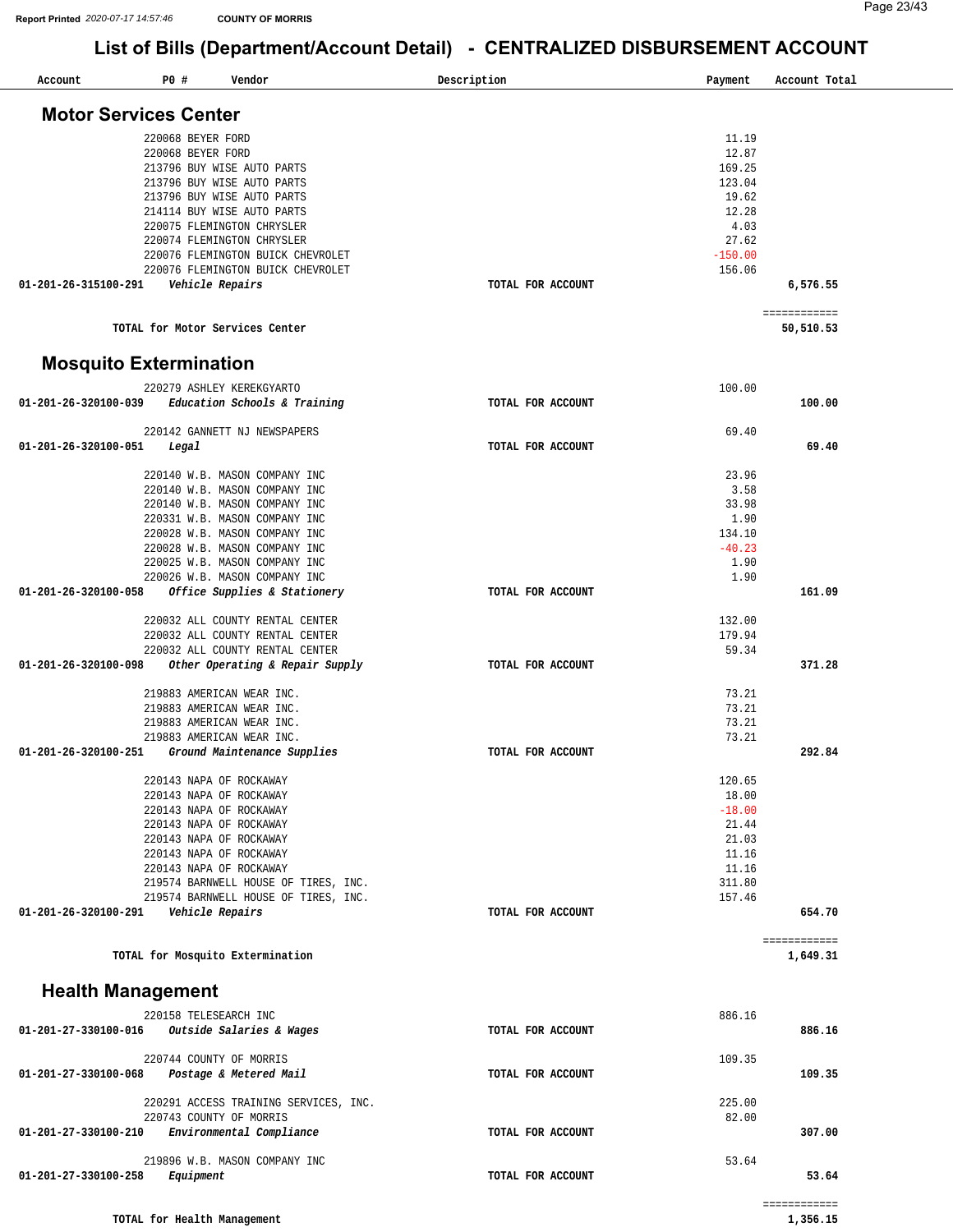| Account                | P0 #                     | Vendor                                                                 | Description       | Payment              | Account Total            |
|------------------------|--------------------------|------------------------------------------------------------------------|-------------------|----------------------|--------------------------|
|                        |                          |                                                                        |                   |                      |                          |
| <b>Human Services</b>  |                          |                                                                        |                   |                      |                          |
| 01-201-27-331100-023   |                          | 220099 NJ ASSO. OF CTY ALCOHOLISM &<br>Associations and Memberships    | TOTAL FOR ACCOUNT | 250.00               | 250.00                   |
|                        |                          |                                                                        |                   |                      |                          |
| 01-201-27-331100-068   |                          | 220743 COUNTY OF MORRIS<br>Postage & Metered Mail                      | TOTAL FOR ACCOUNT | 161.35               | 161.35                   |
|                        |                          |                                                                        |                   |                      |                          |
|                        |                          | 220042 SRS SECURITY AGENCY, LLC<br>220043 SRS SECURITY AGENCY, LLC     |                   | 3,024.00<br>3,240.00 |                          |
|                        |                          | 220215 SRS SECURITY AGENCY, LLC                                        |                   | 3,024.00             |                          |
|                        |                          | 220045 FAMILY PROMISE OF<br>220045 FAMILY PROMISE OF                   |                   | 6,570.00<br>2,847.00 |                          |
| 01-201-27-331100-084   |                          | Other Outside Services                                                 | TOTAL FOR ACCOUNT |                      | 18,705.00                |
|                        |                          |                                                                        |                   |                      | ============             |
|                        | TOTAL for Human Services |                                                                        |                   |                      | 19,116.35                |
| <b>Youth Shelter</b>   |                          |                                                                        |                   |                      |                          |
|                        |                          | 220391 MARY E. FUENTES                                                 |                   | 250.00               |                          |
| 01-201-27-331110-039   |                          | Education Schools & Training                                           | TOTAL FOR ACCOUNT |                      | 250.00                   |
|                        |                          |                                                                        |                   |                      |                          |
|                        |                          | 219360 BOB BARKER COMPANY, INC.<br>219360 BOB BARKER COMPANY, INC.     |                   | 7.29<br>12.80        |                          |
|                        |                          | 219360 BOB BARKER COMPANY, INC.                                        |                   | 23.64                |                          |
|                        |                          | 219360 BOB BARKER COMPANY, INC.                                        |                   | 18.49                |                          |
|                        |                          | 219360 BOB BARKER COMPANY, INC.<br>219360 BOB BARKER COMPANY, INC.     |                   | 32.41<br>33.35       |                          |
|                        |                          | 219360 BOB BARKER COMPANY, INC.                                        |                   | 17.29                |                          |
|                        |                          | 219360 BOB BARKER COMPANY, INC.<br>219360 BOB BARKER COMPANY, INC.     |                   | 19.15<br>19.15       |                          |
|                        |                          | 219360 BOB BARKER COMPANY, INC.                                        |                   | 44.30                |                          |
| 01-201-27-331110-059   |                          | Other General Expenses                                                 | TOTAL FOR ACCOUNT |                      | 227.87                   |
| 01-201-27-331110-068   |                          | 220743 COUNTY OF MORRIS<br>Postage and Metered Mail                    | TOTAL FOR ACCOUNT | 0.50                 | 0.50                     |
|                        |                          |                                                                        |                   |                      |                          |
|                        |                          | 219163 LOVEYS PIZZA & GRILL                                            |                   | 289.25               |                          |
|                        |                          | 219163 LOVEYS PIZZA & GRILL<br>219163 LOVEYS PIZZA & GRILL             |                   | 491.46<br>74.84      |                          |
|                        |                          | 220168 NU-WAY CONCESSIONAIRES INC                                      |                   | 821.10               |                          |
|                        |                          | 220168 NU-WAY CONCESSIONAIRES INC<br>220168 NU-WAY CONCESSIONAIRES INC |                   | 115.98<br>386.69     |                          |
|                        |                          | 220168 NU-WAY CONCESSIONAIRES INC                                      |                   | 414.94               |                          |
|                        |                          | 220168 NU-WAY CONCESSIONAIRES INC                                      |                   | 171.35               |                          |
| 01-201-27-331110-185   | Food                     |                                                                        | TOTAL FOR ACCOUNT |                      | 2,765.61                 |
|                        |                          | 220144 W.B. MASON COMPANY INC                                          |                   | 93.32                |                          |
| 01-201-27-331110-189   | Medical                  | 220144 W.B. MASON COMPANY INC                                          | TOTAL FOR ACCOUNT | 46.56                | 139.88                   |
|                        |                          |                                                                        |                   |                      |                          |
|                        |                          | 220144 W.B. MASON COMPANY INC<br>220144 W.B. MASON COMPANY INC         |                   | 19.40<br>94.74       |                          |
| 01-201-27-331110-252   |                          | Janitorial Supplies                                                    | TOTAL FOR ACCOUNT |                      | 114.14                   |
|                        | TOTAL for Youth Shelter  |                                                                        |                   |                      | ============<br>3,498.00 |
|                        |                          |                                                                        |                   |                      |                          |
| <b>Office on Aging</b> |                          |                                                                        |                   |                      |                          |
|                        |                          | 219607 W.B. MASON COMPANY INC<br>219607 W.B. MASON COMPANY INC         |                   | 13.26<br>10.61       |                          |
|                        |                          | 219607 W.B. MASON COMPANY INC                                          |                   | $-10.61$             |                          |
|                        |                          | 219810 W.B. MASON COMPANY INC                                          |                   | 0.95                 |                          |
| 01-201-27-333100-058   |                          | Office Supplies & Stationery                                           | TOTAL FOR ACCOUNT |                      | 14.21                    |
|                        |                          | 220743 COUNTY OF MORRIS                                                |                   | 20.05                |                          |
| 01-201-27-333100-068   |                          | Postage & Metered Mail                                                 | TOTAL FOR ACCOUNT |                      | 20.05                    |
|                        |                          | 220125 W.B. MASON COMPANY INC                                          |                   | 0.95                 |                          |
|                        |                          | 220126 W.B. MASON COMPANY INC                                          |                   | 0.95                 |                          |
| 01-203-27-333100-058   |                          | (2019) Office Supplies & Stationery                                    | TOTAL FOR ACCOUNT |                      | 1.90                     |
|                        |                          |                                                                        |                   |                      | ============             |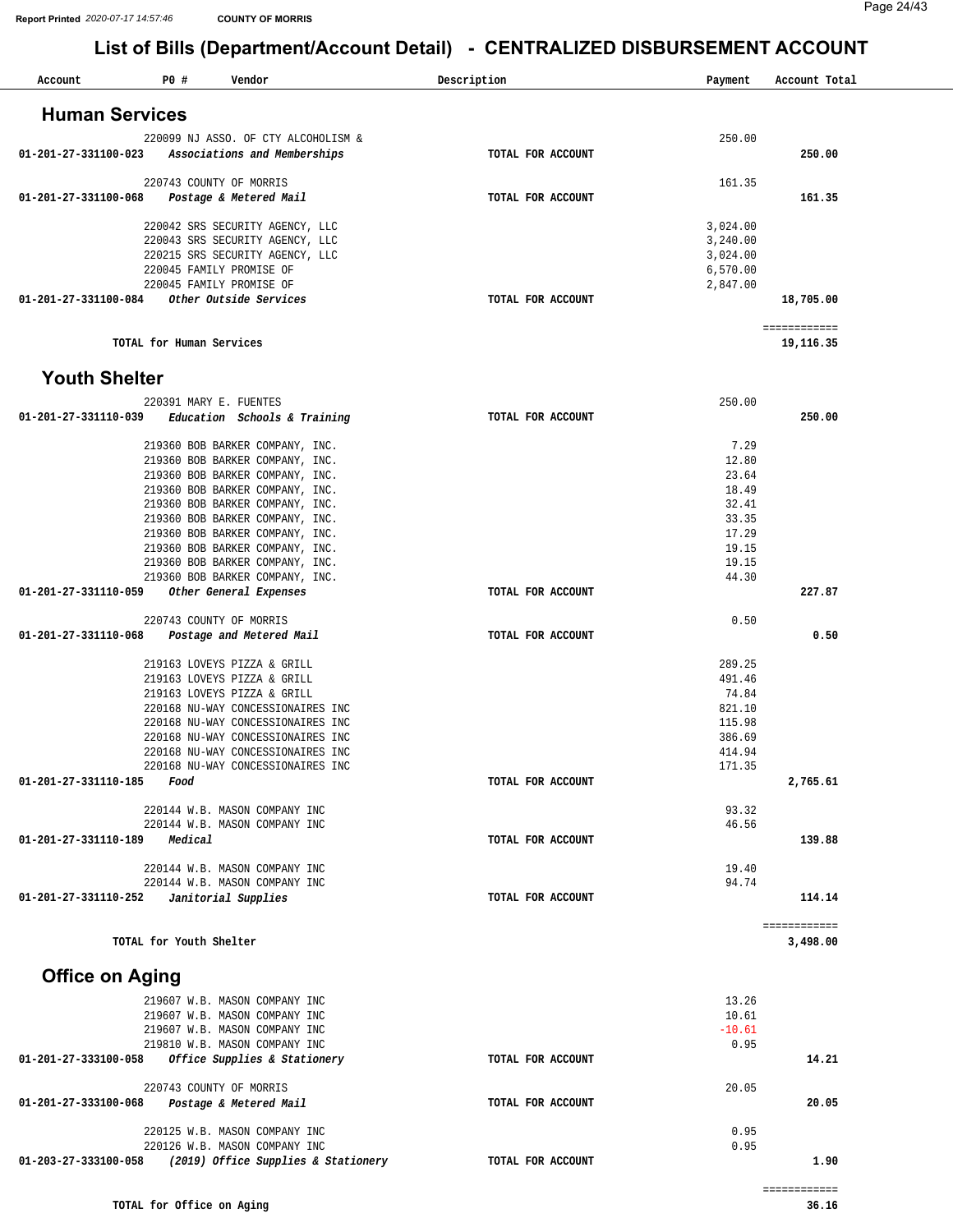| Account                      | P0#<br>Vendor                                                                                            | Description       | Payment                | Account Total             |
|------------------------------|----------------------------------------------------------------------------------------------------------|-------------------|------------------------|---------------------------|
| <b>Hands Across Morris</b>   |                                                                                                          |                   |                        |                           |
| 01-201-27-342100-496         | 220061 HEAD START COMMUNITY<br>GIA-HS-Head Start Community Program                                       | TOTAL FOR ACCOUNT | 1,950.00               | 1,950.00                  |
|                              | TOTAL for Hands Across Morris                                                                            |                   |                        | ============<br>1,950.00  |
| <b>Collinsville Day Care</b> |                                                                                                          |                   |                        |                           |
| 01-201-27-342200-483         | 220046 NEWBRIDGE SERVICES INC<br>GIA-Mntl Hlth-NewBridge Services, Inc.                                  | TOTAL FOR ACCOUNT | 4,100.00               | 4,100.00                  |
|                              | TOTAL for Collinsville Day Care                                                                          |                   |                        | ============<br>4,100.00  |
| DEPARTMENT 342400            |                                                                                                          |                   |                        |                           |
| 01-201-27-342400-464         | 220217 ATLANTIC HEALTH SYSTEM/MMH<br>GIA-Ch 51 Match-Morristown Mem Hsptl                                | TOTAL FOR ACCOUNT | 20.00                  | 20.00                     |
| 01-201-27-342400-490         | 220219 DAYTOP VILLAGE OF NJ, INC.<br>GIA-Ch 51 Match-Daytop Village, Inc.                                | TOTAL FOR ACCOUNT | 8,278.00               | 8,278.00                  |
|                              | TOTAL for DEPARTMENT 342400                                                                              |                   |                        | ============<br>8,298.00  |
|                              | <b>Seniors, Disabled &amp; Veterans</b>                                                                  |                   |                        |                           |
| 01-201-27-343100-039         | 220065 MICHAEL WILLIAMS<br>Education, Schools & Training                                                 | TOTAL FOR ACCOUNT | 350.00                 | 350.00                    |
|                              | TOTAL for Seniors, Disabled & Veterans                                                                   |                   |                        | ============<br>350.00    |
|                              | <b>County Board of Social Service</b>                                                                    |                   |                        |                           |
| 01-201-27-345100-058         | 218847 THOMSON REUTER-WEST<br>Office Supplies & Stationery                                               | TOTAL FOR ACCOUNT | 434.56                 | 434.56                    |
| 01-201-27-345100-325         | 219700 UNIVERSAL PROTECTION SERVICES, LLC<br>Special Services                                            | TOTAL FOR ACCOUNT | 2,207.20               | 2,207.20                  |
| 01-201-27-345100-332         | 219281 MARIA FODALI<br>Mileage                                                                           | TOTAL FOR ACCOUNT | 65.17                  | 65.17                     |
| 01-201-27-345100-333         | 219701 JAYSHREE TRIVEDI<br>Other Allowances                                                              | TOTAL FOR ACCOUNT | 180.00                 | 180.00                    |
| 01-201-27-345100-336         | 217308 NATIONAL OFFICE FURNITURE, INC.<br>219703 SIGN A RAMA LEDGEWOOD<br>Repairs & Alterations          | TOTAL FOR ACCOUNT | 266.40<br>648.00       | 914.40                    |
|                              | 219728 TREASURER. ST OF NJ<br>219729 TREASURER. ST OF NJ<br>01-201-27-345100-353 Collection Service Fees | TOTAL FOR ACCOUNT | 5,278.33<br>66.00      | 5,344.33                  |
|                              | TOTAL for County Board of Social Service                                                                 |                   |                        | ============<br>9,145.66  |
| <b>MV:Administration</b>     |                                                                                                          |                   |                        |                           |
| 01-201-27-350100-036         | 220351 INGLESINO, WEBSTER,<br>220035 SODEXO INC & AFFILIATES<br>Contracted Services                      | TOTAL FOR ACCOUNT | 10,679.30<br>53,134.00 | 63,813.30                 |
|                              | TOTAL for MV:Administration                                                                              |                   |                        | ============<br>63,813.30 |
|                              | <b>Assistance SSI Income Recipien</b>                                                                    |                   |                        |                           |
| 01-201-27-355100-090         | 220567 OFFICE OF TEMPORARY ASSISTANCE<br>Assistance SSI Income Recipien Expenditu                        | TOTAL FOR ACCOUNT | 53,197.00              | 53,197.00                 |
|                              | TOTAL for Assistance SSI Income Recipien                                                                 |                   |                        | ============<br>53,197.00 |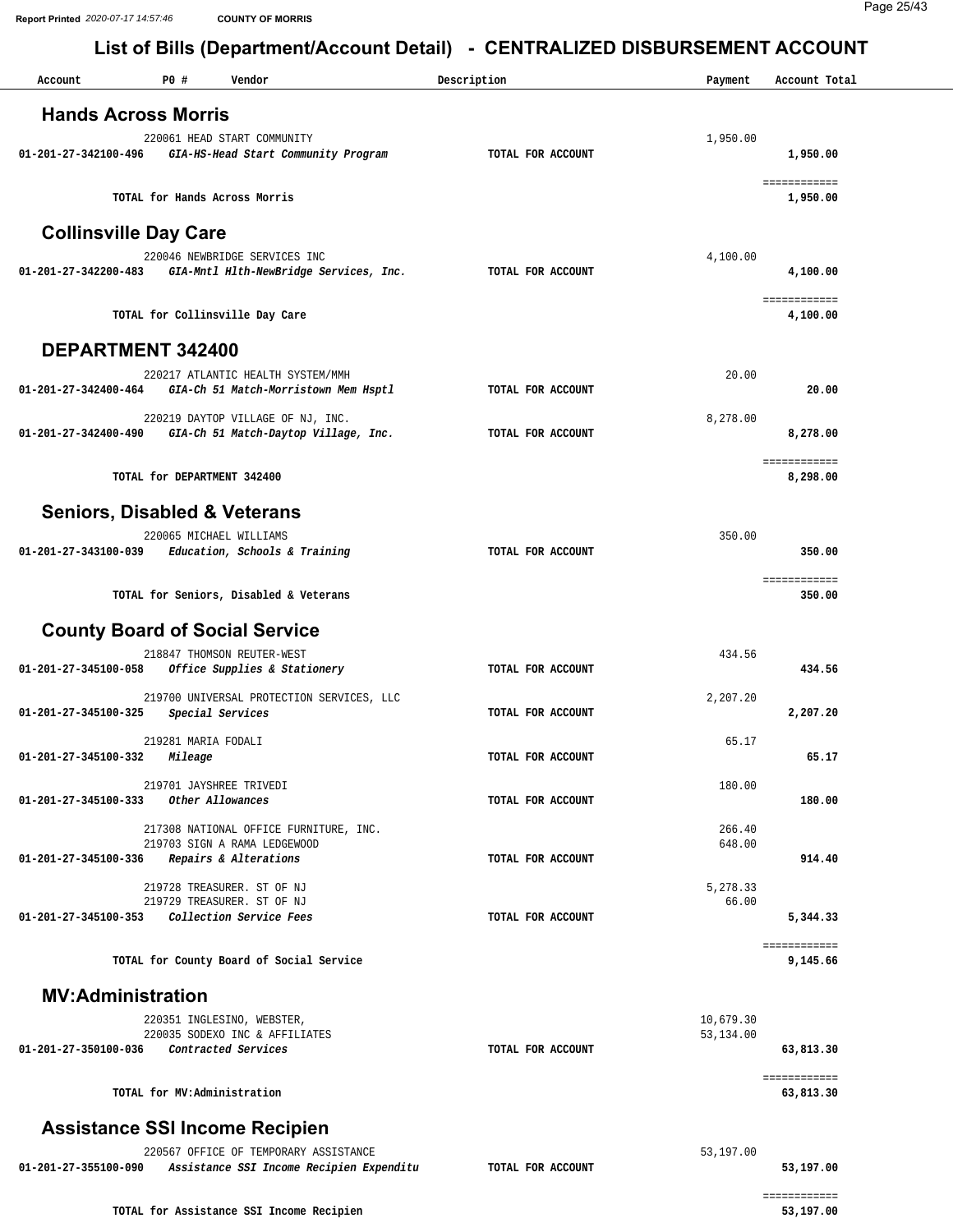| Account                          | P0#                                             | Vendor                                                                 | Description       | Payment          | Account Total          |
|----------------------------------|-------------------------------------------------|------------------------------------------------------------------------|-------------------|------------------|------------------------|
| <b>County Adjuster</b>           |                                                 |                                                                        |                   |                  |                        |
|                                  |                                                 | 219887 W.B. MASON COMPANY INC                                          |                   | 258.68           |                        |
| 01-201-27-357100-058             |                                                 | Office Supplies & Stationery                                           | TOTAL FOR ACCOUNT |                  | 258.68                 |
|                                  |                                                 | 220743 COUNTY OF MORRIS                                                |                   | 69.30            |                        |
| 01-201-27-357100-068             |                                                 | Postage & Metered Mail                                                 | TOTAL FOR ACCOUNT |                  | 69.30                  |
|                                  | TOTAL for County Adjuster                       |                                                                        |                   |                  | ============<br>327.98 |
|                                  |                                                 |                                                                        |                   |                  |                        |
| <b>County Library</b>            |                                                 |                                                                        |                   |                  |                        |
|                                  |                                                 | 218275 CONTINENTAL HARDWARE, INC.<br>218275 CONTINENTAL HARDWARE, INC. |                   | 539.80<br>299.70 |                        |
|                                  |                                                 | 219929 CONTINENTAL HARDWARE, INC.                                      |                   | 319.68           |                        |
| 01-201-29-390100-058             |                                                 | Office Supplies & Stationery                                           | TOTAL FOR ACCOUNT |                  | 1,159.18               |
|                                  |                                                 | 220743 COUNTY OF MORRIS                                                |                   | 219.79           |                        |
| 01-201-29-390100-068             |                                                 | Postage & Metered Mail                                                 | TOTAL FOR ACCOUNT |                  | 219.79                 |
|                                  |                                                 |                                                                        |                   |                  | ============           |
|                                  | TOTAL for County Library                        |                                                                        |                   |                  | 1,378.97               |
|                                  |                                                 | <b>County Superintendent of Schoo</b>                                  |                   |                  |                        |
|                                  |                                                 | 219768 W.B. MASON COMPANY INC                                          |                   | 295.56           |                        |
|                                  |                                                 | 219772 W.B. MASON COMPANY INC                                          |                   | 245.03           |                        |
| 01-201-29-392100-058             |                                                 | Office Supplies & Stationery                                           | TOTAL FOR ACCOUNT |                  | 540.59                 |
|                                  |                                                 | 219771 W.B. MASON COMPANY INC                                          |                   | 22.35            |                        |
|                                  | 219774 ANITA COLATTA                            | 219773 W.B. MASON COMPANY INC                                          |                   | 22.35<br>65.18   |                        |
| 01-201-29-392100-059             |                                                 | Other General Expenses                                                 | TOTAL FOR ACCOUNT |                  | 109.88                 |
|                                  |                                                 | 220743 COUNTY OF MORRIS                                                |                   | 43.80            |                        |
| 01-201-29-392100-068             |                                                 | Postage & Metered Mail                                                 | TOTAL FOR ACCOUNT |                  | 43.80                  |
|                                  |                                                 | 219769 ANGELICA ALLEN-MCMILLAN                                         |                   | 60.90            |                        |
|                                  |                                                 | 219770 ANGELICA ALLEN-MCMILLAN                                         |                   | 58.80            |                        |
| 01-201-29-392100-082             |                                                 | 220222 ANGELICA ALLEN-MCMILLAN<br>Travel Expense                       | TOTAL FOR ACCOUNT | 101.50           | 221.20                 |
|                                  |                                                 |                                                                        |                   |                  |                        |
|                                  | 219766 RICOH USA, INC.<br>219767 RICOH USA, INC |                                                                        |                   | 817.29<br>50.33  |                        |
| 01-201-29-392100-164             |                                                 | Office Machines - Rental                                               | TOTAL FOR ACCOUNT |                  | 867.62                 |
|                                  |                                                 |                                                                        |                   |                  | ============           |
|                                  |                                                 | TOTAL for County Superintendent of Schoo                               |                   |                  | 1,783.09               |
|                                  |                                                 | <b>Contribution to County College</b>                                  |                   |                  |                        |
|                                  |                                                 | 220766 COUNTY COLLEGE OF MORRIS                                        |                   | 417,576.59       |                        |
| 01-201-29-395100-090             | Expenditures                                    |                                                                        | TOTAL FOR ACCOUNT |                  | 417,576.59             |
|                                  |                                                 |                                                                        |                   |                  | ============           |
|                                  |                                                 | TOTAL for Contribution to County College                               |                   |                  | 417,576.59             |
| <b>Rutgers Extension Service</b> |                                                 |                                                                        |                   |                  |                        |
|                                  |                                                 | 219894 W.B. MASON COMPANY INC                                          |                   | 12.74            |                        |
|                                  |                                                 | 219894 W.B. MASON COMPANY INC                                          |                   | 23.07            |                        |
|                                  |                                                 | 219894 W.B. MASON COMPANY INC<br>219894 W.B. MASON COMPANY INC         |                   | 3.74<br>7.08     |                        |
| 01-201-29-396100-058             |                                                 | Office Supplies & Stationery                                           | TOTAL FOR ACCOUNT |                  | 46.63                  |
|                                  |                                                 | 220743 COUNTY OF MORRIS                                                |                   | 2.20             |                        |
| 01-201-29-396100-068             |                                                 | Postage & Metered Mail                                                 | TOTAL FOR ACCOUNT |                  | 2.20                   |
|                                  |                                                 | 219894 W.B. MASON COMPANY INC                                          |                   | 20.26            |                        |
|                                  |                                                 | 219894 W.B. MASON COMPANY INC                                          |                   | 6.79             |                        |
|                                  |                                                 | 219894 W.B. MASON COMPANY INC<br>219892 W.B. MASON COMPANY INC         |                   | 9.99<br>146.24   |                        |
| 01-201-29-396100-095             |                                                 | Other Administrative Supplies                                          | TOTAL FOR ACCOUNT |                  | 183.28                 |
|                                  |                                                 |                                                                        |                   |                  |                        |

============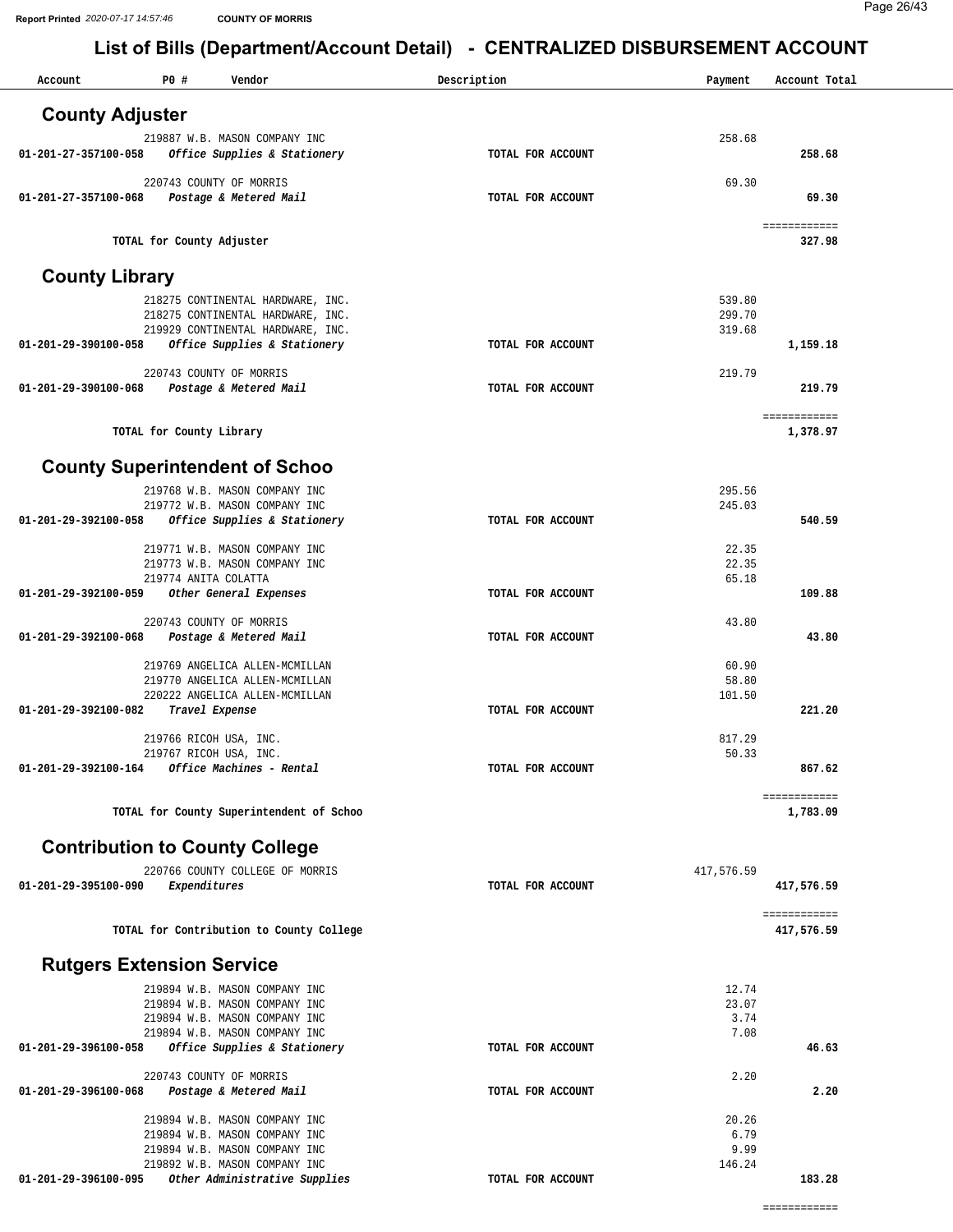| Account                    | P0 #<br>Vendor                                                             | Description       | Payment                    | Account Total |
|----------------------------|----------------------------------------------------------------------------|-------------------|----------------------------|---------------|
|                            | <b>Rutgers Extension Service</b>                                           |                   |                            |               |
|                            | TOTAL for Rutgers Extension Service                                        |                   |                            | 232.11        |
|                            |                                                                            |                   |                            |               |
|                            | Rmb Out of Cty Two Yr Coll                                                 |                   |                            |               |
| 01-201-29-397100-090       | 220768 SALEM COMMUNITY COLLEGE<br>Rmb Out of Cty Two Yr Coll Expenditures  | TOTAL FOR ACCOUNT | 4,440.00                   | 4,440.00      |
|                            |                                                                            |                   |                            | ============  |
|                            | TOTAL for Rmb Out of Cty Two Yr Coll                                       |                   |                            | 4,440.00      |
|                            | <b>Fire and Police Academy</b>                                             |                   |                            |               |
|                            | 219536 W.B. MASON COMPANY INC                                              |                   | 595.09                     |               |
|                            | 219706 W.B. MASON COMPANY INC                                              |                   | 307.58                     |               |
| 01-201-29-407100-058       | 219706 W.B. MASON COMPANY INC<br>Office Supplies & Stationery              | TOTAL FOR ACCOUNT | 7.90                       | 910.57        |
|                            |                                                                            |                   |                            |               |
| 01-201-29-407100-068       | 220743 COUNTY OF MORRIS<br>Postage & Metered Mail                          | TOTAL FOR ACCOUNT | 17.15                      | 17.15         |
|                            |                                                                            |                   |                            | ============  |
|                            | TOTAL for Fire and Police Academy                                          |                   |                            | 927.72        |
| <b>Utilities</b>           |                                                                            |                   |                            |               |
|                            | 220310 JERSEY CENTRAL POWER & LIGHT                                        |                   | 2,633.58                   |               |
|                            | 220309 JERSEY CENTRAL POWER & LIGHT                                        |                   | 56,446.47                  |               |
|                            | 220309 JERSEY CENTRAL POWER & LIGHT                                        |                   | $-2,044.05$                |               |
|                            | 220309 JERSEY CENTRAL POWER & LIGHT<br>220309 JERSEY CENTRAL POWER & LIGHT |                   | $-3,049.54$<br>$-1,954.62$ |               |
|                            | 220309 JERSEY CENTRAL POWER & LIGHT                                        |                   | $-10,041.87$               |               |
|                            | 220309 JERSEY CENTRAL POWER & LIGHT                                        |                   | $-6,937.40$                |               |
|                            | 220309 JERSEY CENTRAL POWER & LIGHT                                        |                   | $-479.86$<br>$-651.03$     |               |
|                            | 220309 JERSEY CENTRAL POWER & LIGHT<br>220309 JERSEY CENTRAL POWER & LIGHT |                   | $-601.39$                  |               |
|                            | 220314 U.S. BANK OPERATIONS CENTER                                         |                   | 16,065.66                  |               |
|                            | 220254 JERSEY CENTRAL POWER & LIGHT                                        |                   | 42.55                      |               |
|                            | 220237 JERSEY CENTRAL POWER & LIGHT<br>220234 JERSEY CENTRAL POWER & LIGHT |                   | 14.67<br>92.45             |               |
|                            | 220421 U.S. BANK OPERATIONS CENTER                                         |                   | 1,609.58                   |               |
|                            | 220421 U.S. BANK OPERATIONS CENTER                                         |                   | 1,318.55                   |               |
|                            | 220443 BOROUGH OF BUTLER<br>220443 BOROUGH OF BUTLER                       |                   | 46.79                      |               |
|                            | 220443 BOROUGH OF BUTLER                                                   |                   | 69.88<br>55.17             |               |
|                            | 220248 JERSEY CENTRAL POWER & LIGHT                                        |                   | 15,438.40                  |               |
|                            | 220149 JERSEY CENTRAL POWER & LIGHT                                        |                   | 11,974.27                  |               |
|                            | 220431 CHAMPION ENERGY<br>220404 JERSEY CENTRAL POWER & LIGHT              |                   | 43,602.35<br>607.29        |               |
|                            | 01-201-31-430100-137 Electricity                                           | TOTAL FOR ACCOUNT |                            | 124,257.90    |
|                            | 220761 NATIONAL FUEL OIL INC.                                              |                   | 23, 185.92                 |               |
|                            | 01-201-31-430100-140 Gas Purchases                                         | TOTAL FOR ACCOUNT |                            | 23,185.92     |
|                            | 220423 DIRECT ENERGY BUSINESS MARKETING                                    |                   | 37.01                      |               |
|                            | 220423 DIRECT ENERGY BUSINESS MARKETING                                    |                   | 951.55                     |               |
|                            | 220423 DIRECT ENERGY BUSINESS MARKETING<br>219968 SUBURBAN PROPANE -2347   |                   | 125.43<br>517.16           |               |
|                            | 219968 SUBURBAN PROPANE -2347                                              |                   | 3.47                       |               |
|                            | 219968 SUBURBAN PROPANE -2347                                              |                   | 9.92                       |               |
|                            | 220437 N.J. NATURAL GAS COMPANY<br>220436 N.J. NATURAL GAS COMPANY         |                   | 51.46<br>34.63             |               |
|                            | 220435 N.J. NATURAL GAS COMPANY                                            |                   | 47.09                      |               |
|                            | 220434 N.J. NATURAL GAS COMPANY                                            |                   | 37.07                      |               |
|                            | 220432 N.J. NATURAL GAS COMPANY                                            |                   | 304.44                     |               |
|                            | 220433 N.J. NATURAL GAS COMPANY<br>01-201-31-430100-141 Natural Gas        | TOTAL FOR ACCOUNT | 223.42                     | 2,342.65      |
|                            | 220422 WASHINGTON TOWNSHIP M.U.A.                                          |                   | 306.18                     |               |
|                            | 220260 BOROUGH OF WHARTON                                                  |                   | 243.00                     |               |
| 01-201-31-430100-144 Sewer |                                                                            | TOTAL FOR ACCOUNT |                            | 549.18        |
|                            | 220422 WASHINGTON TOWNSHIP M.U.A.                                          |                   | 107.40                     |               |
|                            | 220415 SOUTHEAST MORRIS COUNTY                                             |                   | 222.40                     |               |
|                            | 220415 SOUTHEAST MORRIS COUNTY                                             |                   | 324.71                     |               |
|                            | 220415 SOUTHEAST MORRIS COUNTY                                             |                   | 46.68                      |               |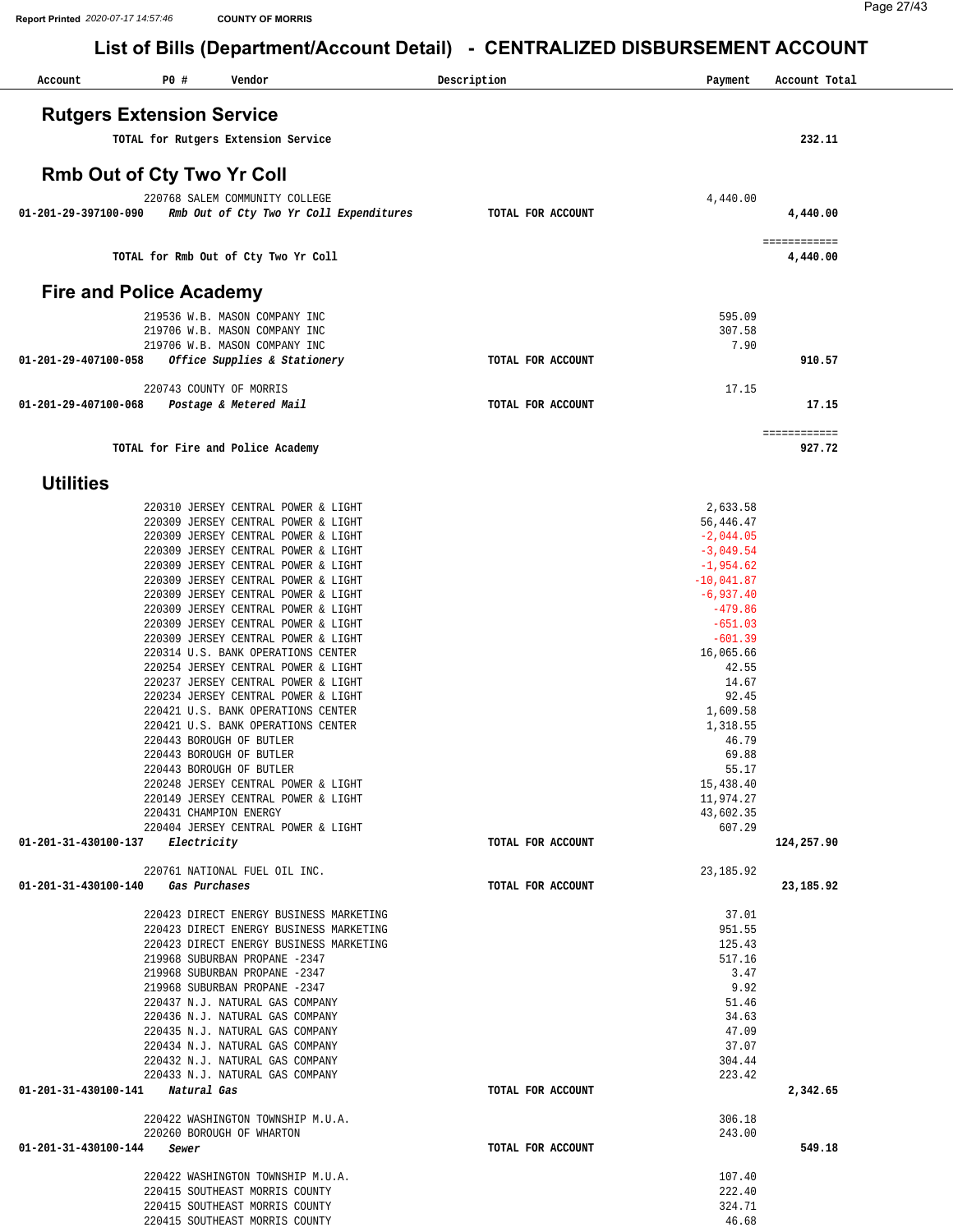| Account                                            | P0 #                             | Vendor                                                           | Description       | Payment            | Account Total |
|----------------------------------------------------|----------------------------------|------------------------------------------------------------------|-------------------|--------------------|---------------|
|                                                    |                                  |                                                                  |                   |                    |               |
| <b>Utilities</b>                                   |                                  |                                                                  |                   |                    |               |
|                                                    |                                  | 220416 SOUTHEAST MORRIS COUNTY                                   |                   | 45.72              |               |
|                                                    |                                  | 220416 SOUTHEAST MORRIS COUNTY                                   |                   | 174.43             |               |
|                                                    |                                  | 220416 SOUTHEAST MORRIS COUNTY<br>220416 SOUTHEAST MORRIS COUNTY |                   | 3,570.21<br>786.26 |               |
|                                                    |                                  | 220416 SOUTHEAST MORRIS COUNTY                                   |                   | 191.88             |               |
|                                                    |                                  | 220416 SOUTHEAST MORRIS COUNTY                                   |                   | 406.27             |               |
|                                                    |                                  | 220417 SOUTHEAST MORRIS COUNTY                                   |                   | 124.96             |               |
|                                                    |                                  | 220417 SOUTHEAST MORRIS COUNTY<br>220417 SOUTHEAST MORRIS COUNTY |                   | 280.86<br>314.97   |               |
|                                                    |                                  | 220417 SOUTHEAST MORRIS COUNTY                                   |                   | 115.22             |               |
|                                                    |                                  | 220417 SOUTHEAST MORRIS COUNTY                                   |                   | 373.43             |               |
|                                                    |                                  | 220417 SOUTHEAST MORRIS COUNTY                                   |                   | 785.83             |               |
|                                                    |                                  | 220266 SOUTHEAST MORRIS COUNTY<br>220266 SOUTHEAST MORRIS COUNTY |                   | 7,526.28<br>435.04 |               |
|                                                    |                                  | 220266 SOUTHEAST MORRIS COUNTY                                   |                   | 466.89             |               |
|                                                    |                                  | 220266 SOUTHEAST MORRIS COUNTY                                   |                   | 278.54             |               |
|                                                    |                                  | 220439 SOUTHEAST MORRIS COUNTY                                   |                   | 435.04             |               |
|                                                    |                                  | 220439 SOUTHEAST MORRIS COUNTY<br>220439 SOUTHEAST MORRIS COUNTY |                   | 108.76<br>108.76   |               |
|                                                    |                                  | 220439 SOUTHEAST MORRIS COUNTY                                   |                   | 108.76             |               |
|                                                    |                                  | 220439 SOUTHEAST MORRIS COUNTY                                   |                   | 217.52             |               |
|                                                    |                                  | 220439 SOUTHEAST MORRIS COUNTY                                   |                   | 108.76             |               |
|                                                    |                                  | 220439 SOUTHEAST MORRIS COUNTY                                   |                   | 108.76             |               |
|                                                    |                                  | 220439 SOUTHEAST MORRIS COUNTY<br>220439 SOUTHEAST MORRIS COUNTY |                   | 1,087.60<br>278.54 |               |
|                                                    |                                  | 220439 SOUTHEAST MORRIS COUNTY                                   |                   | 168.46             |               |
|                                                    |                                  | 220439 SOUTHEAST MORRIS COUNTY                                   |                   | 168.46             |               |
|                                                    |                                  | 220439 SOUTHEAST MORRIS COUNTY                                   |                   | 466.89             |               |
|                                                    |                                  | 220439 SOUTHEAST MORRIS COUNTY                                   |                   | 168.46<br>168.46   |               |
|                                                    |                                  | 220439 SOUTHEAST MORRIS COUNTY<br>220439 SOUTHEAST MORRIS COUNTY |                   | 466.89             |               |
|                                                    |                                  | 220439 SOUTHEAST MORRIS COUNTY                                   |                   | 278.54             |               |
|                                                    |                                  | 220439 SOUTHEAST MORRIS COUNTY                                   |                   | 466.89             |               |
|                                                    |                                  | 220439 SOUTHEAST MORRIS COUNTY                                   |                   | 466.89             |               |
|                                                    |                                  | 220439 SOUTHEAST MORRIS COUNTY<br>220439 SOUTHEAST MORRIS COUNTY |                   | 466.89<br>278.54   |               |
|                                                    |                                  | 220439 SOUTHEAST MORRIS COUNTY                                   |                   | 466.89             |               |
|                                                    |                                  | 220439 SOUTHEAST MORRIS COUNTY                                   |                   | 278.54             |               |
|                                                    |                                  | 220439 SOUTHEAST MORRIS COUNTY                                   |                   | 278.54             |               |
| 01-201-31-430100-147                               | Water                            | 220439 SOUTHEAST MORRIS COUNTY                                   | TOTAL FOR ACCOUNT | 466.89             | 24,196.71     |
|                                                    |                                  |                                                                  |                   |                    |               |
|                                                    |                                  |                                                                  |                   |                    | ============  |
|                                                    | TOTAL for Utilities              |                                                                  |                   |                    | 174,532.36    |
|                                                    |                                  |                                                                  |                   |                    |               |
| <b>Nutrition</b>                                   |                                  |                                                                  |                   |                    |               |
|                                                    |                                  | 220060 W.B. MASON COMPANY INC                                    |                   | 104.80             |               |
|                                                    |                                  | 220054 W.B. MASON COMPANY INC                                    |                   | 2.10               |               |
|                                                    |                                  | 220054 W.B. MASON COMPANY INC                                    |                   | 18.24              |               |
| 01-201-41-716100-058                               |                                  | Office Supplies & Stationery                                     | TOTAL FOR ACCOUNT |                    | 125.14        |
|                                                    |                                  | 220054 W.B. MASON COMPANY INC                                    |                   | 48.24              |               |
|                                                    |                                  | 220054 W.B. MASON COMPANY INC                                    |                   | 156.36             |               |
|                                                    |                                  | 220054 W.B. MASON COMPANY INC                                    |                   | 234.88             |               |
| 01-201-41-716100-059                               |                                  | 220054 W.B. MASON COMPANY INC<br>Other General Expenses          | TOTAL FOR ACCOUNT | 231.16             | 670.64        |
|                                                    |                                  |                                                                  |                   |                    |               |
|                                                    |                                  | 220057 W.B. MASON COMPANY INC                                    |                   | 156.36             |               |
| 01-201-41-716100-098 Other Operating&Repair Supply |                                  |                                                                  | TOTAL FOR ACCOUNT |                    | 156.36        |
|                                                    |                                  | 220761 NATIONAL FUEL OIL INC.                                    |                   | 1,945.14           |               |
| 01-201-41-716100-140                               |                                  | Gas Purchases                                                    | TOTAL FOR ACCOUNT |                    | 1,945.14      |
|                                                    |                                  |                                                                  |                   |                    |               |
|                                                    | 220304 MCI COM                   |                                                                  |                   | 33.31              |               |
|                                                    | 220137 MCI COM<br>220133 MCI COM |                                                                  |                   | 33.31<br>33.38     |               |
|                                                    | 220131 MCI COM                   |                                                                  |                   | 33.31              |               |
|                                                    | 220062 MCI COM                   |                                                                  |                   | 33.31              |               |
|                                                    | 220063 MCI COM                   |                                                                  |                   | 33.31              |               |
| 01-201-41-716100-146                               | 220064 MCI COM                   |                                                                  |                   | 33.31              | 233.24        |
|                                                    | Telephone                        |                                                                  | TOTAL FOR ACCOUNT |                    |               |
|                                                    |                                  |                                                                  |                   |                    | ============  |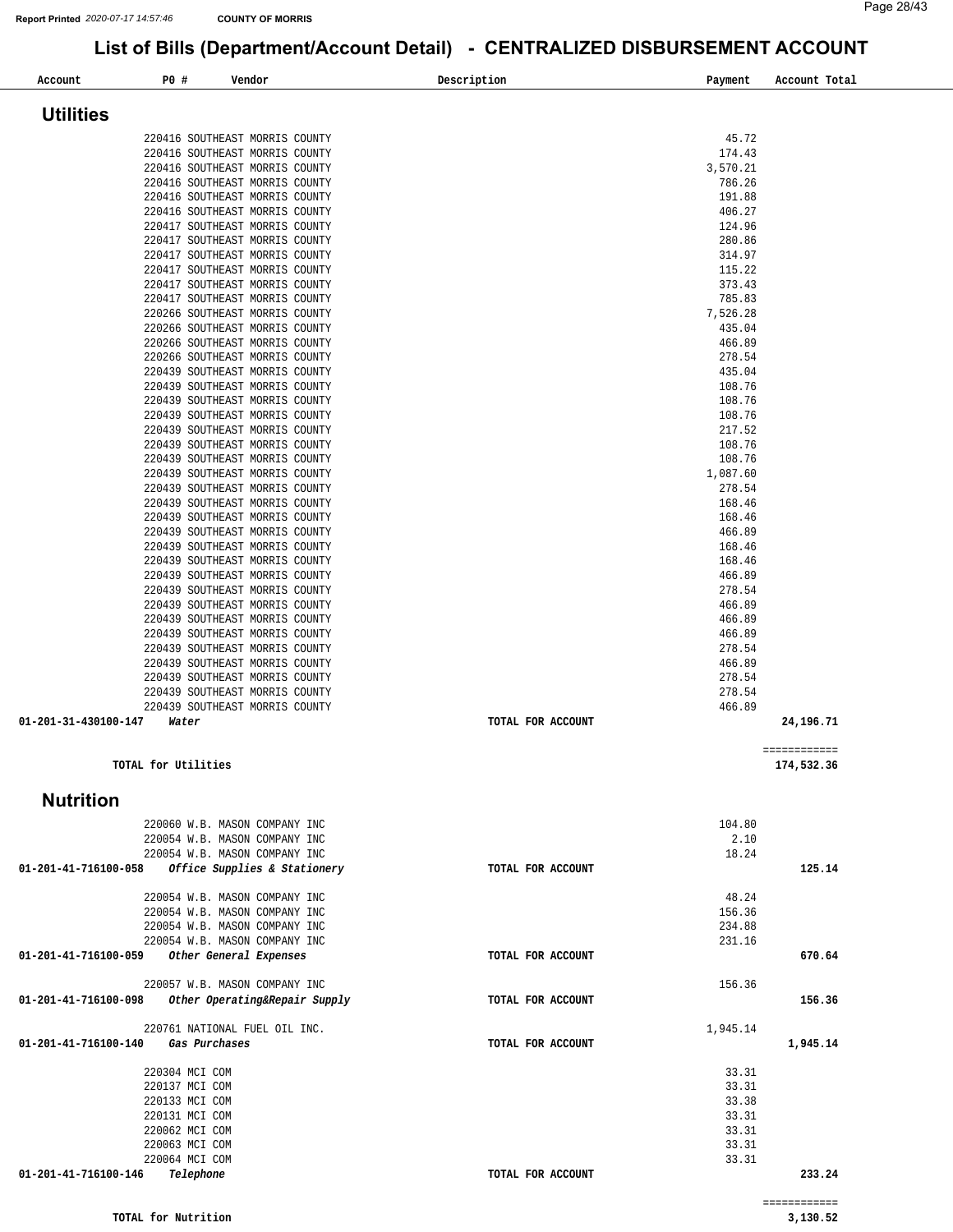**Report Printed 2020-07-17 14:57:46 COUNTY OF MORRIS** 

218459 TELESEARCH INC 219347 THE CONOVER COMPANY Page 29/43

145.94 [2,792.00](https://2,792.00)

# Report Printed 2020-07-17 14:57:46 **COUNTITY OF MORRIS**<br>List of Bills (Department/Account Detail) - CENTRALIZED DISBURSEMENT ACCOUNT

| Account              | P0 #<br>Vendor                                                     | Description       | Payment           | Account Total              |
|----------------------|--------------------------------------------------------------------|-------------------|-------------------|----------------------------|
|                      |                                                                    | <b>Grant Fund</b> |                   |                            |
|                      | <b>Bio Terrorism Grant</b>                                         |                   |                   |                            |
|                      | 218896 DELL MARKETING L.P.                                         |                   | 2,576.70          |                            |
|                      | 219897 W.B. MASON COMPANY INC                                      |                   | 23.98             |                            |
|                      | 02-213-41-718005-391 Public Health Emer Grant( $7/1/19-6/30/20$ )  | TOTAL FOR ACCOUNT |                   | 2,600.68                   |
|                      | TOTAL for Bio Terrorism Grant                                      |                   |                   | ===== =======<br>2,600.68  |
| <b>TANF</b>          |                                                                    |                   |                   |                            |
|                      |                                                                    |                   |                   |                            |
|                      | 215091 CENTURYLINK<br>220008 COUNTY OF MORRIS                      |                   | 11.54<br>9,243.84 |                            |
|                      | 219333 OFFICE CONCEPTS GROUP, INC.                                 |                   | 28.78             |                            |
|                      | 218795 PLIC SBD GRAND ISLAND                                       |                   | 18.06             |                            |
|                      | 219441 TELESEARCH INC                                              |                   | 72.96             |                            |
|                      | 218794 TELESEARCH INC                                              |                   | 72.97             |                            |
|                      | 218794 TELESEARCH INC                                              |                   | 72.97<br>72.97    |                            |
|                      | 218459 TELESEARCH INC<br>219347 THE CONOVER COMPANY                |                   | 1,396.00          |                            |
|                      | 220009 TELESEARCH INC                                              |                   | 72.96             |                            |
|                      | 219330 TELESEARCH INC                                              |                   | 58.37             |                            |
|                      | 219211 DELL MARKETING L.P.                                         |                   | 169.74            |                            |
|                      | 02-213-41-741015-392 WFNJ-TANF (7/1/19-12/31/20)                   | TOTAL FOR ACCOUNT |                   | 11,291.16                  |
|                      | TOTAL for TANF                                                     |                   |                   | ===== =======<br>11,291.16 |
|                      | <b>General Assistance</b>                                          |                   |                   |                            |
|                      | 215091 CENTURYLINK                                                 |                   | 19.79             |                            |
|                      | 220008 COUNTY OF MORRIS                                            |                   | 11,554.80         |                            |
|                      | 219333 OFFICE CONCEPTS GROUP, INC.                                 |                   | 35.98             |                            |
|                      | 218795 PLIC SBD GRAND ISLAND                                       |                   | 22.57             |                            |
|                      | 219441 TELESEARCH INC<br>218794 TELESEARCH INC                     |                   | 91.21             |                            |
|                      | 218794 TELESEARCH INC                                              |                   | 91.20<br>91.20    |                            |
|                      | 218459 TELESEARCH INC                                              |                   | 91.20             |                            |
|                      | 219347 THE CONOVER COMPANY                                         |                   | 1,745.00          |                            |
|                      | 220009 TELESEARCH INC                                              |                   | 91.21             |                            |
|                      | 219330 TELESEARCH INC                                              |                   | 72.97             |                            |
| 02-213-41-741020-392 | 219211 DELL MARKETING L.P.                                         |                   | 212.18            |                            |
|                      | WFNJ-General Assistance(7/1/19-12/31/20)                           | TOTAL FOR ACCOUNT |                   | 14,119.31<br>===== ======= |
|                      | TOTAL for General Assistance                                       |                   |                   | 14,119.31                  |
|                      | <b>WFNJ/WDP Supplemental</b>                                       |                   |                   |                            |
|                      | 219475 ROSETTA STONE LTD                                           |                   | 1,374.00          |                            |
| 02-213-41-741030-392 | WFNJ-WLLP (7/1/19-12/31/20)                                        | TOTAL FOR ACCOUNT |                   | 1,374.00                   |
|                      | TOTAL for WFNJ/WDP Supplemental                                    |                   |                   | ===== =======<br>1,374.00  |
|                      | <b>DEPARTMENT 742040</b>                                           |                   |                   |                            |
|                      | 220008 COUNTY OF MORRIS                                            |                   | 24, 265.08        |                            |
|                      | 02-213-41-742040-391 WIOA Youth (7/1/18-6/30/20)                   | TOTAL FOR ACCOUNT |                   | 24,265.08                  |
|                      | TOTAL for DEPARTMENT 742040                                        |                   |                   | ===== =======<br>24,265.08 |
|                      | <b>DEPARTMENT 742105</b>                                           |                   |                   |                            |
|                      | 215091 CENTURYLINK                                                 |                   | 26.38             |                            |
|                      | 220008 COUNTY OF MORRIS                                            |                   | 18,487.68         |                            |
|                      | 219333 OFFICE CONCEPTS GROUP, INC.<br>218795 PLIC SBD GRAND ISLAND |                   | 57.56<br>36.10    |                            |
|                      | 219441 TELESEARCH INC                                              |                   | 145.94            |                            |
|                      | 218794 TELESEARCH INC                                              |                   | 145.94            |                            |
|                      | 218794 TELESEARCH INC                                              |                   | 145.94            |                            |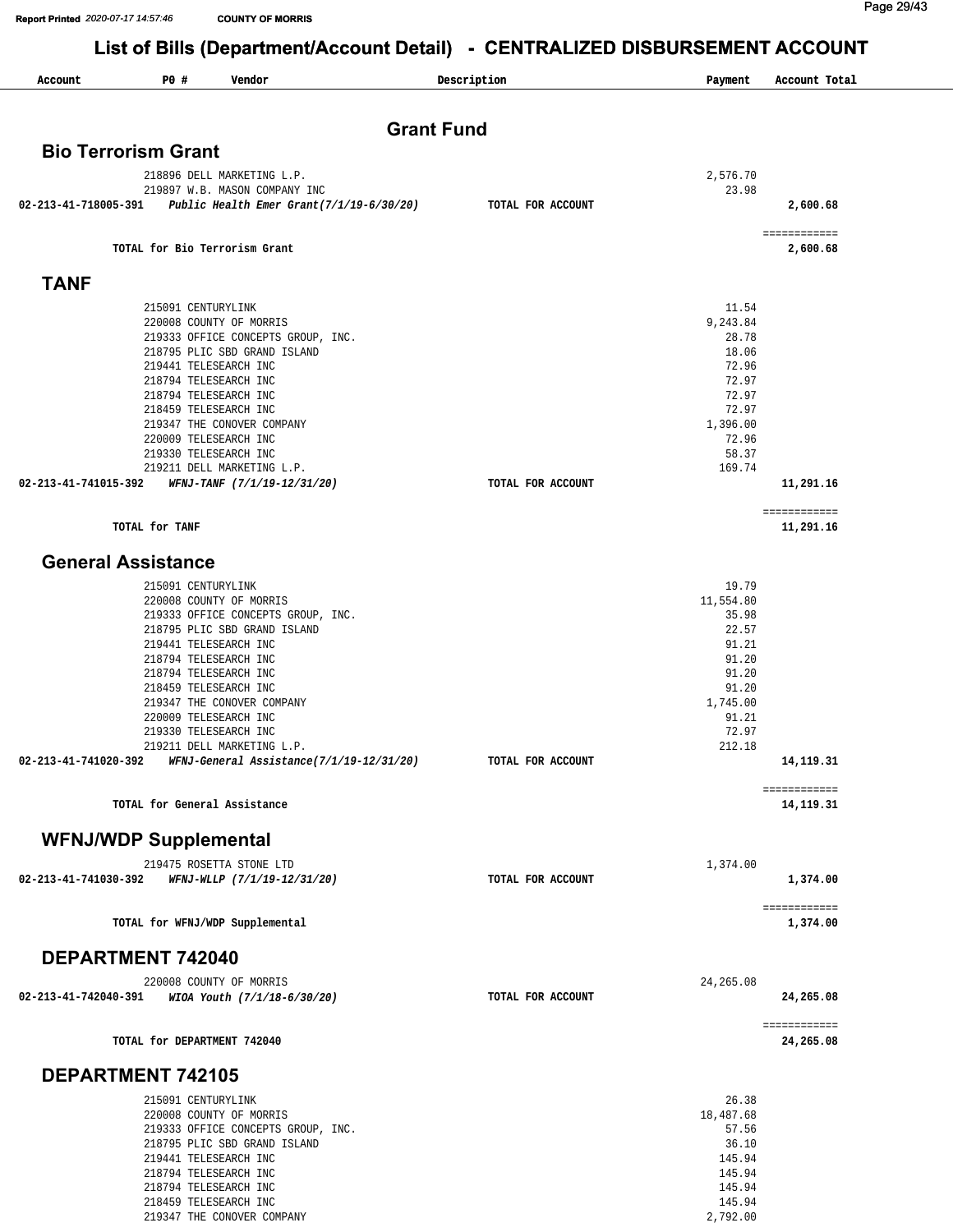| Account              | P0#                                            | Vendor                                                             |                                            | Description       | Payment              | Account Total             |
|----------------------|------------------------------------------------|--------------------------------------------------------------------|--------------------------------------------|-------------------|----------------------|---------------------------|
| DEPARTMENT 742105    |                                                |                                                                    |                                            |                   |                      |                           |
|                      | 220009 TELESEARCH INC                          |                                                                    |                                            |                   | 145.94               |                           |
|                      | 219330 TELESEARCH INC                          |                                                                    |                                            |                   | 116.75               |                           |
|                      |                                                | 219350 NY WIRED FOR EDUCATION                                      |                                            |                   | 2,295.00             |                           |
| 02-213-41-742105-391 |                                                | 219211 DELL MARKETING L.P.<br>WIOA Adult (7/1/19-6/30/21)          |                                            | TOTAL FOR ACCOUNT | 339.49               | 24,880.66                 |
|                      |                                                |                                                                    |                                            |                   |                      | ============              |
|                      |                                                | TOTAL for DEPARTMENT 742105                                        |                                            |                   |                      | 24,880.66                 |
| DEPARTMENT 742110    |                                                |                                                                    |                                            |                   |                      |                           |
|                      | 215091 CENTURYLINK                             |                                                                    |                                            |                   | 72.55                |                           |
|                      |                                                | 220008 COUNTY OF MORRIS                                            |                                            |                   | 51,996.60            |                           |
|                      |                                                | 219333 OFFICE CONCEPTS GROUP, INC.<br>218795 PLIC SBD GRAND ISLAND |                                            |                   | 161.89<br>101.57     |                           |
|                      | 219441 TELESEARCH INC                          |                                                                    |                                            |                   | 410.45               |                           |
|                      | 218794 TELESEARCH INC                          |                                                                    |                                            |                   | 410.45               |                           |
|                      | 218794 TELESEARCH INC                          |                                                                    |                                            |                   | 410.45               |                           |
|                      | 218459 TELESEARCH INC                          |                                                                    |                                            |                   | 410.45               |                           |
|                      |                                                | 219347 THE CONOVER COMPANY                                         |                                            |                   | 7,852.50             |                           |
|                      | 220009 TELESEARCH INC<br>219330 TELESEARCH INC |                                                                    |                                            |                   | 410.45<br>328.36     |                           |
|                      |                                                | 219350 NY WIRED FOR EDUCATION                                      |                                            |                   | 6, 205.00            |                           |
|                      |                                                | 219211 DELL MARKETING L.P.                                         |                                            |                   | 954.81               |                           |
|                      |                                                | 220744 COUNTY OF MORRIS                                            |                                            |                   | 136.95               |                           |
| 02-213-41-742110-391 |                                                |                                                                    | WIOA Dislocated Worker (7/1/19-6/30/21)    | TOTAL FOR ACCOUNT |                      | 69,862.48                 |
|                      |                                                | TOTAL for DEPARTMENT 742110                                        |                                            |                   |                      | ============<br>69,862.48 |
| DEPARTMENT 742120    |                                                |                                                                    |                                            |                   |                      |                           |
|                      | 215091 CENTURYLINK                             |                                                                    |                                            |                   | 34.62                |                           |
|                      |                                                | 219333 OFFICE CONCEPTS GROUP, INC.                                 |                                            |                   | 75.55                |                           |
|                      |                                                | 218795 PLIC SBD GRAND ISLAND                                       |                                            |                   | 47.40                |                           |
|                      | 219441 TELESEARCH INC                          |                                                                    |                                            |                   | 191.54               |                           |
|                      | 218794 TELESEARCH INC                          |                                                                    |                                            |                   | 191.54               |                           |
|                      | 218794 TELESEARCH INC                          |                                                                    |                                            |                   | 191.54               |                           |
|                      | 218459 TELESEARCH INC                          | 219347 THE CONOVER COMPANY                                         |                                            |                   | 191.54<br>3,664.50   |                           |
|                      | 220009 TELESEARCH INC                          |                                                                    |                                            |                   | 191.54               |                           |
|                      | 219330 TELESEARCH INC                          |                                                                    |                                            |                   | 153.23               |                           |
|                      |                                                | 219211 DELL MARKETING L.P.                                         |                                            |                   | 445.58               |                           |
| 02-213-41-742120-391 |                                                | WIOA Youth (7/1/19-6/30/21)                                        |                                            | TOTAL FOR ACCOUNT |                      | 5,378.58                  |
|                      |                                                | TOTAL for DEPARTMENT 742120                                        |                                            |                   |                      | ============<br>5,378.58  |
| DEPARTMENT 754910    |                                                |                                                                    |                                            |                   |                      |                           |
|                      |                                                | 220044 FAMILY PROMISE OF                                           |                                            |                   | 8,096.00             |                           |
| 02-213-41-754910-392 |                                                |                                                                    | Social Srvcs for Hmlss $(1/1/19-12/31/20)$ | TOTAL FOR ACCOUNT |                      | 8,096.00                  |
|                      |                                                | TOTAL for DEPARTMENT 754910                                        |                                            |                   |                      | ============<br>8,096.00  |
| DEPARTMENT 757010    |                                                |                                                                    |                                            |                   |                      |                           |
|                      |                                                | 220216 MORRISTOWN MEDICAL CENTER                                   |                                            |                   | 1,680.00             |                           |
|                      | 220214 ALFRE INC.                              |                                                                    |                                            |                   | 5,400.00             |                           |
|                      |                                                | 220213 FREEDOM HOUSE INC.                                          |                                            |                   | 3,720.00             |                           |
|                      |                                                | 220212 FREEDOM HOUSE INC.                                          |                                            |                   | 3,600.00             |                           |
|                      |                                                | 220207 INTEGRITY, INC.<br>220209 MORRIS COUNTY PREVENTION          |                                            |                   | 6,598.00<br>1,608.00 |                           |
|                      |                                                | 220209 MORRIS COUNTY PREVENTION                                    |                                            |                   | 586.00               |                           |
|                      |                                                | 220209 MORRIS COUNTY PREVENTION                                    |                                            |                   | 335.00               |                           |
|                      |                                                | 220208 MORRIS COUNTY PREVENTION                                    |                                            |                   | 871.00               |                           |
|                      |                                                | 220208 MORRIS COUNTY PREVENTION                                    |                                            |                   | 67.00                |                           |
|                      |                                                | 220059 NEW HOPE FOUNDATION INC.                                    |                                            |                   | 3,234.65             |                           |
| 02-213-41-757010-392 |                                                | 220058 NEW HOPE FOUNDATION INC.<br>Chapter 51 (1/1/20-12/31/20)    |                                            | TOTAL FOR ACCOUNT | 1,000.00             | 28,699.65                 |
|                      |                                                |                                                                    |                                            |                   |                      |                           |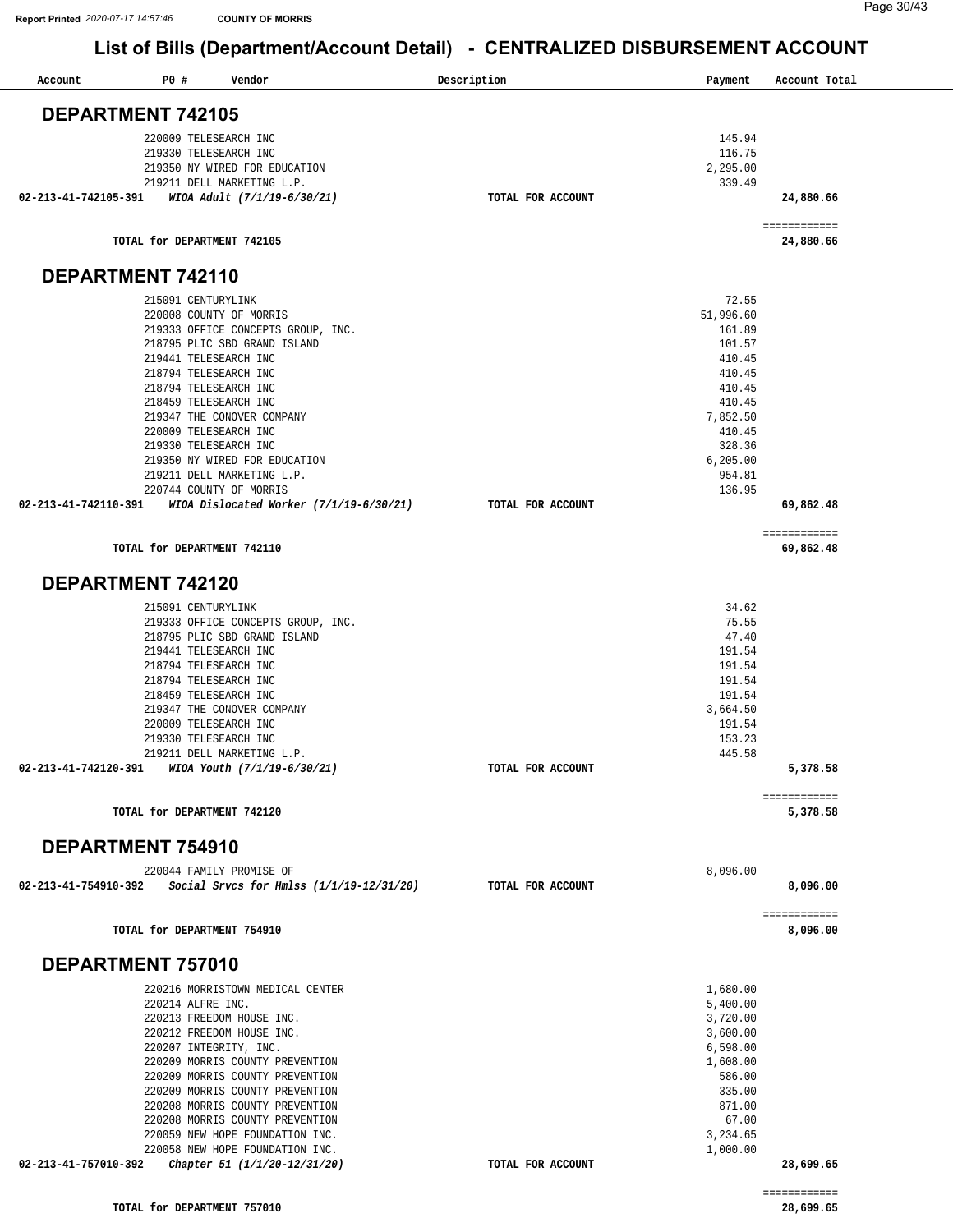| Account                  | $\cdot$ .<br>P0# | Vendor                                                                                                                                                                                                                                             | Description |                   | Payment                                                                    | Account Total             |
|--------------------------|------------------|----------------------------------------------------------------------------------------------------------------------------------------------------------------------------------------------------------------------------------------------------|-------------|-------------------|----------------------------------------------------------------------------|---------------------------|
|                          |                  |                                                                                                                                                                                                                                                    |             |                   |                                                                            |                           |
| DEPARTMENT 758810        |                  |                                                                                                                                                                                                                                                    |             |                   |                                                                            |                           |
| 02-213-41-758810-394     |                  | 220211 VILLAGE SUPER MARKET, INC.<br>Municipal Alliance (1/1/18-12/31/18)                                                                                                                                                                          |             | TOTAL FOR ACCOUNT | 344.70                                                                     | 344.70                    |
|                          |                  | TOTAL for DEPARTMENT 758810                                                                                                                                                                                                                        |             |                   |                                                                            | ============<br>344.70    |
| DEPARTMENT 758910        |                  |                                                                                                                                                                                                                                                    |             |                   |                                                                            |                           |
|                          |                  | 220210 VILLAGE SUPER MARKET, INC.<br>220210 VILLAGE SUPER MARKET, INC.<br>220210 VILLAGE SUPER MARKET, INC.                                                                                                                                        |             |                   | 216.41<br>169.04<br>155.04                                                 |                           |
| 02-213-41-758910-394     |                  | Municipal Alliance (1/1/19-12/31/19)                                                                                                                                                                                                               |             | TOTAL FOR ACCOUNT |                                                                            | 540.49<br>============    |
|                          |                  | TOTAL for DEPARTMENT 758910                                                                                                                                                                                                                        |             |                   |                                                                            | 540.49                    |
| DEPARTMENT 784020        |                  |                                                                                                                                                                                                                                                    |             |                   |                                                                            |                           |
|                          |                  | 219924 GARICK ENTERPRISES, INC.                                                                                                                                                                                                                    |             |                   | 2,419.67                                                                   |                           |
|                          |                  | 219924 GARICK ENTERPRISES, INC.<br>02-213-41-784020-391 FY17 UASI (10/10/17-8/31/20)                                                                                                                                                               |             | TOTAL FOR ACCOUNT | 2,419.68                                                                   | 4,839.35                  |
|                          |                  | TOTAL for DEPARTMENT 784020                                                                                                                                                                                                                        |             |                   |                                                                            | ============<br>4,839.35  |
| DEPARTMENT 786010        |                  |                                                                                                                                                                                                                                                    |             |                   |                                                                            |                           |
|                          |                  | 220121 FIVE TOWN REGIONAL DIAL-A-RIDE<br>220120 OFFICE CONCEPTS GROUP, INC.<br>220120 OFFICE CONCEPTS GROUP, INC.<br>220123 SENIOR SERVICES CENTER OF<br>218523 VECTORNATE USA INC.<br>218523 VECTORNATE USA INC.<br>220761 NATIONAL FUEL OIL INC. |             |                   | 24, 414.49<br>649.95<br>299.50<br>1,350.00<br>640.00<br>216.00<br>2,299.41 |                           |
| 02-213-41-786010-394     |                  | MAPS (1/1/2020-12/31/2020)                                                                                                                                                                                                                         |             | TOTAL FOR ACCOUNT |                                                                            | 29,869.35<br>============ |
|                          |                  | TOTAL for DEPARTMENT 786010                                                                                                                                                                                                                        |             |                   |                                                                            | 29,869.35                 |
| <b>DEPARTMENT 790215</b> |                  |                                                                                                                                                                                                                                                    |             |                   |                                                                            |                           |
| 02-213-41-790215-391     |                  | 220321 CLEARY GIACOBBE ALFIERI &<br>NYS&W Bicycle/Ped Path (6/29/18-6/29/22)                                                                                                                                                                       |             | TOTAL FOR ACCOUNT | 325.50                                                                     | 325.50<br>============    |
|                          |                  | TOTAL for DEPARTMENT 790215                                                                                                                                                                                                                        |             |                   |                                                                            | 325.50                    |
| DEPARTMENT 801820        |                  |                                                                                                                                                                                                                                                    |             |                   |                                                                            |                           |
| 02-213-41-801820-392     |                  | 219914 ATLANTIC TACTICAL OF NJ, INC.<br>Body Armor-Sheriff (1/8/19-1/8/24)                                                                                                                                                                         |             | TOTAL FOR ACCOUNT | 1,488.05                                                                   | 1,488.05                  |
|                          |                  | TOTAL for DEPARTMENT 801820                                                                                                                                                                                                                        |             |                   |                                                                            | ============<br>1,488.05  |
| DEPARTMENT 801920        |                  |                                                                                                                                                                                                                                                    |             |                   |                                                                            |                           |
|                          |                  | 219914 ATLANTIC TACTICAL OF NJ, INC.                                                                                                                                                                                                               |             |                   | 550.35                                                                     |                           |
| 02-213-41-801920-392     |                  | Body Armor-Sheriff (12/3/19-12/3/24)                                                                                                                                                                                                               |             | TOTAL FOR ACCOUNT |                                                                            | 550.35                    |
|                          |                  | TOTAL for DEPARTMENT 801920                                                                                                                                                                                                                        |             |                   |                                                                            | ============<br>550.35    |
| DEPARTMENT 864105        |                  |                                                                                                                                                                                                                                                    |             |                   |                                                                            |                           |
|                          |                  | 220286 RAILROAD CONSTRUCTION CO, INC.                                                                                                                                                                                                              |             |                   | 4,730.87                                                                   |                           |
|                          |                  | 02-213-41-864105-391 MainSt MtOlive RHC-0613(6/15/18-1/31/21)                                                                                                                                                                                      |             | TOTAL FOR ACCOUNT |                                                                            | 4,730.87<br>============  |
|                          |                  | TOTAL for DEPARTMENT 864105                                                                                                                                                                                                                        |             |                   |                                                                            | 4,730.87                  |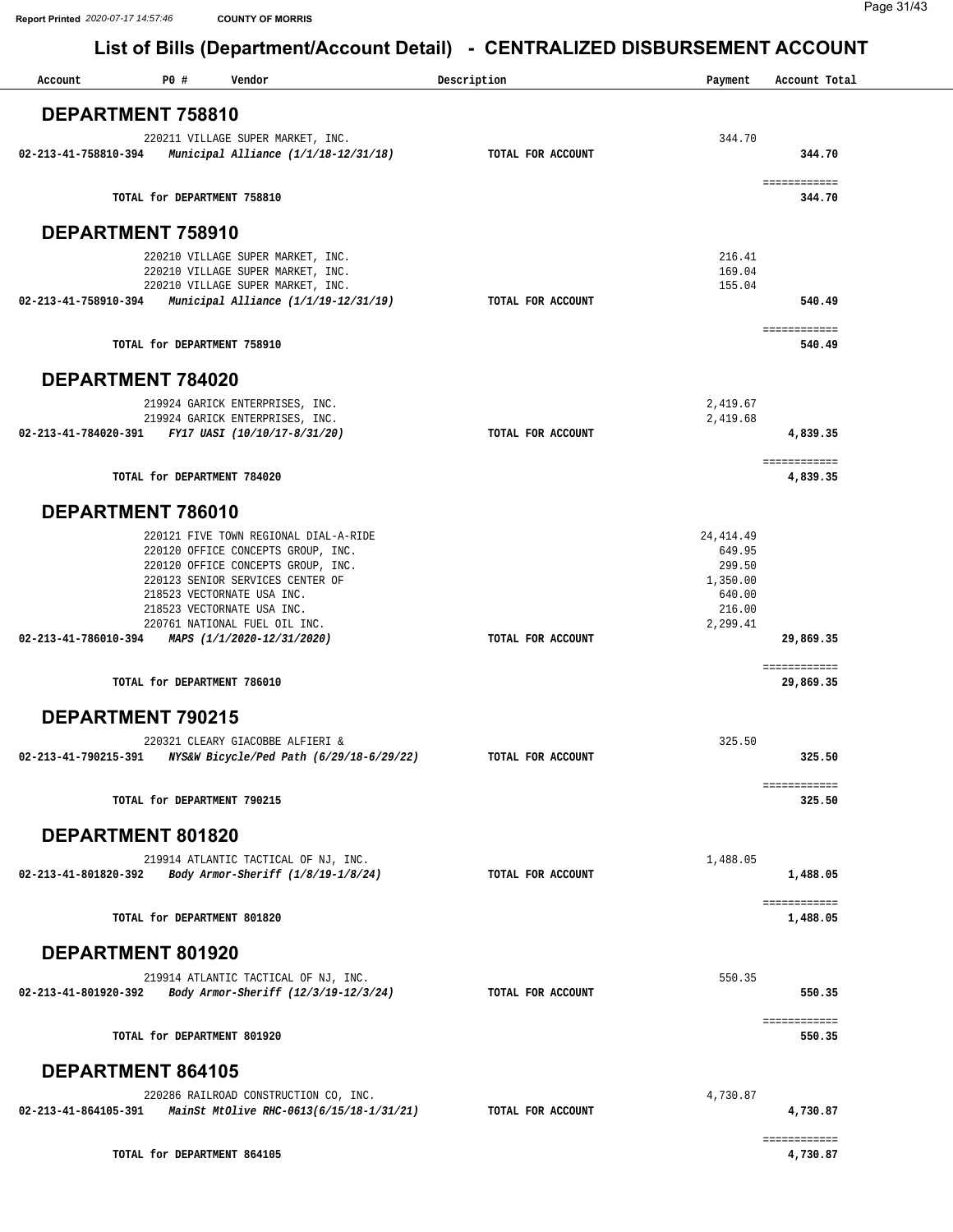| Account                  | P0# | Vendor                                                                            | Description       | Payment    | Account Total              |
|--------------------------|-----|-----------------------------------------------------------------------------------|-------------------|------------|----------------------------|
| DEPARTMENT 864110        |     |                                                                                   |                   |            |                            |
| 02-213-41-864110-391     |     | 220286 RAILROAD CONSTRUCTION CO, INC.<br>NorthRd MtOlive RHC0619(6/15/18-1/31/21) | TOTAL FOR ACCOUNT | 4,730.87   | 4,730.87                   |
|                          |     | TOTAL for DEPARTMENT 864110                                                       |                   |            | ------------<br>4,730.87   |
| DEPARTMENT 864203        |     |                                                                                   |                   |            |                            |
|                          |     | 220411 GREENMAN PEDERSEN INC                                                      |                   | 27,998.76  |                            |
| 02-213-41-864203-392     |     | Waterloo Road Bridge (6/29/18-6/29/22)                                            | TOTAL FOR ACCOUNT |            | 27,998.76                  |
|                          |     | TOTAL for DEPARTMENT 864203                                                       |                   |            | ============<br>27,998.76  |
|                          |     |                                                                                   |                   |            |                            |
| <b>DEPARTMENT 864995</b> |     |                                                                                   |                   |            |                            |
|                          |     | 220407 TOP LINE CONSTRUCTION CORP                                                 |                   | 661,625.10 |                            |
| 02-213-41-864995-391     |     | 2019 ATP - County Aid (3/28/19-3/28/22)                                           | TOTAL FOR ACCOUNT |            | 661,625.10                 |
|                          |     | TOTAL for DEPARTMENT 864995                                                       |                   |            | ============<br>661,625.10 |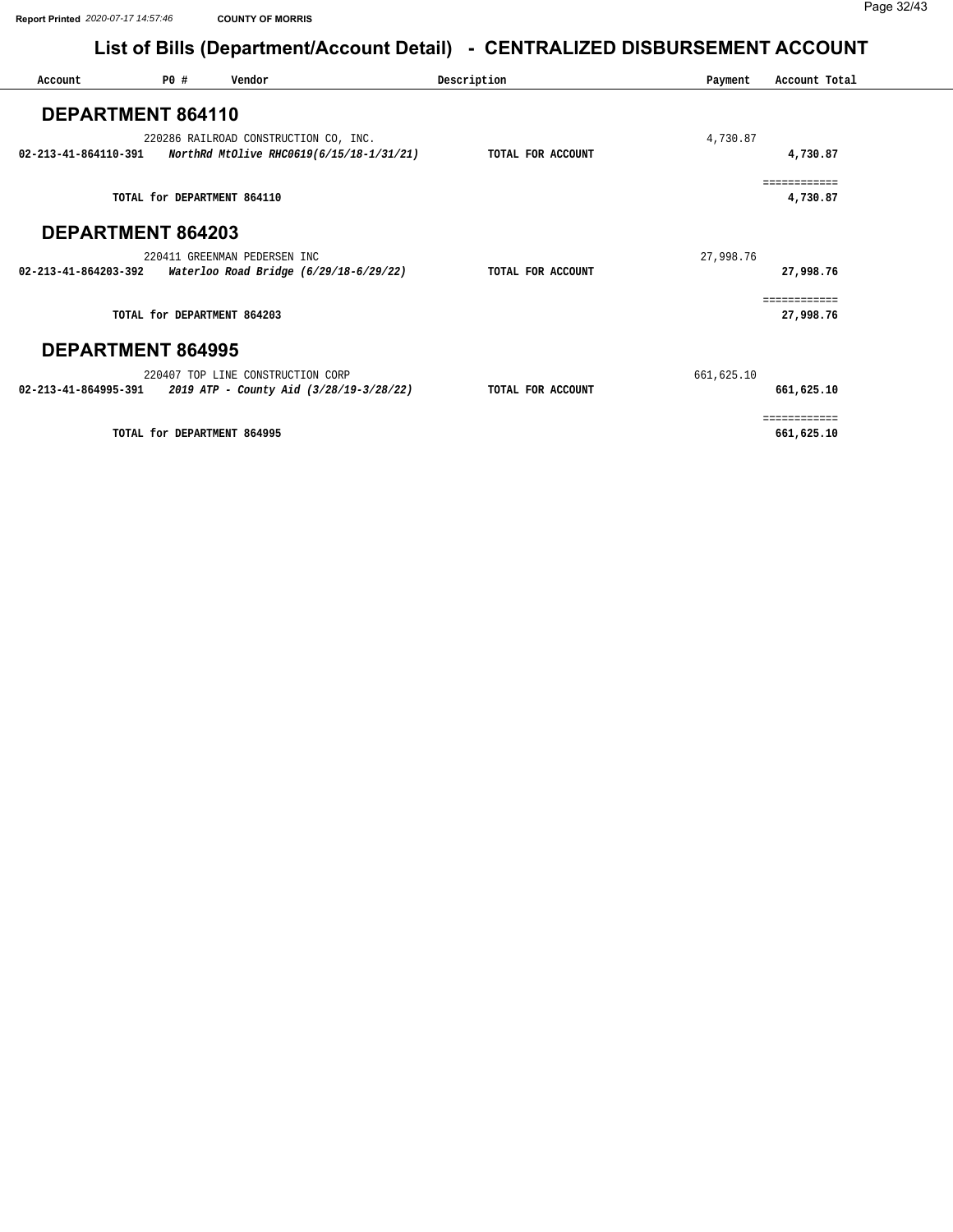| Account                  | P0#                         | Vendor                                                                           | Description           | Payment          | Account Total             |
|--------------------------|-----------------------------|----------------------------------------------------------------------------------|-----------------------|------------------|---------------------------|
|                          |                             |                                                                                  |                       |                  |                           |
|                          |                             |                                                                                  | <b>County Capital</b> |                  |                           |
|                          |                             | <b>Bridge DesignConst varCty Loc</b>                                             |                       |                  |                           |
|                          | 220756 ARIZENT              | 220758 NISIVOCCIA, LLP                                                           |                       | 9.61<br>175.79   |                           |
|                          |                             | 220757 STANDARD & POOR'S RATING SERVICES                                         |                       | 227.65           |                           |
|                          |                             | 220759 MOODY'S INVESTORS SERVICE                                                 |                       | 288.37           |                           |
|                          |                             | 220762 MCELWEE & OUINN LLC                                                       |                       | 6.22             |                           |
|                          |                             | 220763 NW FINANCIAL GROUP LLC<br>Miscellaneous - Other                           |                       | 105.60           | 813.24                    |
| 04-216-55-953184-909     |                             |                                                                                  | TOTAL FOR ACCOUNT     |                  |                           |
|                          |                             | TOTAL for Bridge DesignConst varCty Loc                                          |                       |                  | ============<br>813.24    |
| <b>DEPARTMENT 953225</b> |                             |                                                                                  |                       |                  |                           |
|                          |                             | 208624 VAN CLEEF ENGINEERING ASSOC                                               |                       | 98.10            |                           |
| 04-216-55-953225-909     |                             | Bridge Design, Renov, Construc - Var Loc                                         | TOTAL FOR ACCOUNT     |                  | 98.10                     |
|                          |                             |                                                                                  |                       |                  |                           |
|                          | TOTAL for DEPARTMENT 953225 |                                                                                  |                       |                  | ============<br>98.10     |
| <b>DEPARTMENT 953269</b> |                             |                                                                                  |                       |                  |                           |
|                          |                             |                                                                                  |                       |                  |                           |
|                          | 208205 KEY-TECH             |                                                                                  |                       | 216.00           |                           |
| 04-216-55-953269-909     |                             | Bridge Design/Constr - var locations                                             | TOTAL FOR ACCOUNT     |                  | 216.00                    |
|                          | TOTAL for DEPARTMENT 953269 |                                                                                  |                       |                  | ============<br>216.00    |
| DEPARTMENT 953382        |                             |                                                                                  |                       |                  |                           |
|                          |                             | 207470 H2M ASSOCIATES, INC.                                                      |                       | 3,700.00         |                           |
|                          |                             | 214081 JOHNSON MIRMIRAN &                                                        |                       | 29,871.70        |                           |
| 04-216-55-953382-909     |                             | Road Resurfacing, MV arking lot, Railrd                                          | TOTAL FOR ACCOUNT     |                  | 33,571.70                 |
|                          |                             |                                                                                  |                       |                  |                           |
| 04-216-55-953382-940     |                             | 208033 RAILROAD CONSTRUCTION CO, INC.<br>Road Resurfacing, MV arking lot, Railrd | TOTAL FOR ACCOUNT     | 5,082.00         | 5,082.00                  |
|                          |                             |                                                                                  |                       |                  | ============              |
|                          | TOTAL for DEPARTMENT 953382 |                                                                                  |                       |                  | 38,653.70                 |
| DEPARTMENT 953383        |                             |                                                                                  |                       |                  |                           |
|                          |                             | 220430 R.D. SALES DOOR & HARDWARE LLC                                            |                       | 2,155.00         |                           |
|                          |                             | 220430 R.D. SALES DOOR & HARDWARE LLC                                            |                       | 328.50           |                           |
| 04-216-55-953383-940     |                             | B&G Interior Building Improvements                                               | TOTAL FOR ACCOUNT     |                  | 2,483.50                  |
|                          | TOTAL for DEPARTMENT 953383 |                                                                                  |                       |                  | ============<br>2,483.50  |
|                          |                             |                                                                                  |                       |                  |                           |
| <b>DEPARTMENT 953384</b> |                             |                                                                                  |                       |                  |                           |
|                          |                             | 219941 MAGIC TOUCH CONSTRUCTION CO., INC.                                        |                       | 11,249.28        |                           |
| 04-216-55-953384-940     |                             | Greystone/CAC Improvements                                                       | TOTAL FOR ACCOUNT     |                  | 11,249.28                 |
|                          | TOTAL for DEPARTMENT 953384 |                                                                                  |                       |                  | ============<br>11,249.28 |
| <b>DEPARTMENT 953385</b> |                             |                                                                                  |                       |                  |                           |
|                          |                             |                                                                                  |                       |                  |                           |
|                          |                             | 220147 AUTOMATED BUILDING CONTROLS<br>220273 JOHNSTONE SUPPLY                    |                       | 950.00<br>111.81 |                           |
|                          |                             | 220273 JOHNSTONE SUPPLY                                                          |                       | 349.99           |                           |
|                          |                             | 220273 JOHNSTONE SUPPLY                                                          |                       | 49.98            |                           |
|                          |                             | 220273 JOHNSTONE SUPPLY                                                          |                       | 50.64            |                           |
|                          |                             | 220273 JOHNSTONE SUPPLY                                                          |                       | 84.20<br>34.98   |                           |
|                          |                             | 220273 JOHNSTONE SUPPLY<br>220273 JOHNSTONE SUPPLY                               |                       | 143.75           |                           |
| 04-216-55-953385-940     |                             | Replace Repair Upgrade HVAC Var. Build                                           | TOTAL FOR ACCOUNT     |                  | 1,775.35                  |
|                          |                             |                                                                                  |                       |                  | ============              |
|                          |                             |                                                                                  |                       |                  |                           |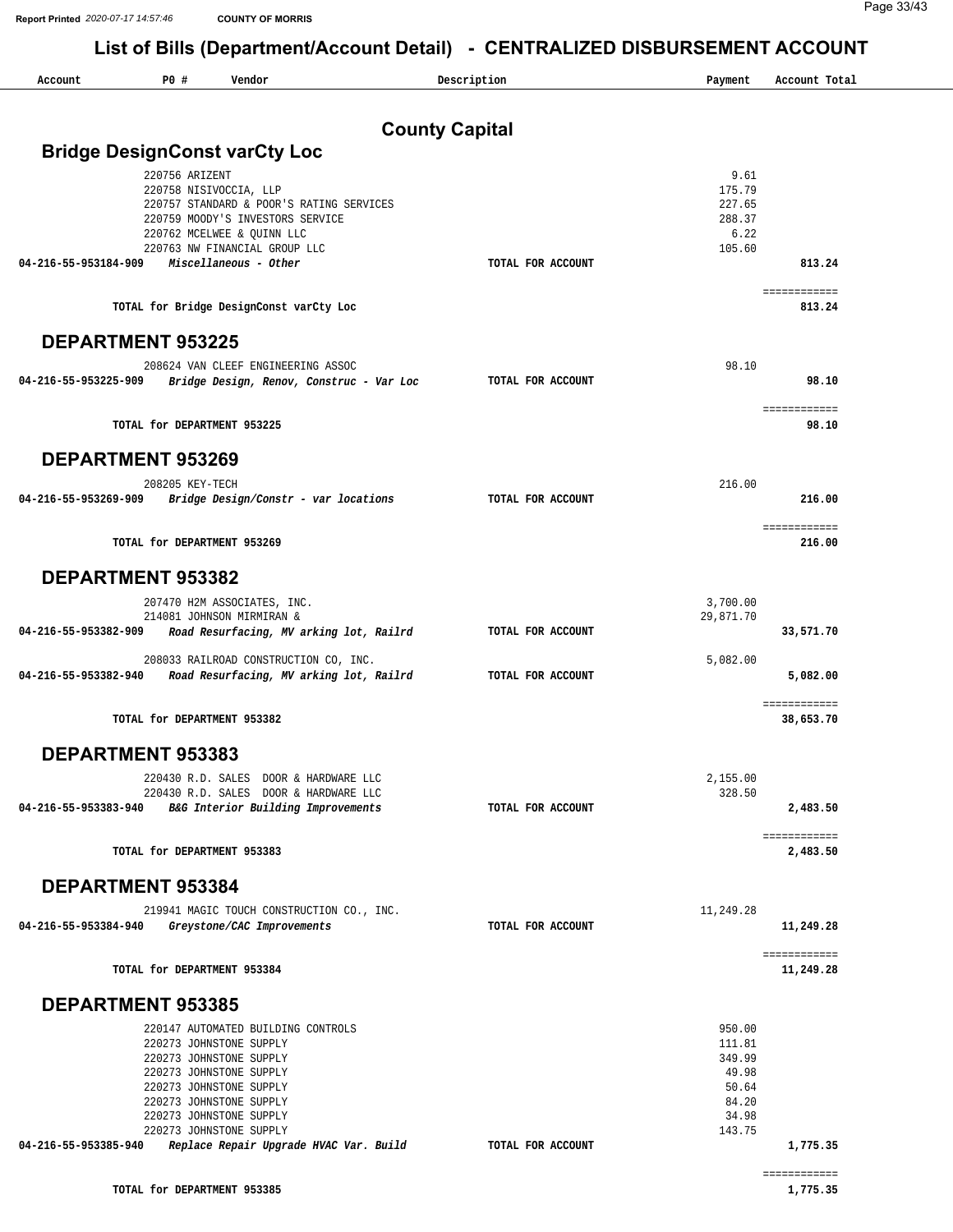| Account                  | P0#<br>Vendor                                                      |                                          | Description       | Payment             | Account Total              |
|--------------------------|--------------------------------------------------------------------|------------------------------------------|-------------------|---------------------|----------------------------|
| <b>DEPARTMENT 953387</b> |                                                                    |                                          |                   |                     |                            |
|                          | 220288 KELLER & KIRKPATRICK<br>180281 VAN CLEEF ENGINEERING ASSOC  |                                          |                   | 44.10<br>3,205.00   |                            |
|                          | 220130 VAN CLEEF ENGINEERING ASSOC                                 |                                          |                   | 1,626.00            |                            |
| 04-216-55-953387-909     | Various Bridge Replacement                                         |                                          | TOTAL FOR ACCOUNT |                     | 4,875.10                   |
|                          | TOTAL for DEPARTMENT 953387                                        |                                          |                   |                     | ============<br>4,875.10   |
| DEPARTMENT 953416        |                                                                    |                                          |                   |                     |                            |
|                          | 220039 COUNTY CONCRETE CORP.                                       |                                          |                   | 407.00              |                            |
|                          | 220039 COUNTY CONCRETE CORP.<br>220039 COUNTY CONCRETE CORP.       |                                          |                   | 850.00<br>850.00    |                            |
|                          | 220039 COUNTY CONCRETE CORP.                                       |                                          |                   | 1,037.50            |                            |
|                          | 219983 HERC RENTALS                                                |                                          |                   | 1,424.88            |                            |
| 04-216-55-953416-951     | B&G - Exterior Building Projects                                   |                                          | TOTAL FOR ACCOUNT |                     | 4,569.38                   |
|                          | TOTAL for DEPARTMENT 953416                                        |                                          |                   |                     | ============<br>4,569.38   |
| <b>DEPARTMENT 953418</b> |                                                                    |                                          |                   |                     |                            |
|                          | 220285 TOWN OF MORRISTOWN                                          |                                          |                   | 537.60              |                            |
|                          | 220285 TOWN OF MORRISTOWN                                          |                                          |                   | 80.00               |                            |
|                          | 220285 TOWN OF MORRISTOWN                                          |                                          |                   | 336.00              |                            |
| 04-216-55-953418-951     | 220285 TOWN OF MORRISTOWN                                          | PublicWork-Bridge/DrainDesign&Recon/Repl | TOTAL FOR ACCOUNT | 50.00               | 1,003.60                   |
|                          | TOTAL for DEPARTMENT 953418                                        |                                          |                   |                     | ============<br>1,003.60   |
|                          |                                                                    |                                          |                   |                     |                            |
| <b>DEPARTMENT 953420</b> |                                                                    |                                          |                   |                     |                            |
|                          | 220756 ARIZENT                                                     |                                          |                   | 10.68               |                            |
|                          | 220758 NISIVOCCIA, LLP<br>220757 STANDARD & POOR'S RATING SERVICES |                                          |                   | 195.32<br>252.95    |                            |
|                          | 220759 MOODY'S INVESTORS SERVICE                                   |                                          |                   | 320.41              |                            |
|                          | 220762 MCELWEE & OUINN LLC                                         |                                          |                   | 6.91                |                            |
|                          | 220763 NW FINANCIAL GROUP LLC                                      |                                          |                   | 117.33              |                            |
| 04-216-55-953420-909     | B&G - Interior Building Improvements                               |                                          | TOTAL FOR ACCOUNT |                     | 903.60                     |
|                          | 220324 FASTENAL COMPANY                                            |                                          |                   | 523.99              |                            |
|                          | 220324 FASTENAL COMPANY                                            |                                          |                   | 258.97              |                            |
|                          | 220324 FASTENAL COMPANY<br>213115 BFI                              |                                          |                   | 351.31<br>36,576.00 |                            |
|                          | 220030 BINSKY SERVICE LLC                                          |                                          |                   | 1,675.00            |                            |
|                          | 04-216-55-953420-951 B&G - Interior Building Improvements          |                                          | TOTAL FOR ACCOUNT |                     | 39,385.27                  |
|                          | TOTAL for DEPARTMENT 953420                                        |                                          |                   |                     | ============<br>40,288.87  |
| <b>DEPARTMENT 953455</b> |                                                                    |                                          |                   |                     |                            |
|                          | 208010 KELLER & KIRKPATRICK                                        |                                          |                   | 3,196.00            |                            |
|                          | 215778 KEY-TECH                                                    |                                          |                   | 1,368.00            |                            |
|                          | 220129 VAN CLEEF ENGINEERING ASSOC                                 |                                          |                   | 14,577.86           |                            |
| 04-216-55-953455-909     |                                                                    | Bridge Design & Replacement-Public Works | TOTAL FOR ACCOUNT |                     | 19,141.86                  |
|                          | TOTAL for DEPARTMENT 953455                                        |                                          |                   |                     | ============<br>19,141.86  |
| <b>DEPARTMENT 953463</b> |                                                                    |                                          |                   |                     |                            |
|                          | 204875 DELUXE INTERNATIONAL                                        |                                          |                   | 168,830.00          |                            |
| 04-216-55-953463-957     |                                                                    | Equip&VehicleRplc/Upgrade-ShadeTree/MSC  | TOTAL FOR ACCOUNT |                     | 168,830.00                 |
|                          | TOTAL for DEPARTMENT 953463                                        |                                          |                   |                     | ============<br>168,830.00 |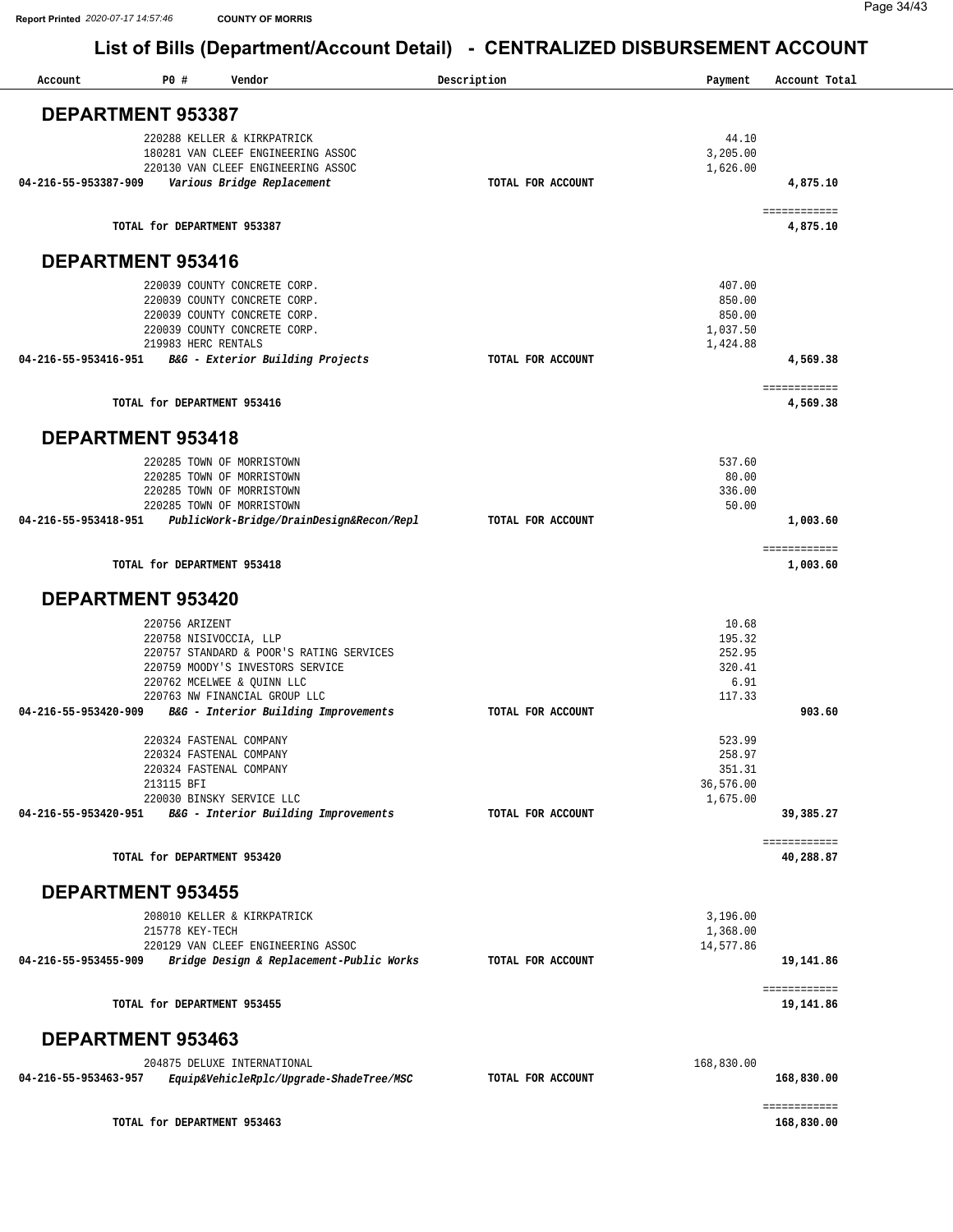| Account              | P0#                         | Vendor                                                                                | Description       | Payment              | Account Total             |
|----------------------|-----------------------------|---------------------------------------------------------------------------------------|-------------------|----------------------|---------------------------|
|                      |                             |                                                                                       |                   |                      |                           |
|                      | <b>DEPARTMENT 953464</b>    |                                                                                       |                   |                      |                           |
| 04-216-55-953464-951 |                             | 219973 MAGIC TOUCH CONSTRUCTION CO., INC.<br>Interior Bldg Upgrades - Bldgs & Grounds | TOTAL FOR ACCOUNT | 481.94               | 481.94                    |
|                      | TOTAL for DEPARTMENT 953464 |                                                                                       |                   |                      | ============<br>481.94    |
|                      | <b>DEPARTMENT 953466</b>    |                                                                                       |                   |                      |                           |
|                      |                             | 220408 PANCIELLO CONSTRUCTION LLC                                                     |                   | 9,280.00             |                           |
| 04-216-55-953466-940 |                             | ExterBldgUpgrVehcl/EquipRplcmnt-BldGrd                                                | TOTAL FOR ACCOUNT |                      | 9,280.00                  |
|                      | TOTAL for DEPARTMENT 953466 |                                                                                       |                   |                      | ============<br>9,280.00  |
|                      | <b>DEPARTMENT 953487</b>    |                                                                                       |                   |                      |                           |
|                      |                             | 220442 CHERRY WEBER & ASSOC. PC                                                       |                   | 1,188.30             |                           |
| 04-216-55-953487-909 |                             | RR, RoadConst/Resurf &Design-PublicWrks                                               | TOTAL FOR ACCOUNT |                      | 1,188.30                  |
|                      | TOTAL for DEPARTMENT 953487 |                                                                                       |                   |                      | ============<br>1,188.30  |
|                      | <b>DEPARTMENT 953498</b>    |                                                                                       |                   |                      |                           |
|                      |                             | 219988 EXTRA DUTY SOLUTIONS                                                           |                   | 844.88               |                           |
|                      |                             | 219988 EXTRA DUTY SOLUTIONS                                                           |                   | 844.88               |                           |
|                      |                             | 220224 STATE OF NEW JERSEY<br>220329 KELLER & KIRKPATRICK                             |                   | 130.00<br>1,156.00   |                           |
|                      |                             | 220330 KELLER & KIRKPATRICK                                                           |                   | 3,304.00             |                           |
|                      | 219225 KEY-TECH             |                                                                                       |                   | 360.00               |                           |
|                      |                             | 220502 WATERS, MCPHERSON, MCNEILL, P.C.                                               |                   | 2,323.40             |                           |
|                      |                             | 220502 WATERS, MCPHERSON, MCNEILL, P.C.<br>220502 WATERS, MCPHERSON, MCNEILL, P.C.    |                   | 1,125.60<br>1,110.30 |                           |
|                      |                             | 220502 WATERS, MCPHERSON, MCNEILL, P.C.                                               |                   | 573.50               |                           |
|                      | 220756 ARIZENT              |                                                                                       |                   | 59.89                |                           |
|                      | 220758 NISIVOCCIA, LLP      |                                                                                       |                   | 1,095.17             |                           |
|                      |                             | 220757 STANDARD & POOR'S RATING SERVICES                                              |                   | 1,418.30             |                           |
|                      |                             | 220759 MOODY'S INVESTORS SERVICE<br>220762 MCELWEE & QUINN LLC                        |                   | 1,796.57<br>38.73    |                           |
|                      |                             | 220763 NW FINANCIAL GROUP LLC                                                         |                   | 657.89               |                           |
| 04-216-55-953498-909 |                             | Bridge & Drainage Design & Contr-PWorks                                               | TOTAL FOR ACCOUNT |                      | 16,839.11                 |
|                      |                             | 220397 REIVAX CONTRACTING CORP                                                        |                   | 25,056.64            |                           |
|                      |                             | 218139 ROAD SAFETY SYSTEMS LLC                                                        |                   | 14,685.00            |                           |
|                      |                             | 218139 ROAD SAFETY SYSTEMS LLC                                                        |                   | 8,325.00             |                           |
|                      |                             | 218139 ROAD SAFETY SYSTEMS LLC                                                        |                   | 2,982.00             |                           |
|                      |                             | 218139 ROAD SAFETY SYSTEMS LLC<br>218139 ROAD SAFETY SYSTEMS LLC                      |                   | 4,895.00<br>500.00   |                           |
|                      |                             | 218139 ROAD SAFETY SYSTEMS LLC                                                        |                   | 4,320.00             |                           |
|                      |                             | 218139 ROAD SAFETY SYSTEMS LLC                                                        |                   | 1,890.00             |                           |
|                      |                             | 218139 ROAD SAFETY SYSTEMS LLC                                                        |                   | 5,500.00             |                           |
|                      |                             | 218139 ROAD SAFETY SYSTEMS LLC<br>218139 ROAD SAFETY SYSTEMS LLC                      |                   | 480.00<br>100.00     |                           |
| 04-216-55-953498-940 |                             | Bridge & Drainage Design & Contr-PWorks                                               | TOTAL FOR ACCOUNT |                      | 68,733.64                 |
|                      | TOTAL for DEPARTMENT 953498 |                                                                                       |                   |                      | ============<br>85,572.75 |
|                      | <b>DEPARTMENT 953524</b>    |                                                                                       |                   |                      |                           |
|                      |                             | 220407 TOP LINE CONSTRUCTION CORP                                                     |                   | 62,692.00            |                           |
| 04-216-55-953524-940 |                             | Road Resurfacing/Paving - Engineering                                                 | TOTAL FOR ACCOUNT |                      | 62,692.00                 |
|                      | TOTAL for DEPARTMENT 953524 |                                                                                       |                   |                      | ============<br>62,692.00 |
|                      | <b>DEPARTMENT 953527</b>    |                                                                                       |                   |                      |                           |
|                      |                             | 204876 DELUXE INTERNATIONAL                                                           |                   | 175,500.00           |                           |
|                      |                             | 204875 DELUXE INTERNATIONAL                                                           |                   | 168,830.00           |                           |
|                      |                             | 04-216-55-953527-957    Vehicle & Equip Replacement-MotorSrvcCtr                      | TOTAL FOR ACCOUNT |                      | 344,330.00                |
|                      |                             |                                                                                       |                   |                      | ============              |
|                      | TOTAL for DEPARTMENT 953527 |                                                                                       |                   |                      | 344,330.00                |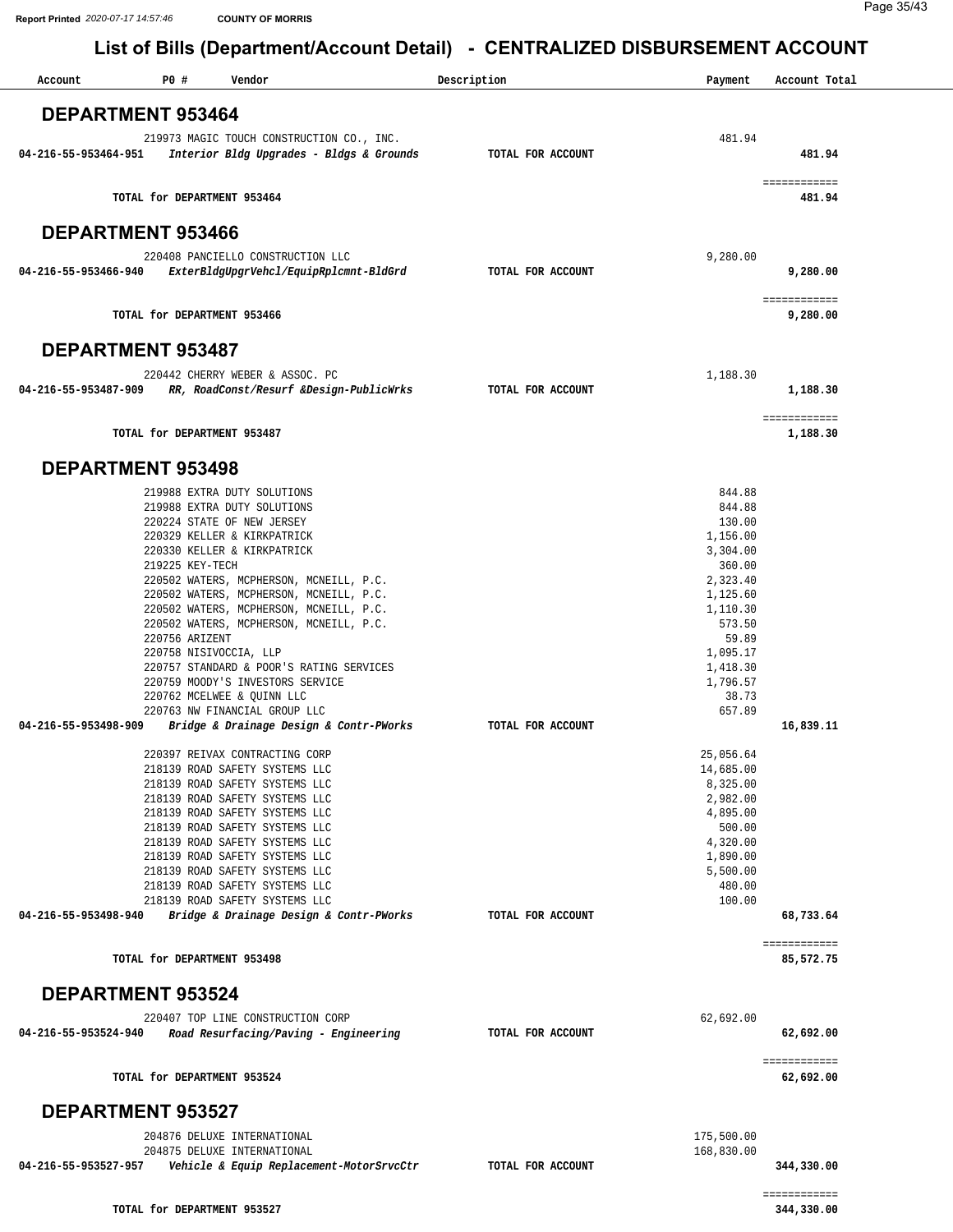| Account              | P0#                                      | Vendor                                                                               | Description |                   | Payment              | Account Total            |
|----------------------|------------------------------------------|--------------------------------------------------------------------------------------|-------------|-------------------|----------------------|--------------------------|
|                      |                                          |                                                                                      |             |                   |                      |                          |
|                      | <b>DEPARTMENT 953530</b>                 |                                                                                      |             |                   |                      |                          |
| 04-216-55-953530-909 |                                          | 220132 JOHNSON MIRMIRAN &<br>Rehab/Improv of Roads & RR - Engineering                |             | TOTAL FOR ACCOUNT | 1,844.54             | 1,844.54                 |
| 04-216-55-953530-940 |                                          | 220286 RAILROAD CONSTRUCTION CO, INC.<br>Rehab/Improv of Roads & RR - Engineering    |             | TOTAL FOR ACCOUNT | 1,051.31             | 1,051.31                 |
|                      | TOTAL for DEPARTMENT 953530              |                                                                                      |             |                   |                      | ============<br>2,895.85 |
|                      | <b>DEPARTMENT 953554</b>                 |                                                                                      |             |                   |                      |                          |
|                      | 220756 ARIZENT                           |                                                                                      |             |                   | 34.33                |                          |
|                      | 220758 NISIVOCCIA, LLP                   | 220757 STANDARD & POOR'S RATING SERVICES                                             |             |                   | 627.80<br>813.04     |                          |
|                      |                                          | 220759 MOODY'S INVESTORS SERVICE                                                     |             |                   | 1,029.88             |                          |
|                      |                                          | 220762 MCELWEE & QUINN LLC<br>220763 NW FINANCIAL GROUP LLC                          |             |                   | 22.20<br>377.13      |                          |
| 04-216-55-953554-909 |                                          | Paving of County Roadways - Engineering                                              |             | TOTAL FOR ACCOUNT |                      | 2,904.38                 |
|                      | TOTAL for DEPARTMENT 953554              |                                                                                      |             |                   |                      | ============<br>2,904.38 |
|                      | <b>DEPARTMENT 953555</b>                 |                                                                                      |             |                   |                      |                          |
|                      |                                          | 220311 HARRY L. SCHWARZ & CO.                                                        |             |                   | 3,510.00             |                          |
|                      |                                          | 220311 HARRY L. SCHWARZ & CO.<br>220500 WATERS, MCPHERSON, MCNEILL, P.C.             |             |                   | 3,690.00<br>18.44    |                          |
|                      |                                          | 220500 WATERS, MCPHERSON, MCNEILL, P.C.                                              |             |                   | 1,627.50             |                          |
|                      |                                          | 220500 WATERS, MCPHERSON, MCNEILL, P.C.<br>220500 WATERS, MCPHERSON, MCNEILL, P.C.   |             |                   | 3,596.00<br>1,209.00 |                          |
|                      |                                          | 220500 WATERS, MCPHERSON, MCNEILL, P.C.                                              |             |                   | 775.00               |                          |
|                      | 220756 ARIZENT                           | 220500 WATERS, MCPHERSON, MCNEILL, P.C.                                              |             |                   | 279.00<br>102.99     |                          |
|                      | 220758 NISIVOCCIA, LLP                   |                                                                                      |             |                   | 1,883.41             |                          |
|                      |                                          | 220757 STANDARD & POOR'S RATING SERVICES<br>220759 MOODY'S INVESTORS SERVICE         |             |                   | 2,439.12<br>3,089.63 |                          |
|                      |                                          | 220762 MCELWEE & QUINN LLC                                                           |             |                   | 66.60                |                          |
| 04-216-55-953555-909 |                                          | 220763 NW FINANCIAL GROUP LLC<br>IntersectionUpgradesVarLocat-Engineering            |             | TOTAL FOR ACCOUNT | 1,131.40             | 23,418.09                |
|                      |                                          |                                                                                      |             |                   |                      | ============             |
|                      | TOTAL for DEPARTMENT 953555              |                                                                                      |             |                   |                      | 23,418.09                |
|                      | <b>DEPARTMENT 953556</b>                 |                                                                                      |             |                   |                      |                          |
|                      | 220756 ARIZENT                           |                                                                                      |             |                   | 41.81                |                          |
|                      | 220758 NISIVOCCIA, LLP                   | 220757 STANDARD & POOR'S RATING SERVICES                                             |             |                   | 764.53<br>990.10     |                          |
|                      |                                          | 220759 MOODY'S INVESTORS SERVICE                                                     |             |                   | 1,254.16             |                          |
|                      |                                          | 220762 MCELWEE & OUINN LLC<br>220763 NW FINANCIAL GROUP LLC                          |             |                   | 27.04<br>459.27      |                          |
| 04-216-55-953556-909 |                                          | Railroad Rehab & Improvement-Engineering                                             |             | TOTAL FOR ACCOUNT |                      | 3,536.91                 |
|                      | TOTAL for DEPARTMENT 953556              |                                                                                      |             |                   |                      | ============<br>3,536.91 |
|                      | DEPARTMENT 953560                        |                                                                                      |             |                   |                      |                          |
|                      | 220756 ARIZENT                           |                                                                                      |             |                   | 131.54               |                          |
|                      | 220756 ARIZENT<br>220758 NISIVOCCIA, LLP |                                                                                      |             |                   | 84.09<br>2,405.15    |                          |
|                      | 220758 NISIVOCCIA, LLP                   |                                                                                      |             |                   | 988.72               |                          |
|                      |                                          | 220757 STANDARD & POOR'S RATING SERVICES<br>220757 STANDARD & POOR'S RATING SERVICES |             |                   | 3,114.84<br>1,212.40 |                          |
|                      |                                          | 220759 MOODY'S INVESTORS SERVICE                                                     |             |                   | 3,945.57             |                          |
|                      |                                          | 220759 MOODY'S INVESTORS SERVICE<br>220762 MCELWEE & QUINN LLC                       |             |                   | 1,507.79<br>85.08    |                          |
|                      |                                          | 220762 MCELWEE & QUINN LLC<br>220763 NW FINANCIAL GROUP LLC                          |             |                   | 54.37<br>1,444.83    |                          |
|                      |                                          | 220763 NW FINANCIAL GROUP LLC                                                        |             |                   | 667.38               |                          |
| 04-216-55-953560-909 |                                          | Bridge Design/Rehab/Drainage-Engineering                                             |             | TOTAL FOR ACCOUNT |                      | 15,641.76                |
| 04-216-55-953560-940 |                                          | 220449 J.C. CONTRACTING, INC.<br>Bridge Design/Rehab/Drainage-Engineering            |             | TOTAL FOR ACCOUNT | 118, 133.63          | 118,133.63               |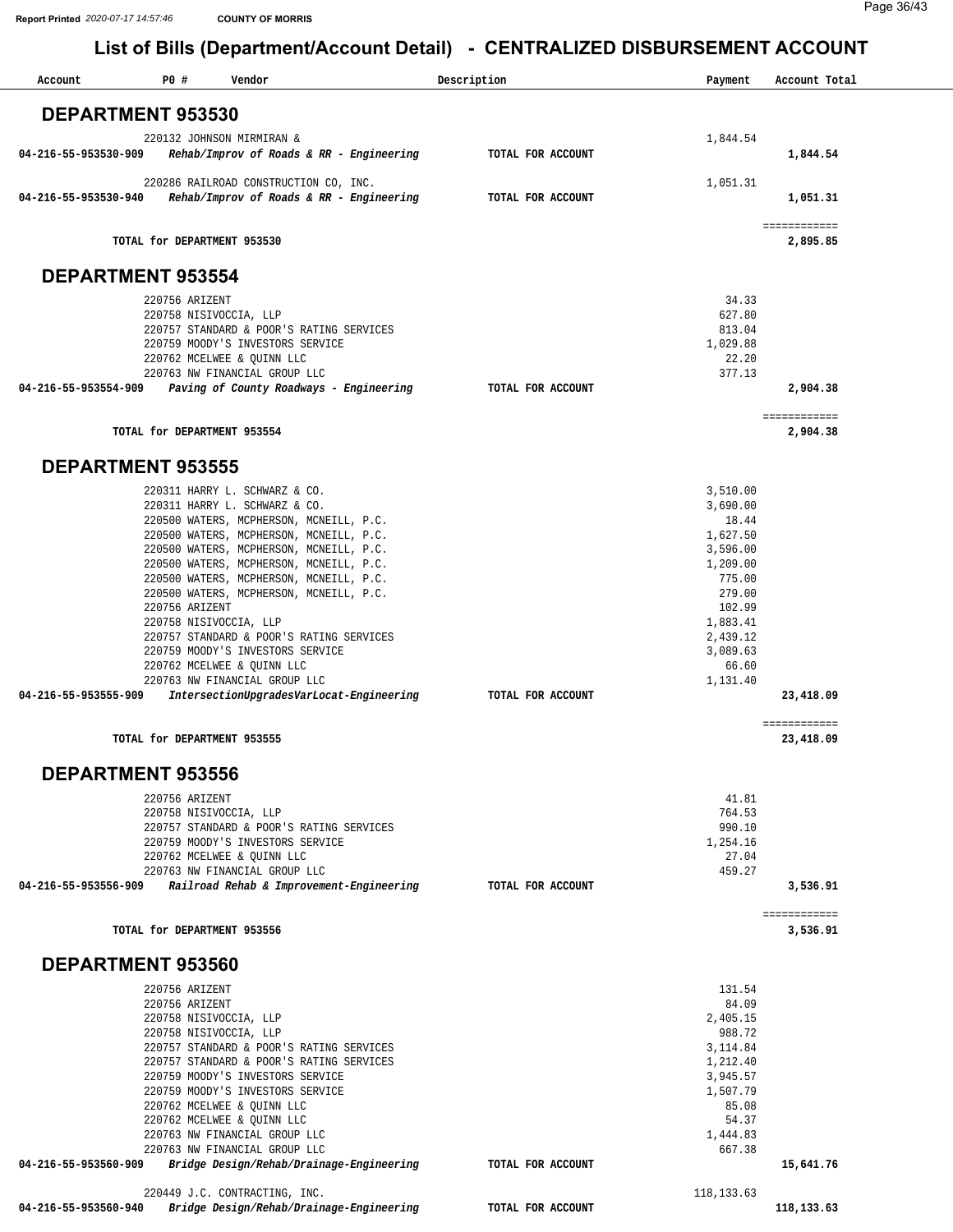**Report Printed** *2020-07-17 14:57:46* **COUNTY OF MORRIS**

| <b>PO #</b><br>Vendor<br>Account                                   | Description       | Payment              | Account Total              |
|--------------------------------------------------------------------|-------------------|----------------------|----------------------------|
| <b>DEPARTMENT 953560</b>                                           |                   |                      |                            |
| TOTAL for DEPARTMENT 953560                                        |                   |                      | ============<br>133,775.39 |
|                                                                    |                   |                      |                            |
| <b>DEPARTMENT 953561</b><br>220756 ARIZENT                         |                   | 69.04                |                            |
| 220762 MCELWEE & QUINN LLC                                         |                   | 44.65                |                            |
| 2DumpTrucks/MasonDumpTruck-MotorSrvcCtr<br>04-216-55-953561-909    | TOTAL FOR ACCOUNT |                      | 113.69                     |
| TOTAL for DEPARTMENT 953561                                        |                   |                      | ============<br>113.69     |
| <b>DEPARTMENT 953562</b>                                           |                   |                      |                            |
| 220756 ARIZENT                                                     |                   | 91.56                |                            |
| 220758 NISIVOCCIA, LLP<br>220757 STANDARD & POOR'S RATING SERVICES |                   | 1,674.15<br>2,168.14 |                            |
| 220759 MOODY'S INVESTORS SERVICE<br>220762 MCELWEE & QUINN LLC     |                   | 2,746.34<br>59.20    |                            |
| 220763 NW FINANCIAL GROUP LLC                                      |                   | 1,005.69             |                            |
| 04-216-55-953562-909<br>Interior Building Improvements - B&G       | TOTAL FOR ACCOUNT |                      | 7,745.08                   |
| TOTAL for DEPARTMENT 953562                                        |                   |                      | ============<br>7,745.08   |
| <b>DEPARTMENT 953565</b>                                           |                   |                      |                            |
| 220756 ARIZENT                                                     |                   | 27.24                |                            |
| 220758 NISIVOCCIA, LLP<br>220757 STANDARD & POOR'S RATING SERVICES |                   | 498.06<br>645.01     |                            |
| 220759 MOODY'S INVESTORS SERVICE                                   |                   | 817.04               |                            |
| 220762 MCELWEE & QUINN LLC<br>220763 NW FINANCIAL GROUP LLC        |                   | 17.61<br>299.19      |                            |
| 04-216-55-953565-909<br>EnvironmentalCleanup VarProp-Engineering   | TOTAL FOR ACCOUNT |                      | 2,304.15                   |
| TOTAL for DEPARTMENT 953565                                        |                   |                      | ============<br>2,304.15   |
| <b>DEPARTMENT 953566</b>                                           |                   |                      |                            |
| 220756 ARIZENT                                                     |                   | 5.72                 |                            |
| 220758 NISIVOCCIA, LLP<br>220757 STANDARD & POOR'S RATING SERVICES |                   | 104.63<br>135.51     |                            |
| 220759 MOODY'S INVESTORS SERVICE                                   |                   | 171.65               |                            |
| 220762 MCELWEE & QUINN LLC<br>220763 NW FINANCIAL GROUP LLC        |                   | 3.70<br>62.86        |                            |
| 04-216-55-953566-909<br>Design Storage Bldg for L&PS-Engineering   | TOTAL FOR ACCOUNT |                      | 484.07                     |
| TOTAL for DEPARTMENT 953566                                        |                   |                      | ============<br>484.07     |
| <b>DEPARTMENT 953567</b>                                           |                   |                      |                            |
| 220756 ARIZENT                                                     |                   | 27.08                |                            |
| 220758 NISIVOCCIA, LLP<br>220757 STANDARD & POOR'S RATING SERVICES |                   | 495.27<br>641.40     |                            |
| 220759 MOODY'S INVESTORS SERVICE                                   |                   | 812.46               |                            |
| 220762 MCELWEE & QUINN LLC<br>220763 NW FINANCIAL GROUP LLC        |                   | 17.51<br>297.52      |                            |
| CourthouseChiller/HotWaterHeatPiping-B&G<br>04-216-55-953567-909   | TOTAL FOR ACCOUNT |                      | 2,291.24                   |
| TOTAL for DEPARTMENT 953567                                        |                   |                      | ============<br>2,291.24   |
| <b>DEPARTMENT 953568</b>                                           |                   |                      |                            |
| 220756 ARIZENT                                                     |                   | 90.18                |                            |
| 220758 NISIVOCCIA, LLP<br>220757 STANDARD & POOR'S RATING SERVICES |                   | 1,649.03<br>2,135.59 |                            |
| 220759 MOODY'S INVESTORS SERVICE                                   |                   | 2,705.15             |                            |
| 220762 MCELWEE & QUINN LLC<br>220763 NW FINANCIAL GROUP LLC        |                   | 58.31<br>990.61      |                            |
| Exterior Projects & Bldg Imprvmnts - B&G<br>04-216-55-953568-909   | TOTAL FOR ACCOUNT |                      | 7,628.87                   |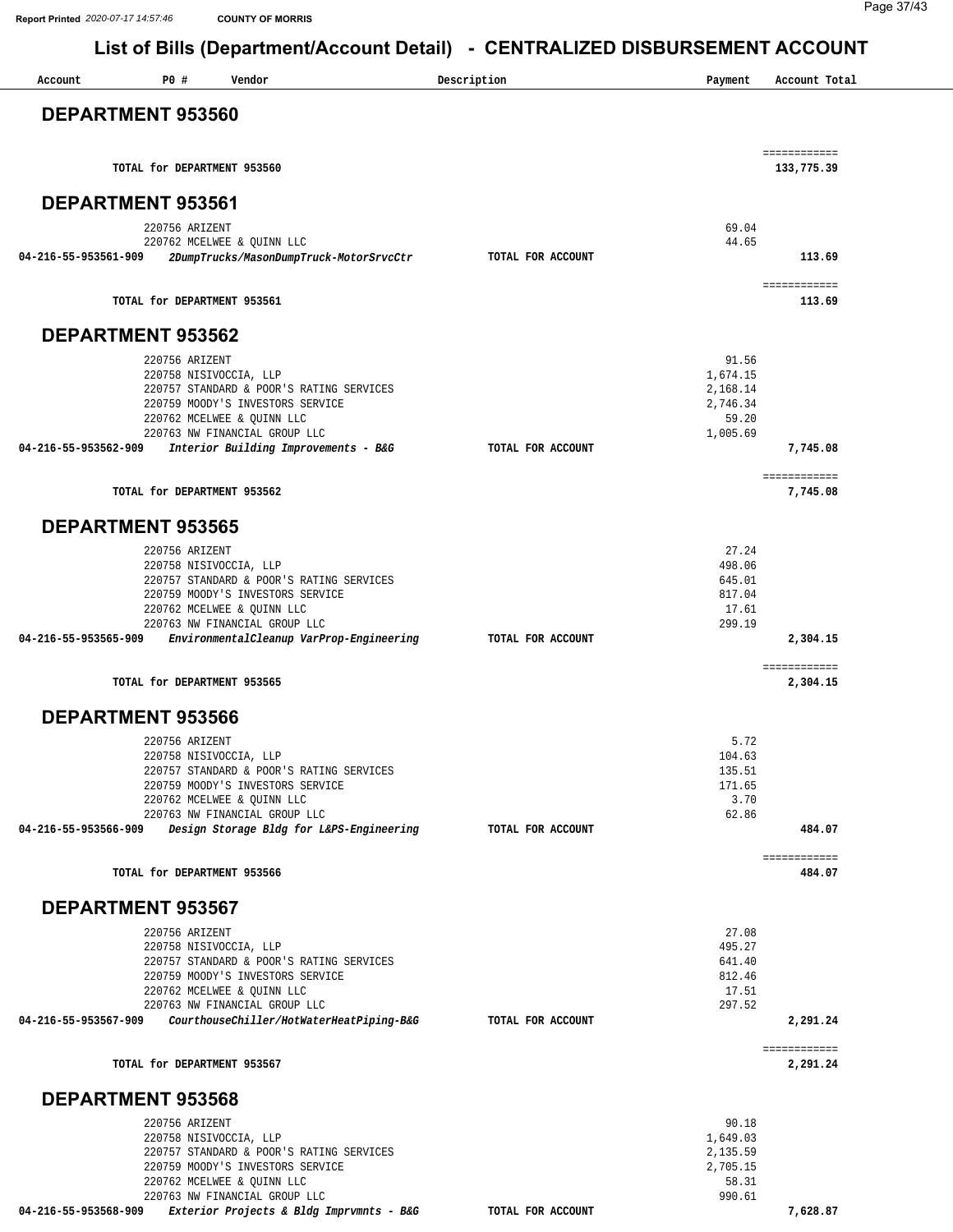**Report Printed** *2020-07-17 14:57:46* **COUNTY OF MORRIS**

| Account              | P0#                         | Vendor                                                                    | Description       | Payment          | Account Total            |
|----------------------|-----------------------------|---------------------------------------------------------------------------|-------------------|------------------|--------------------------|
|                      | <b>DEPARTMENT 953568</b>    |                                                                           |                   |                  |                          |
|                      | TOTAL for DEPARTMENT 953568 |                                                                           |                   |                  | ============<br>7,628.87 |
|                      | <b>DEPARTMENT 953569</b>    |                                                                           |                   |                  |                          |
|                      | 220756 ARIZENT              |                                                                           |                   | 29.07            |                          |
|                      |                             | 220762 MCELWEE & QUINN LLC                                                |                   | 18.80            |                          |
| 04-216-55-953569-909 |                             | 220763 NW FINANCIAL GROUP LLC<br>Repair Wharton Rd Dept Bldg Footing- B&G | TOTAL FOR ACCOUNT | 319.31           | 367.18                   |
|                      | TOTAL for DEPARTMENT 953569 |                                                                           |                   |                  | ============<br>367.18   |
|                      | <b>DEPARTMENT 953570</b>    |                                                                           |                   |                  |                          |
|                      | 220756 ARIZENT              |                                                                           |                   | 20.67            |                          |
|                      | 220758 NISIVOCCIA, LLP      | 220762 MCELWEE & QUINN LLC                                                |                   | 378.08<br>13.37  |                          |
|                      |                             | 220763 NW FINANCIAL GROUP LLC                                             |                   | 227.12           |                          |
|                      |                             | 04-216-55-953570-909 Morris View Mechanical Upgrades - B&G                | TOTAL FOR ACCOUNT |                  | 639.24                   |
|                      | TOTAL for DEPARTMENT 953570 |                                                                           |                   |                  | ============<br>639.24   |
|                      | <b>DEPARTMENT 953578</b>    |                                                                           |                   |                  |                          |
|                      | 220756 ARIZENT              |                                                                           |                   | 36.39            |                          |
|                      | 220758 NISIVOCCIA, LLP      | 220757 STANDARD & POOR'S RATING SERVICES                                  |                   | 665.47<br>861.82 |                          |
|                      |                             | 220759 MOODY'S INVESTORS SERVICE                                          |                   | 1,091.67         |                          |
|                      |                             | 220762 MCELWEE & QUINN LLC<br>220763 NW FINANCIAL GROUP LLC               |                   | 23.53<br>399.76  |                          |
| 04-216-55-953578-909 |                             | Renov New Jury Assbly Rm/GrandJuryRm-B&G                                  | TOTAL FOR ACCOUNT |                  | 3,078.64                 |
|                      | TOTAL for DEPARTMENT 953578 |                                                                           |                   |                  | ============<br>3,078.64 |
|                      | DEPARTMENT 954303           |                                                                           |                   |                  |                          |
|                      |                             | 220323 CHAMBERS ARCHITECTURE INC                                          |                   | 500.00           |                          |
| 04-216-55-954303-909 |                             | Design/Constr Vehcl StorageFacil-Sheriff                                  | TOTAL FOR ACCOUNT |                  | 500.00                   |
|                      | TOTAL for DEPARTMENT 954303 |                                                                           |                   |                  | ============<br>500.00   |
|                      | <b>DEPARTMENT 954557</b>    |                                                                           |                   |                  |                          |
|                      | 220756 ARIZENT              |                                                                           |                   | 44.63            |                          |
|                      |                             | 220762 MCELWEE & QUINN LLC<br>220763 NW FINANCIAL GROUP LLC               |                   | 28.86<br>490.27  |                          |
| 04-216-55-954557-909 |                             | Equipment & Vehicles - Sheriff                                            | TOTAL FOR ACCOUNT |                  | 563.76                   |
|                      | TOTAL for DEPARTMENT 954557 |                                                                           |                   |                  | ============<br>563.76   |
|                      | <b>DEPARTMENT 954558</b>    |                                                                           |                   |                  |                          |
|                      | 220756 ARIZENT              |                                                                           |                   | 6.94             |                          |
|                      |                             | 220758 NISIVOCCIA, LLP<br>220757 STANDARD & POOR'S RATING SERVICES        |                   | 126.96<br>164.41 |                          |
|                      |                             | 220759 MOODY'S INVESTORS SERVICE                                          |                   | 208.26           |                          |
|                      |                             | 220762 MCELWEE & QUINN LLC                                                |                   | 4.49             |                          |
| 04-216-55-954558-909 |                             | 220763 NW FINANCIAL GROUP LLC<br>Replace NICE Phone Recording Sys-Jail    | TOTAL FOR ACCOUNT | 76.26            | 587.32                   |
|                      |                             |                                                                           |                   |                  | ============             |
|                      | TOTAL for DEPARTMENT 954558 |                                                                           |                   |                  | 587.32                   |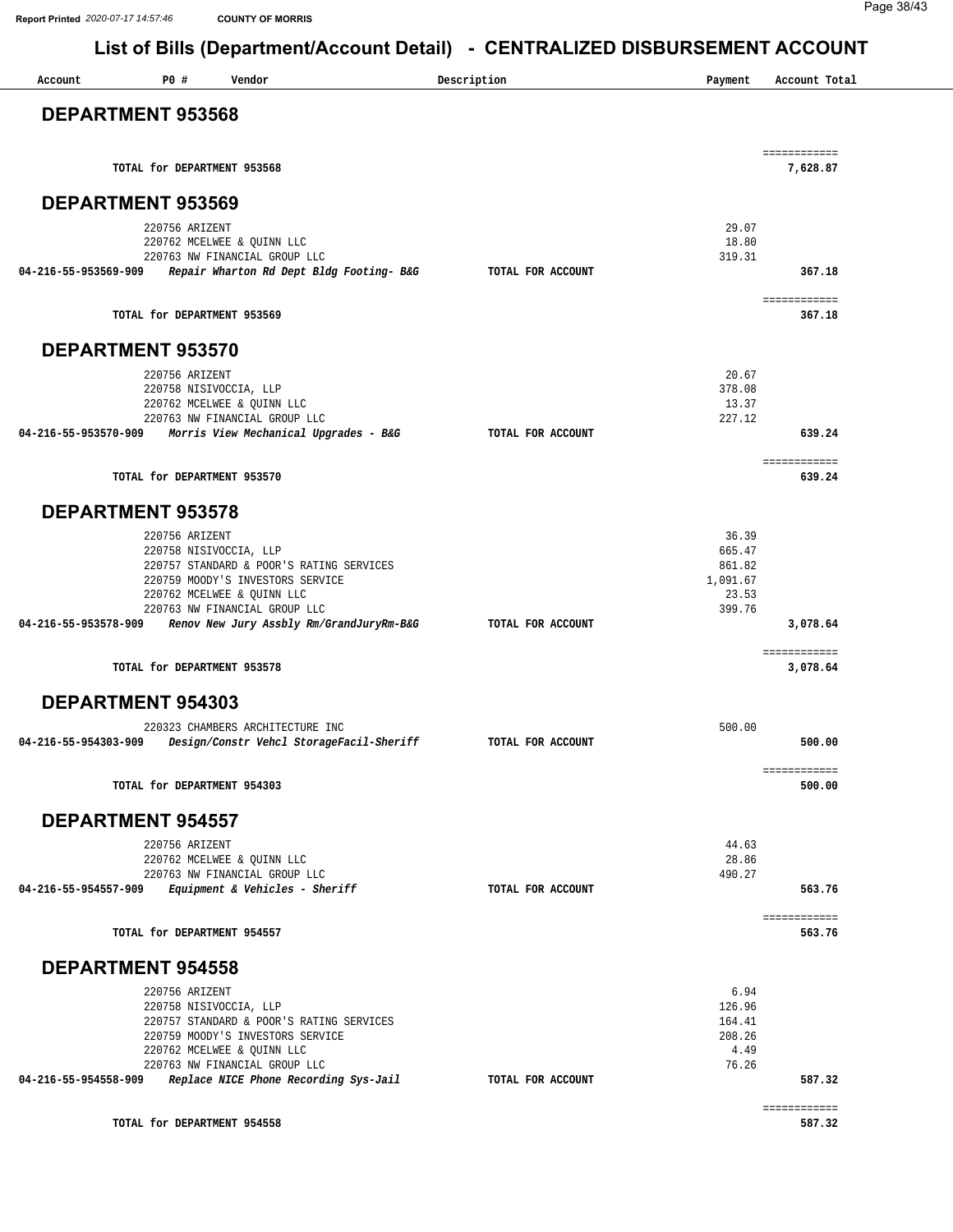| Account                  | P0 #           | Vendor                                                             | Description       | Payment    | Account Total              |
|--------------------------|----------------|--------------------------------------------------------------------|-------------------|------------|----------------------------|
| <b>DEPARTMENT 954559</b> |                |                                                                    |                   |            |                            |
|                          | 220756 ARIZENT |                                                                    |                   | 34.56      |                            |
|                          |                |                                                                    |                   | 631.99     |                            |
|                          |                | 220758 NISIVOCCIA, LLP<br>220757 STANDARD & POOR'S RATING SERVICES |                   | 818.46     |                            |
|                          |                | 220759 MOODY'S INVESTORS SERVICE                                   |                   | 1,036.74   |                            |
|                          |                | 220762 MCELWEE & QUINN LLC                                         |                   | 22.35      |                            |
|                          |                | 220763 NW FINANCIAL GROUP LLC                                      |                   | 379.65     |                            |
| 04-216-55-954559-909     |                | HVAC Units/Hot Water Boilers/Tanks-Jail                            | TOTAL FOR ACCOUNT |            | 2,923.75                   |
|                          |                |                                                                    |                   |            |                            |
|                          |                | TOTAL for DEPARTMENT 954559                                        |                   |            | ============<br>2,923.75   |
| <b>DEPARTMENT 962496</b> |                |                                                                    |                   |            |                            |
|                          |                | 219690 SHI INTERNATIONAL CORP                                      |                   | 144.97     |                            |
| 04-216-55-962496-909     |                | Various Computers, Electronic Systems-IT                           | TOTAL FOR ACCOUNT |            | 144.97                     |
|                          |                |                                                                    |                   |            |                            |
|                          |                | 219690 SHI INTERNATIONAL CORP                                      |                   | 128,750.00 |                            |
| 04-216-55-962496-955     |                | Various Computers, Electronic Systems-IT                           | TOTAL FOR ACCOUNT |            | 128,750.00                 |
|                          |                |                                                                    |                   |            |                            |
|                          |                | TOTAL for DEPARTMENT 962496                                        |                   |            | ============<br>128,894.97 |
| <b>DEPARTMENT 962521</b> |                |                                                                    |                   |            |                            |
|                          |                | 219690 SHI INTERNATIONAL CORP                                      |                   | 1,759.41   |                            |
| 04-216-55-962521-909     |                | Technology Upgrades & Equip Var Loc - IT                           | TOTAL FOR ACCOUNT |            | 1,759.41                   |
|                          |                |                                                                    |                   |            |                            |
|                          |                | TOTAL for DEPARTMENT 962521                                        |                   |            | ============<br>1,759.41   |
| DEPARTMENT 962533        |                |                                                                    |                   |            |                            |
|                          |                | 219690 SHI INTERNATIONAL CORP                                      |                   | 64, 174.82 |                            |
| 04-216-55-962533-909     |                | Replace & Upgrade Computers/Equip - OIT                            | TOTAL FOR ACCOUNT |            | 64,174.82                  |
|                          |                | 219691 SHI INTERNATIONAL CORP                                      |                   | 188,428.00 |                            |
|                          |                | 217485 RESCUE PHONE, INC.                                          |                   | 21,490.00  |                            |
|                          |                | 218732 DELL MARKETING L.P.                                         |                   | 53,300.00  |                            |
|                          |                | 218732 DELL MARKETING L.P.                                         |                   | 4,327.70   |                            |
|                          |                |                                                                    |                   |            |                            |
|                          |                | 218732 DELL MARKETING L.P.                                         |                   | 2,680.60   |                            |
|                          |                | 218740 DELL MARKETING L.P.                                         |                   | 33,530.80  |                            |
|                          |                | 218740 DELL MARKETING L.P.                                         |                   | 778.09     |                            |
|                          |                | 218740 DELL MARKETING L.P.                                         |                   | 678.13     |                            |
|                          |                | 218740 DELL MARKETING L.P.                                         |                   | 1,083.58   |                            |
|                          |                | 218740 DELL MARKETING L.P.                                         |                   | 3,585.13   |                            |
| 04-216-55-962533-955     |                | Replace & Upgrade Computers/Equip - OIT                            | TOTAL FOR ACCOUNT |            | 309,882.03                 |
|                          |                | TOTAL for DEPARTMENT 962533                                        |                   |            | ============<br>374,056.85 |
| DEPARTMENT 962564        |                |                                                                    |                   |            |                            |
|                          |                |                                                                    |                   |            |                            |
|                          | 220756 ARIZENT |                                                                    |                   | 54.85      |                            |
|                          |                | 220762 MCELWEE & QUINN LLC                                         |                   | 35.47      |                            |
|                          |                | 220763 NW FINANCIAL GROUP LLC                                      |                   | 602.58     |                            |
| 04-216-55-962564-909     |                | Computer/Network Upgrades & Equip-OIT                              | TOTAL FOR ACCOUNT |            | 692.90                     |
|                          |                | TOTAL for DEPARTMENT 962564                                        |                   |            | ============<br>692.90     |
| DEPARTMENT 963532        |                |                                                                    |                   |            |                            |
|                          |                | 213242 GEN-EL SAFETY & INDUSTRIAL                                  |                   |            |                            |
|                          |                |                                                                    |                   | 64,860.74  |                            |
|                          |                | 213242 GEN-EL SAFETY & INDUSTRIAL                                  |                   | 6,006.01   |                            |
| 04-216-55-963532-940     |                | Equipment Upgrades - PSTA                                          | TOTAL FOR ACCOUNT |            | 70,866.75                  |
|                          |                |                                                                    |                   |            | ============               |
|                          |                | TOTAL for DEPARTMENT 963532                                        |                   |            | 70,866.75                  |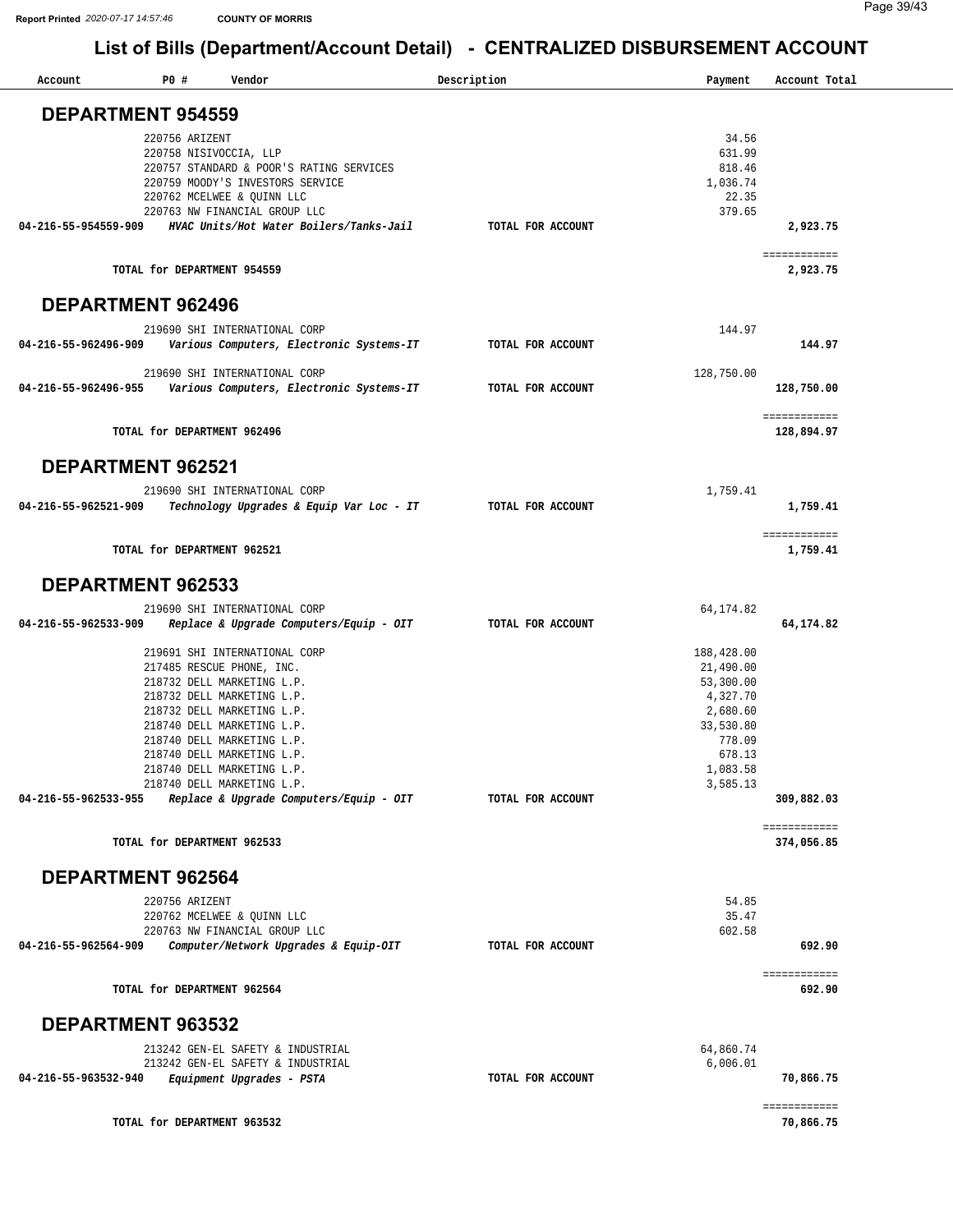| <b>DEPARTMENT 963547</b><br>16.40<br>220756 ARIZENT<br>299.95<br>220758 NISIVOCCIA, LLP<br>220762 MCELWEE & OUINN LLC<br>10.61<br>220763 NW FINANCIAL GROUP LLC<br>180.19<br>04-216-55-963547-909<br>Emerg Resp Vehicle &Equip-Law&PublicSfty<br>TOTAL FOR ACCOUNT<br>507.15<br>============<br>TOTAL for DEPARTMENT 963547<br>507.15<br>DEPARTMENT 963571<br>379.70<br>220756 ARIZENT<br>245.54<br>220762 MCELWEE & QUINN LLC<br>System Equip & Radios-Communications Ctr TOTAL FOR ACCOUNT<br>04-216-55-963571-909<br>625.24<br>============<br>TOTAL for DEPARTMENT 963571<br>625.24<br>DEPARTMENT 963572<br>18.16<br>220756 ARIZENT<br>332.04<br>220758 NISIVOCCIA, LLP<br>11.74<br>220762 MCELWEE & QUINN LLC<br>220763 NW FINANCIAL GROUP LLC<br>199.46<br>04-216-55-963572-909 Replace & Upgrade Equipment - PSTA<br>TOTAL FOR ACCOUNT<br>561.40<br>============<br>TOTAL for DEPARTMENT 963572<br>561.40<br><b>DEPARTMENT 964367</b><br>0.38<br>220756 ARIZENT<br>6.98<br>220758 NISIVOCCIA, LLP<br>9.03<br>220757 STANDARD & POOR'S RATING SERVICES<br>11.44<br>220759 MOODY'S INVESTORS SERVICE<br>0.25<br>220762 MCELWEE & QUINN LLC<br>4.19<br>220763 NW FINANCIAL GROUP LLC<br>New Carperting for Cty Clerk's Office<br>04-216-55-964367-909<br>TOTAL FOR ACCOUNT<br>32.27<br>============<br>TOTAL for DEPARTMENT 964367<br>32.27<br><b>DEPARTMENT 964435</b><br>220756 ARIZENT<br>0.46<br>220758 NISIVOCCIA, LLP<br>8.37<br>220757 STANDARD & POOR'S RATING SERVICES<br>10.84<br>13.73<br>220759 MOODY'S INVESTORS SERVICE<br>0.30<br>220762 MCELWEE & QUINN LLC<br>220763 NW FINANCIAL GROUP LLC<br>5.03<br>Surrogate - Surrogate Application System<br>38.73<br>04-216-55-964435-909<br>TOTAL FOR ACCOUNT<br>============<br>TOTAL for DEPARTMENT 964435<br>38.73<br><b>DEPARTMENT 964509</b><br>219662 SYSTEM ONE ALARM<br>8,387.39<br>04-216-55-964509-956<br>ReplaceVideoRecord/CameraEquip-JuvDetCtr<br>8,387.39<br>TOTAL FOR ACCOUNT<br>============<br>TOTAL for DEPARTMENT 964509<br>8,387.39<br><b>DEPARTMENT 964525</b><br>6,328.91<br>220225 MFS CONSULTING ENGINEERS &<br>Constr CACBldg HeadStartProg-PublicWorks<br>04-216-55-964525-909<br>TOTAL FOR ACCOUNT<br>6,328.91<br>============<br>TOTAL for DEPARTMENT 964525<br>6,328.91 | Account | P0# | Vendor | Description | Payment | Account Total |
|--------------------------------------------------------------------------------------------------------------------------------------------------------------------------------------------------------------------------------------------------------------------------------------------------------------------------------------------------------------------------------------------------------------------------------------------------------------------------------------------------------------------------------------------------------------------------------------------------------------------------------------------------------------------------------------------------------------------------------------------------------------------------------------------------------------------------------------------------------------------------------------------------------------------------------------------------------------------------------------------------------------------------------------------------------------------------------------------------------------------------------------------------------------------------------------------------------------------------------------------------------------------------------------------------------------------------------------------------------------------------------------------------------------------------------------------------------------------------------------------------------------------------------------------------------------------------------------------------------------------------------------------------------------------------------------------------------------------------------------------------------------------------------------------------------------------------------------------------------------------------------------------------------------------------------------------------------------------------------------------------------------------------------------------------------------------------------------------------------------------------------------------------------------------------------------------------------------------------------------------------------------------|---------|-----|--------|-------------|---------|---------------|
|                                                                                                                                                                                                                                                                                                                                                                                                                                                                                                                                                                                                                                                                                                                                                                                                                                                                                                                                                                                                                                                                                                                                                                                                                                                                                                                                                                                                                                                                                                                                                                                                                                                                                                                                                                                                                                                                                                                                                                                                                                                                                                                                                                                                                                                                    |         |     |        |             |         |               |
|                                                                                                                                                                                                                                                                                                                                                                                                                                                                                                                                                                                                                                                                                                                                                                                                                                                                                                                                                                                                                                                                                                                                                                                                                                                                                                                                                                                                                                                                                                                                                                                                                                                                                                                                                                                                                                                                                                                                                                                                                                                                                                                                                                                                                                                                    |         |     |        |             |         |               |
|                                                                                                                                                                                                                                                                                                                                                                                                                                                                                                                                                                                                                                                                                                                                                                                                                                                                                                                                                                                                                                                                                                                                                                                                                                                                                                                                                                                                                                                                                                                                                                                                                                                                                                                                                                                                                                                                                                                                                                                                                                                                                                                                                                                                                                                                    |         |     |        |             |         |               |
|                                                                                                                                                                                                                                                                                                                                                                                                                                                                                                                                                                                                                                                                                                                                                                                                                                                                                                                                                                                                                                                                                                                                                                                                                                                                                                                                                                                                                                                                                                                                                                                                                                                                                                                                                                                                                                                                                                                                                                                                                                                                                                                                                                                                                                                                    |         |     |        |             |         |               |
|                                                                                                                                                                                                                                                                                                                                                                                                                                                                                                                                                                                                                                                                                                                                                                                                                                                                                                                                                                                                                                                                                                                                                                                                                                                                                                                                                                                                                                                                                                                                                                                                                                                                                                                                                                                                                                                                                                                                                                                                                                                                                                                                                                                                                                                                    |         |     |        |             |         |               |
|                                                                                                                                                                                                                                                                                                                                                                                                                                                                                                                                                                                                                                                                                                                                                                                                                                                                                                                                                                                                                                                                                                                                                                                                                                                                                                                                                                                                                                                                                                                                                                                                                                                                                                                                                                                                                                                                                                                                                                                                                                                                                                                                                                                                                                                                    |         |     |        |             |         |               |
|                                                                                                                                                                                                                                                                                                                                                                                                                                                                                                                                                                                                                                                                                                                                                                                                                                                                                                                                                                                                                                                                                                                                                                                                                                                                                                                                                                                                                                                                                                                                                                                                                                                                                                                                                                                                                                                                                                                                                                                                                                                                                                                                                                                                                                                                    |         |     |        |             |         |               |
|                                                                                                                                                                                                                                                                                                                                                                                                                                                                                                                                                                                                                                                                                                                                                                                                                                                                                                                                                                                                                                                                                                                                                                                                                                                                                                                                                                                                                                                                                                                                                                                                                                                                                                                                                                                                                                                                                                                                                                                                                                                                                                                                                                                                                                                                    |         |     |        |             |         |               |
|                                                                                                                                                                                                                                                                                                                                                                                                                                                                                                                                                                                                                                                                                                                                                                                                                                                                                                                                                                                                                                                                                                                                                                                                                                                                                                                                                                                                                                                                                                                                                                                                                                                                                                                                                                                                                                                                                                                                                                                                                                                                                                                                                                                                                                                                    |         |     |        |             |         |               |
|                                                                                                                                                                                                                                                                                                                                                                                                                                                                                                                                                                                                                                                                                                                                                                                                                                                                                                                                                                                                                                                                                                                                                                                                                                                                                                                                                                                                                                                                                                                                                                                                                                                                                                                                                                                                                                                                                                                                                                                                                                                                                                                                                                                                                                                                    |         |     |        |             |         |               |
|                                                                                                                                                                                                                                                                                                                                                                                                                                                                                                                                                                                                                                                                                                                                                                                                                                                                                                                                                                                                                                                                                                                                                                                                                                                                                                                                                                                                                                                                                                                                                                                                                                                                                                                                                                                                                                                                                                                                                                                                                                                                                                                                                                                                                                                                    |         |     |        |             |         |               |
|                                                                                                                                                                                                                                                                                                                                                                                                                                                                                                                                                                                                                                                                                                                                                                                                                                                                                                                                                                                                                                                                                                                                                                                                                                                                                                                                                                                                                                                                                                                                                                                                                                                                                                                                                                                                                                                                                                                                                                                                                                                                                                                                                                                                                                                                    |         |     |        |             |         |               |
|                                                                                                                                                                                                                                                                                                                                                                                                                                                                                                                                                                                                                                                                                                                                                                                                                                                                                                                                                                                                                                                                                                                                                                                                                                                                                                                                                                                                                                                                                                                                                                                                                                                                                                                                                                                                                                                                                                                                                                                                                                                                                                                                                                                                                                                                    |         |     |        |             |         |               |
|                                                                                                                                                                                                                                                                                                                                                                                                                                                                                                                                                                                                                                                                                                                                                                                                                                                                                                                                                                                                                                                                                                                                                                                                                                                                                                                                                                                                                                                                                                                                                                                                                                                                                                                                                                                                                                                                                                                                                                                                                                                                                                                                                                                                                                                                    |         |     |        |             |         |               |
|                                                                                                                                                                                                                                                                                                                                                                                                                                                                                                                                                                                                                                                                                                                                                                                                                                                                                                                                                                                                                                                                                                                                                                                                                                                                                                                                                                                                                                                                                                                                                                                                                                                                                                                                                                                                                                                                                                                                                                                                                                                                                                                                                                                                                                                                    |         |     |        |             |         |               |
|                                                                                                                                                                                                                                                                                                                                                                                                                                                                                                                                                                                                                                                                                                                                                                                                                                                                                                                                                                                                                                                                                                                                                                                                                                                                                                                                                                                                                                                                                                                                                                                                                                                                                                                                                                                                                                                                                                                                                                                                                                                                                                                                                                                                                                                                    |         |     |        |             |         |               |
|                                                                                                                                                                                                                                                                                                                                                                                                                                                                                                                                                                                                                                                                                                                                                                                                                                                                                                                                                                                                                                                                                                                                                                                                                                                                                                                                                                                                                                                                                                                                                                                                                                                                                                                                                                                                                                                                                                                                                                                                                                                                                                                                                                                                                                                                    |         |     |        |             |         |               |
|                                                                                                                                                                                                                                                                                                                                                                                                                                                                                                                                                                                                                                                                                                                                                                                                                                                                                                                                                                                                                                                                                                                                                                                                                                                                                                                                                                                                                                                                                                                                                                                                                                                                                                                                                                                                                                                                                                                                                                                                                                                                                                                                                                                                                                                                    |         |     |        |             |         |               |
|                                                                                                                                                                                                                                                                                                                                                                                                                                                                                                                                                                                                                                                                                                                                                                                                                                                                                                                                                                                                                                                                                                                                                                                                                                                                                                                                                                                                                                                                                                                                                                                                                                                                                                                                                                                                                                                                                                                                                                                                                                                                                                                                                                                                                                                                    |         |     |        |             |         |               |
|                                                                                                                                                                                                                                                                                                                                                                                                                                                                                                                                                                                                                                                                                                                                                                                                                                                                                                                                                                                                                                                                                                                                                                                                                                                                                                                                                                                                                                                                                                                                                                                                                                                                                                                                                                                                                                                                                                                                                                                                                                                                                                                                                                                                                                                                    |         |     |        |             |         |               |
|                                                                                                                                                                                                                                                                                                                                                                                                                                                                                                                                                                                                                                                                                                                                                                                                                                                                                                                                                                                                                                                                                                                                                                                                                                                                                                                                                                                                                                                                                                                                                                                                                                                                                                                                                                                                                                                                                                                                                                                                                                                                                                                                                                                                                                                                    |         |     |        |             |         |               |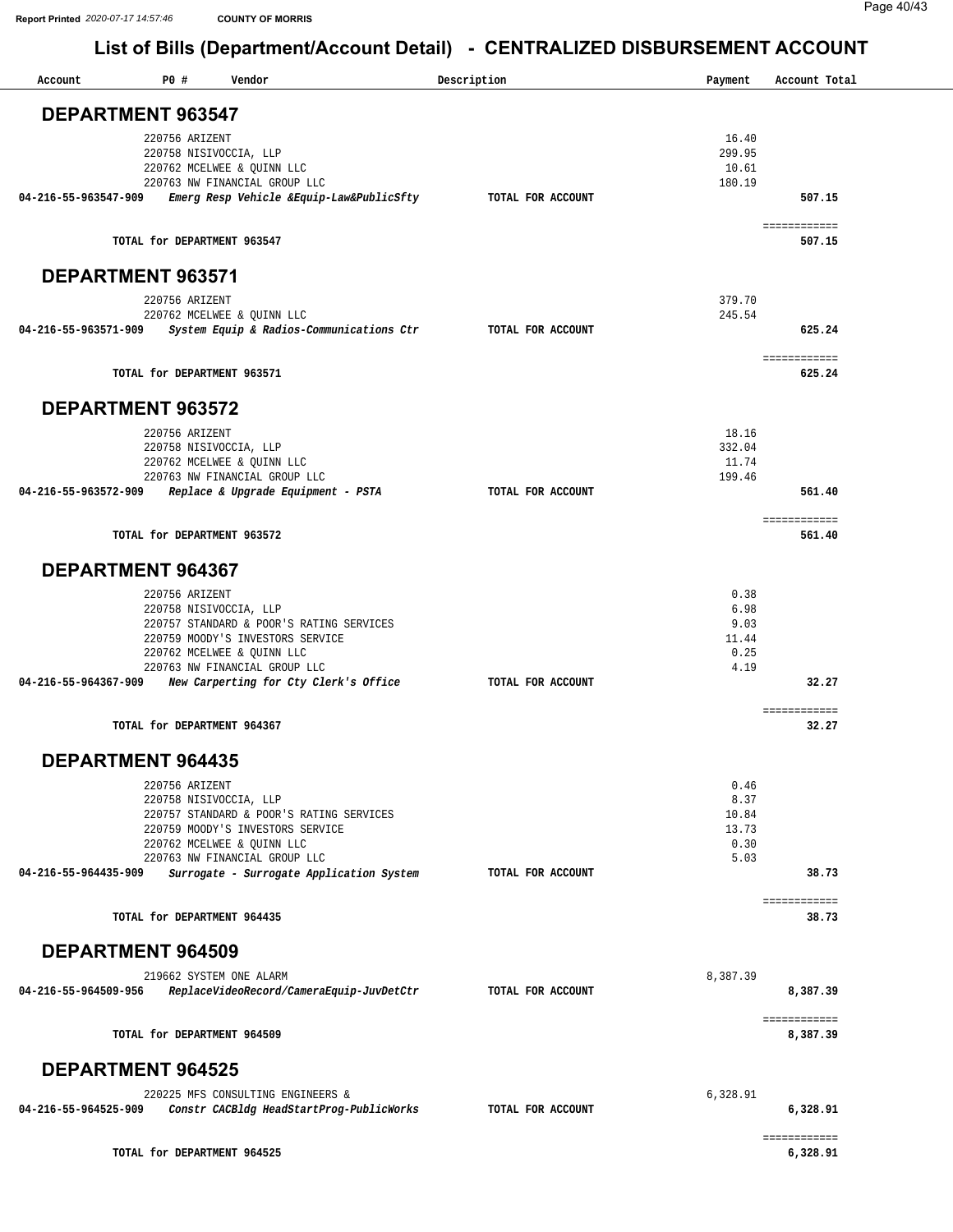| Account                  | P0#                         | Vendor                                                                               | Description       | Payment          | Account Total            |
|--------------------------|-----------------------------|--------------------------------------------------------------------------------------|-------------------|------------------|--------------------------|
|                          | <b>DEPARTMENT 964546</b>    |                                                                                      |                   |                  |                          |
|                          |                             |                                                                                      |                   |                  |                          |
|                          | 220756 ARIZENT              | 220758 NISIVOCCIA, LLP                                                               |                   | 16.78<br>306.93  |                          |
|                          |                             | 220757 STANDARD & POOR'S RATING SERVICES                                             |                   | 397.49           |                          |
|                          |                             | 220759 MOODY'S INVESTORS SERVICE                                                     |                   | 503.50           |                          |
|                          |                             | 220762 MCELWEE & QUINN LLC                                                           |                   | 10.85            |                          |
|                          |                             | 220763 NW FINANCIAL GROUP LLC                                                        |                   | 184.38           |                          |
| 04-216-55-964546-909     |                             | Replace Fire Alarm Electrical Sys - Risk                                             | TOTAL FOR ACCOUNT |                  | 1,419.93                 |
|                          | TOTAL for DEPARTMENT 964546 |                                                                                      |                   |                  | ============<br>1,419.93 |
| <b>DEPARTMENT 964579</b> |                             |                                                                                      |                   |                  |                          |
|                          | 220756 ARIZENT              |                                                                                      |                   | 9.15             |                          |
|                          |                             | 220758 NISIVOCCIA, LLP                                                               |                   | 167.41           |                          |
|                          |                             | 220757 STANDARD & POOR'S RATING SERVICES                                             |                   | 216.81           |                          |
|                          |                             | 220762 MCELWEE & QUINN LLC<br>220763 NW FINANCIAL GROUP LLC                          |                   | 5.92<br>100.57   |                          |
| 04-216-55-964579-909     |                             | Replace Desks(Circulation etc)-MCLibrary                                             | TOTAL FOR ACCOUNT |                  | 499.86                   |
|                          |                             |                                                                                      |                   |                  | ============             |
|                          | TOTAL for DEPARTMENT 964579 |                                                                                      |                   |                  | 499.86                   |
| <b>DEPARTMENT 964580</b> |                             |                                                                                      |                   |                  |                          |
|                          | 220756 ARIZENT              |                                                                                      |                   | 8.77             |                          |
|                          |                             | 220758 NISIVOCCIA, LLP                                                               |                   | 160.44           |                          |
|                          |                             | 220757 STANDARD & POOR'S RATING SERVICES                                             |                   | 207.78           |                          |
|                          |                             | 220762 MCELWEE & QUINN LLC                                                           |                   | 5.67<br>96.38    |                          |
| 04-216-55-964580-909     |                             | 220763 NW FINANCIAL GROUP LLC<br>Replace MAPS Vehicles - Human Services              | TOTAL FOR ACCOUNT |                  | 479.04                   |
|                          |                             |                                                                                      |                   |                  | ============             |
|                          | TOTAL for DEPARTMENT 964580 |                                                                                      |                   |                  | 479.04                   |
|                          | <b>DEPARTMENT 964582</b>    |                                                                                      |                   |                  |                          |
|                          | 220756 ARIZENT              |                                                                                      |                   | 41.96            |                          |
|                          |                             | 220758 NISIVOCCIA, LLP                                                               |                   | 767.32           |                          |
|                          |                             | 220757 STANDARD & POOR'S RATING SERVICES<br>220757 STANDARD & POOR'S RATING SERVICES |                   | 993.72<br>650.43 |                          |
|                          |                             | 220759 MOODY'S INVESTORS SERVICE                                                     |                   | 1,258.74         |                          |
|                          |                             | 220762 MCELWEE & QUINN LLC                                                           |                   | 27.13            |                          |
|                          |                             | 220763 NW FINANCIAL GROUP LLC                                                        |                   | 460.94           |                          |
| 04-216-55-964582-909     |                             | Replace/Upgrade FireAlarm Sys - RiskMgmt                                             | TOTAL FOR ACCOUNT |                  | 4,200.24                 |
|                          | TOTAL for DEPARTMENT 964582 |                                                                                      |                   |                  | ============<br>4,200.24 |
|                          | DEPARTMENT 964583           |                                                                                      |                   |                  |                          |
|                          |                             |                                                                                      |                   |                  |                          |
|                          | 220756 ARIZENT              |                                                                                      |                   | 27.46            |                          |
|                          |                             | 220758 NISIVOCCIA, LLP<br>220759 MOODY'S INVESTORS SERVICE                           |                   | 502.24<br>823.90 |                          |
|                          |                             | 220762 MCELWEE & QUINN LLC                                                           |                   | 17.76            |                          |
|                          |                             | 220763 NW FINANCIAL GROUP LLC                                                        |                   | 301.71           |                          |
| 04-216-55-964583-909     |                             | Plumbing Fixt Fire Supress Sys-RiskMgmt                                              | TOTAL FOR ACCOUNT |                  | 1,673.07                 |
|                          | TOTAL for DEPARTMENT 964583 |                                                                                      |                   |                  | ============<br>1,673.07 |
| DEPARTMENT 966581        |                             |                                                                                      |                   |                  |                          |
|                          | 220756 ARIZENT              |                                                                                      |                   | 18.23            |                          |
|                          |                             | 220758 NISIVOCCIA, LLP                                                               |                   | 333.43           |                          |
|                          |                             | 220757 STANDARD & POOR'S RATING SERVICES                                             |                   | 431.82           |                          |
|                          |                             | 220759 MOODY'S INVESTORS SERVICE                                                     |                   | 546.98           |                          |
|                          |                             | 220762 MCELWEE & QUINN LLC                                                           |                   | 11.79            |                          |
| 04-216-55-966581-909     |                             | 220763 NW FINANCIAL GROUP LLC<br>Rehab of Mt Arlington Water Tank - MCMUA            | TOTAL FOR ACCOUNT | 200.30           | 1,542.55                 |
|                          |                             |                                                                                      |                   |                  |                          |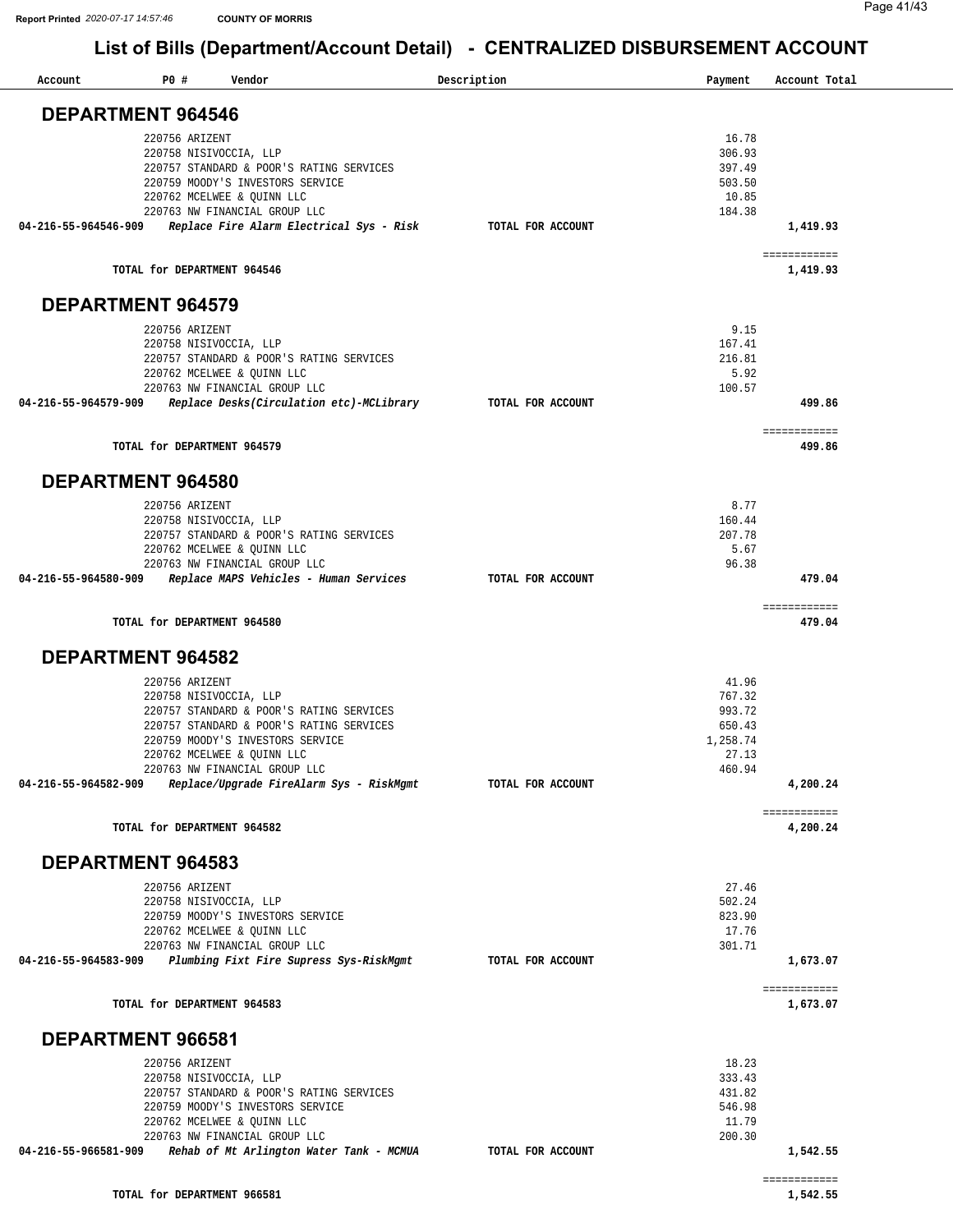| Account              | P0# | Vendor                                   | Description       | Payment    | Account Total |
|----------------------|-----|------------------------------------------|-------------------|------------|---------------|
|                      |     |                                          |                   |            |               |
| DEPARTMENT 968538    |     |                                          |                   |            |               |
|                      |     | 220756 ARIZENT                           |                   | 122.07     |               |
|                      |     | 220758 NISIVOCCIA, LLP                   |                   | 2,232.19   |               |
|                      |     | 220757 STANDARD & POOR'S RATING SERVICES |                   | 2,890.81   |               |
|                      |     | 220759 MOODY'S INVESTORS SERVICE         |                   | 3,661.79   |               |
|                      |     | 220762 MCELWEE & QUINN LLC               |                   | 78.94      |               |
|                      |     | 220763 NW FINANCIAL GROUP LLC            |                   | 1,340.92   |               |
|                      |     | 220765 MC VOCATIONAL SCHOOL DISTRICT     |                   | 9,148.88   |               |
| 04-216-55-968538-909 |     | Various Building Projects - MC VoTech    | TOTAL FOR ACCOUNT |            | 19,475.60     |
|                      |     | 220765 MC VOCATIONAL SCHOOL DISTRICT     |                   | 451,646.77 |               |
| 04-216-55-968538-940 |     | Various Building Projects - MC VoTech    | TOTAL FOR ACCOUNT |            | 451,646.77    |
|                      |     |                                          |                   |            | ============  |
|                      |     | TOTAL for DEPARTMENT 968538              |                   |            | 471,122.37    |
| DEPARTMENT 968584    |     |                                          |                   |            |               |
|                      |     | 220756 ARIZENT                           |                   | 28.61      |               |
|                      |     | 220758 NISIVOCCIA, LLP                   |                   | 523.17     |               |
|                      |     | 220757 STANDARD & POOR'S RATING SERVICES |                   | 677.53     |               |
|                      |     | 220759 MOODY'S INVESTORS SERVICE         |                   | 858.23     |               |
|                      |     | 220762 MCELWEE & OUINN LLC               |                   | 18.50      |               |
|                      |     | 220763 NW FINANCIAL GROUP LLC            |                   | 314.28     |               |
| 04-216-55-968584-909 |     | Bldg Improvments/Upgrades Var Bldgs-MCST | TOTAL FOR ACCOUNT |            | 2,420.32      |
|                      |     |                                          |                   |            | ============  |
|                      |     | TOTAL for DEPARTMENT 968584              |                   |            | 2,420.32      |
| DEPARTMENT 969534    |     |                                          |                   |            |               |
|                      |     | 220764 COUNTY COLLEGE OF MORRIS          |                   | 719,099.50 |               |
| 04-216-55-969534-940 |     | Various College Complex Projects - CCM   | TOTAL FOR ACCOUNT |            | 719,099.50    |
|                      |     |                                          |                   |            | ============  |

**TOTAL for DEPARTMENT 969534** 

**[719,099.50](https://719,099.50)**